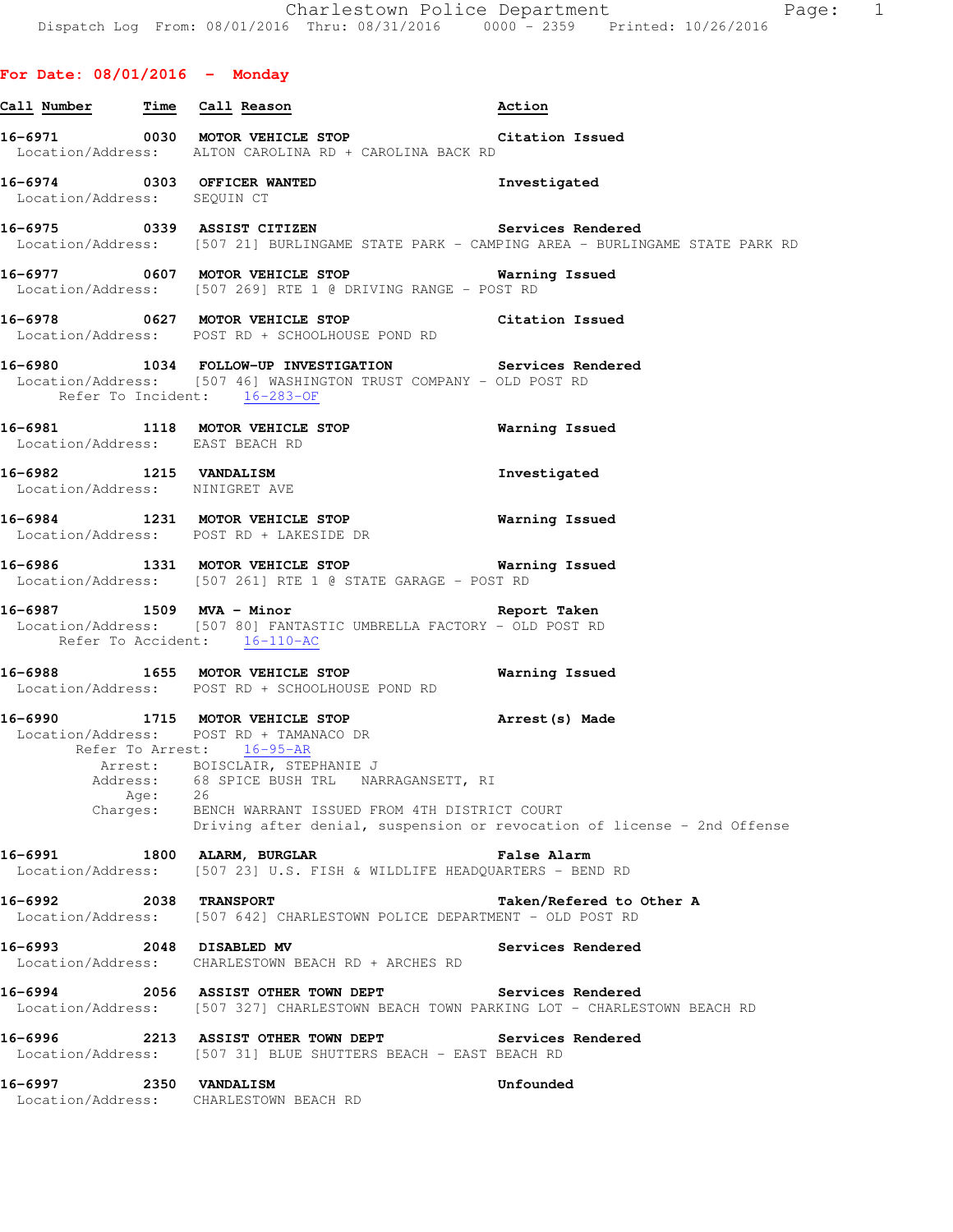| For Date: $08/02/2016$ - Tuesday |      |                                                                                                                               |                          |
|----------------------------------|------|-------------------------------------------------------------------------------------------------------------------------------|--------------------------|
|                                  |      | 16-6998 0019 ALARM, BURGLAR BURGLAR Building Checked/Secured Location/Address: [507 738] LAGOON AVE                           |                          |
|                                  |      | 16-7005 0122 MOTOR VEHICLE STOP Warning Issued<br>Location/Address: SOUTH COUNTY TRL + SHANNOCK RD                            |                          |
|                                  |      | 16-7006 0204 ALARM, BURGLAR BURGLAR Building Checked/Secured Location/Address: [507 254] GALAPAGOS COLLECTION - OLD POST RD   |                          |
|                                  |      | 16-7008 0600 DISABLED MV 3ervices Rendered<br>Location/Address: [507 200] RTE 1 @ PACKAGE STORE - POST RD                     |                          |
|                                  |      | 16-7009 0700 ALARM, BURGLAR COMPARENT Ralse Alarm<br>Location/Address: [507 604] BESTWAY GAS STATION - POST RD                |                          |
| Location/Address: DRIFTWOOD DR   |      | 16-7013 0833 POLICE INFORMATION 1nvestigated                                                                                  |                          |
|                                  |      | 16-7014 0845 MOTOR VEHICLE STOP 6 Warning Issued<br>Location/Address: [507 243] KRYSTAL PENQUIN MOTEL - POST RD               |                          |
| Location/Address: FOXTROT DR     |      | 16-7016 1010 FOLLOW-UP INVESTIGATION 1nvestigated                                                                             |                          |
|                                  |      | 16-7017 1026 POLICE INFORMATION 1nvestigated<br>Location/Address: OLD MILL RD                                                 |                          |
|                                  |      | 16-7019 1228 EMBEZZELMENT/FRAUD/FORGERY Investigated<br>Location/Address: SHIRLEY DR                                          |                          |
| Location/Address: HAWKSBILL WAY  |      | $16-7023$ 1422 WELL BEING CHECK                                                                                               | Services Rendered        |
|                                  |      | 16-7024 1515 MOTOR VEHICLE STOP<br>Location/Address: POST RD + DEER RUN                                                       | Citation Issued          |
|                                  |      | 16-7026 1607 MOTOR VEHICLE STOP<br>Location/Address: POST RD + KING'S FACTORY RD                                              | <b>Warning Issued</b>    |
|                                  |      | 16-7027 1633 MOTOR VEHICLE STOP 6 Warning Issued<br>Location/Address: [507 29] ARROWHEAD DENTAL - SOUTH COUNTY TRL            |                          |
|                                  |      | 16-7029 1723 ASSIST OTHER POLICE DEPT Taken/Refered to Other A<br>Location/Address: OLD COACH RD<br>Refer To Arrest: 16-96-AR |                          |
| Address:                         | Age: | Arrest: WEST, JAMES R<br>156 BIRCH RD CHARLESTOWN, RI<br>46                                                                   |                          |
| Charges:                         |      | BENCH WARRANT ISSUED FROM 4TH DISTRICT COURT                                                                                  |                          |
| 16-7031<br>Location/Address:     |      | 1937 ALARM, BURGLAR<br>[507 23] U.S. FISH & WILDLIFE HEADOUARTERS - BEND RD                                                   | Building Checked/Secured |
| 16-7032                          |      | 2007 POLICE INFORMATION                                                                                                       | No Action Required       |

16-7033 2029 ANIMAL COMPLAINT **No Action Required** Location/Address: CRESTWOOD LN

Location/Address: [507 406] OLD COACH RD

**16-7035 2057 ASSIST OTHER TOWN DEPT Services Rendered**  Location/Address: [507 327] CHARLESTOWN BEACH TOWN PARKING LOT - CHARLESTOWN BEACH RD

**16-7036 2236 ASSIST OTHER POLICE DEPT Services Rendered**  Location/Address: SCAPA FLOW RD

**16-7037 2245 ASSIST OTHER TOWN DEPT Services Rendered**  Location/Address: [507 31] BLUE SHUTTERS BEACH - EAST BEACH RD

**16-7038 2247 FIREWORKS/Possession/Use/Other Investigated**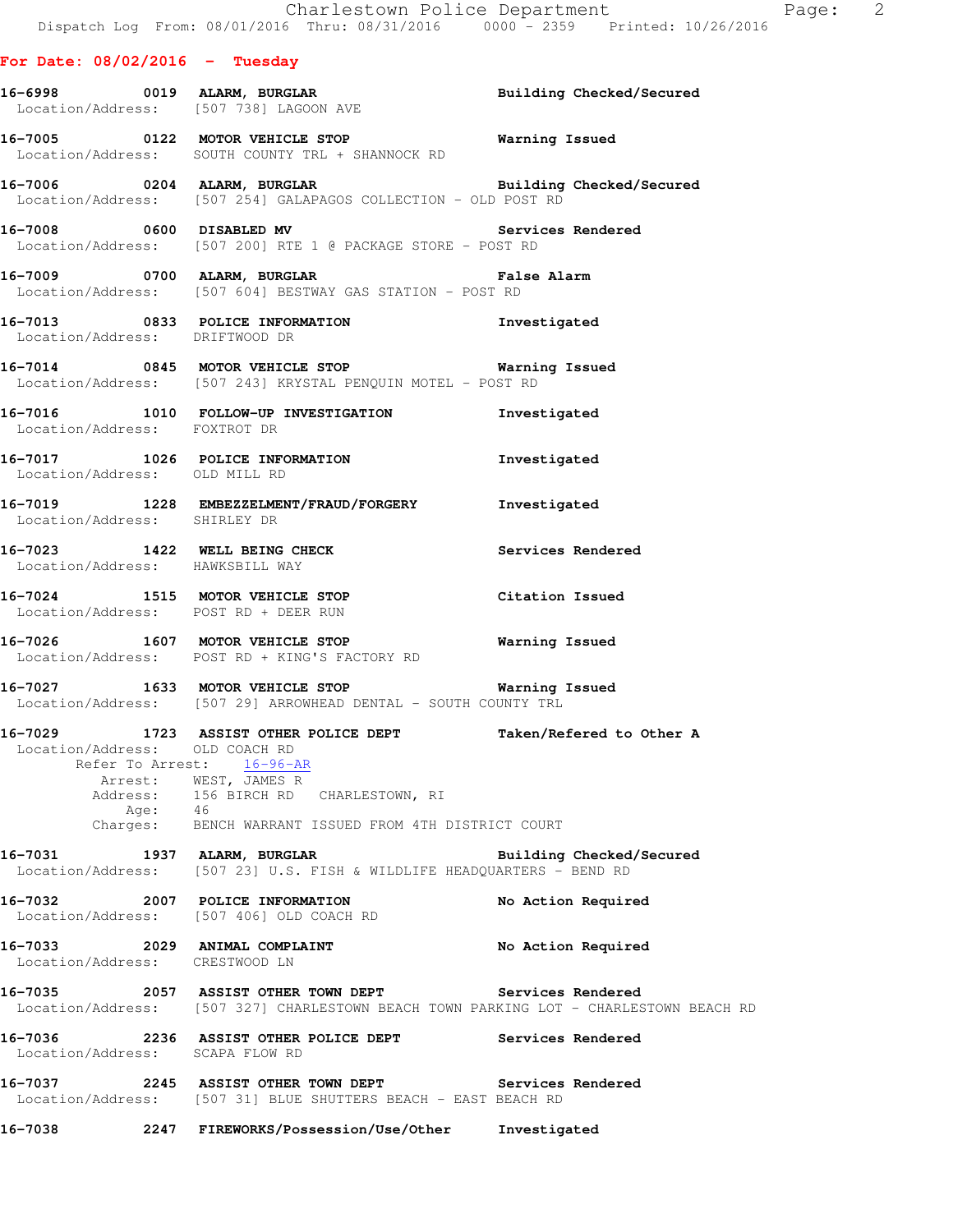|                                                       | Dispatch Log From: 08/01/2016 Thru: 08/31/2016   0000 - 2359   Printed: 10/26/2016                                                                 | Charlestown Police Department | Page: | $\overline{\mathbf{3}}$ |
|-------------------------------------------------------|----------------------------------------------------------------------------------------------------------------------------------------------------|-------------------------------|-------|-------------------------|
| Location/Address: HIGHLAND RD                         |                                                                                                                                                    |                               |       |                         |
|                                                       | 16-7039 2329 ASSIST OTHER POLICE DEPT Unfounded<br>Location/Address: ROSS HILL RD                                                                  |                               |       |                         |
| Refer To Accident: 16-111-AC                          | 16-7041 2345 MVA - W/Injury/Fluid/Hazard Report Taken<br>Location/Address: CEDAR RD + MATUNUCK SCHOOLHOUSE RD                                      |                               |       |                         |
| For Date: $08/03/2016$ - Wednesday                    |                                                                                                                                                    |                               |       |                         |
|                                                       | 16-7045 0535 ALARM, BURGLAR BURGLAR Building Checked/Secured<br>Location/Address: [507 19] CHARLESTOWN ELEMENTARY SCHOOL - CAROLINA BACK RD        |                               |       |                         |
| Location/Address: WEST BEACH RD                       | 16-7046 0745 TRAFFIC CONTROL                                                                                                                       | No Action Required            |       |                         |
|                                                       | 16-7052 1221 SUSPICIOUS ACTIVITY/VEHICLE Investigated<br>Location/Address: CAROLINA BACK RD                                                        |                               |       |                         |
| 16-7053 1222 VANDALISM<br>Location/Address: FOSTER DR |                                                                                                                                                    | Investigated                  |       |                         |
|                                                       | 16-7055 1245 WELL BEING CHECK<br>Location/Address: TAUTOG LN                                                                                       | Transported to Hospital       |       |                         |
|                                                       | 16-7058 1509 DISABLED MV<br>Location/Address: POST RD + ROSS HILL RD                                                                               | Unfounded                     |       |                         |
| Location/Address: NARROW LN                           | 16-7059 1627 MOTOR VEHICLE STOP                                                                                                                    | Citation Issued               |       |                         |
|                                                       | 16-7060 1722 MOTOR VEHICLE STOP<br>Location/Address: POST RD + PROSSER TRL                                                                         | <b>Warning Issued</b>         |       |                         |
|                                                       | 16-7062 1911 SUSPICIOUS ACTIVITY/VEHICLE Building Checked/Secured<br>Location/Address: [507 462] ROCKY'S TREE SERVICE - KLONDIKE RD                |                               |       |                         |
|                                                       | 16-7063 2103 ASSIST OTHER TOWN DEPT Services Rendered<br>Location/Address: [507 31] BLUE SHUTTERS BEACH - EAST BEACH RD                            |                               |       |                         |
|                                                       | 16-7065 2128 SUSPICIOUS ACTIVITY/VEHICLE Services Rendered<br>Location/Address: SOUTH COUNTY TRL + NARROW LN                                       |                               |       |                         |
|                                                       | 16-7067 2151 ASSIST OTHER TOWN DEPT Services Rendered<br>Location/Address: [507 327] CHARLESTOWN BEACH TOWN PARKING LOT - CHARLESTOWN BEACH RD     |                               |       |                         |
|                                                       | 16-7068 2330 ASSIST OTHER POLICE DEPT No Action Required<br>Location/Address: [507 642] CHARLESTOWN POLICE DEPARTMENT - OLD POST RD                |                               |       |                         |
| For Date: $08/04/2016$ - Thursday                     |                                                                                                                                                    |                               |       |                         |
|                                                       | 16-7076 0046 TRAFFIC CONTROL<br>Location/Address: SHANNOCK RD + SOUTH COUNTY TRL                                                                   | No Action Required            |       |                         |
| 16-7078 0059 TRAFFIC CONTROL                          | Location/Address: POST RD + SCHOOLHOUSE POND RD                                                                                                    | No Action Required            |       |                         |
|                                                       | 16-7085 0418 ALARM, BURGLAR BURGER Building Checked/Secured<br>Location/Address: [507 856] OCEAN HOUSE MARINA (MAINTENANCE FACILITY) - OLD POST RD |                               |       |                         |
|                                                       | 16-7086 6421 MOTOR VEHICLE STOP 6421 WOTOR VEHICLE STOP<br>Location/Address: [507 279] RTE 2 @ CHARLESTOWN TOWN HALL - SOUTH COUNTY TRL            |                               |       |                         |
|                                                       | 16-7087 0426 MOTOR VEHICLE STOP<br>Location/Address: SOUTH COUNTY TRL + WIITALA DR                                                                 | Warning Issued                |       |                         |
|                                                       | 16-7088 0516 MOTOR VEHICLE STOP                                                                                                                    | Warning Issued                |       |                         |

Location/Address: POST RD + CROSS MILLS RD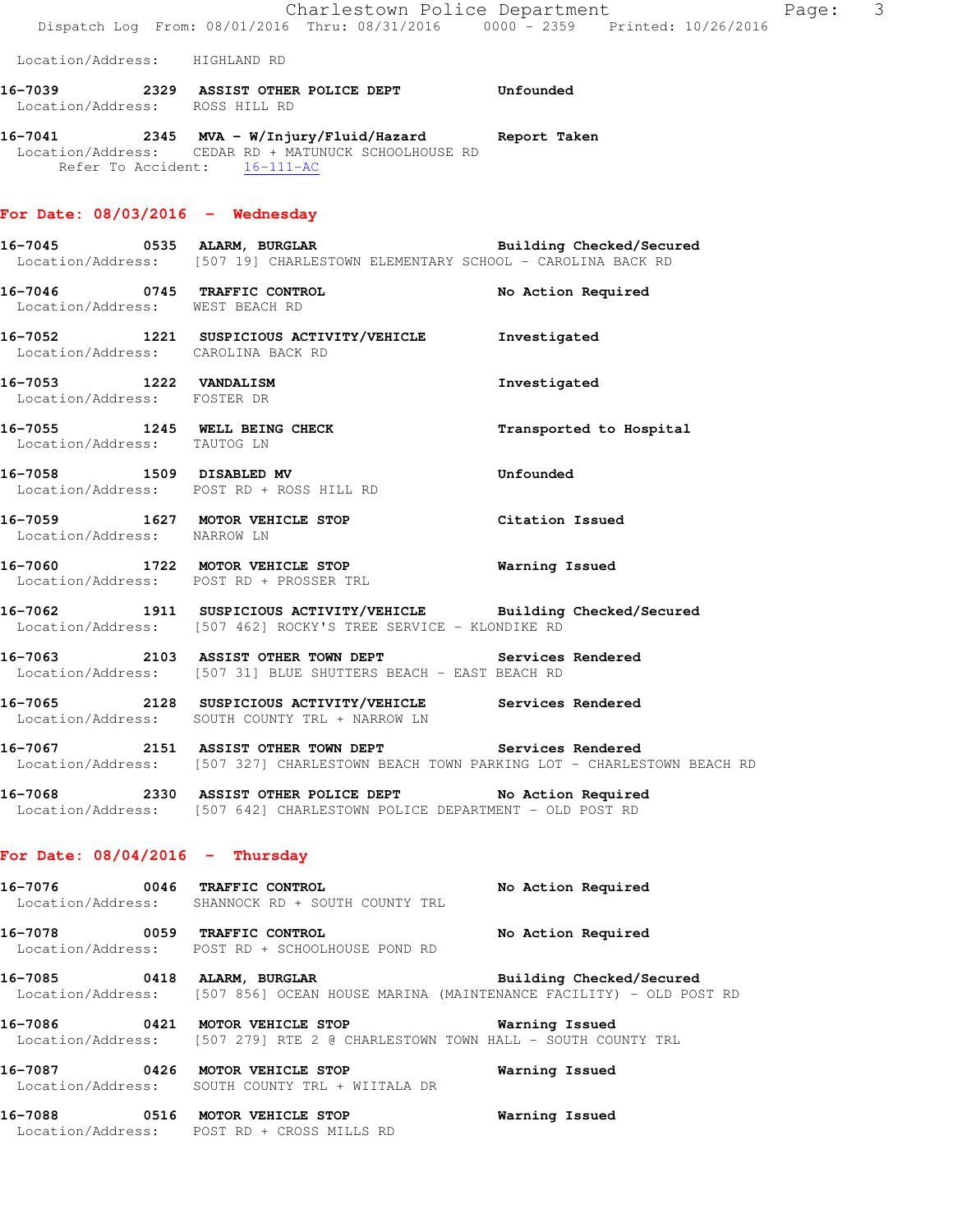**16-7089 0525 MOTOR VEHICLE STOP Warning Issued** 

 Location/Address: POST RD + SCHOOLHOUSE POND RD **16-7090 0618 TRAFFIC CONTROL Citation Issued**  Location/Address: POST RD + CROSS MILLS RD **16-7091 0630 MOTOR VEHICLE STOP Warning Issued**  Location/Address: [507 258] RTE 1 @ SOUTH KINGSTOWN LINE - POST RD **16-7092 0716 ALARM, BURGLAR False Alarm**  Location/Address: BLUEBERRY LN **16-7095 0833 TRAFFIC CONTROL No Action Required**  Location/Address: ALTON CAROLINA RD **16-7096 1052 ALARM, BURGLAR Building Checked/Secured**  Location/Address: EAST SHORE DR **16-7097 1124 TRAFFIC CONTROL No Action Required**  Location/Address: EAST BEACH RD + PARADISE LN **16-7098 1151 TRAFFIC CONTROL No Action Required**  Location/Address: WEST BEACH RD + SEA BREEZE AVE **16-7100 1250 COMPLAINT Services Rendered**  Location/Address: BISCUIT CITY RD **16-7103 1658 DISABLED MV No Action Required**  Location/Address: POST RD + FALCONE LN **16-7104 1711 ALARM, BURGLAR Building Checked/Secured**  Location/Address: SONQUIPAUG RD **16-7108 1905 MOTOR VEHICLE STOP Warning Issued**  Location/Address: POST RD + WILDFLOWER RD **16-7109 1935 PARKING VIOLATIONS Warning Issued**  Location/Address: [507 49] CHARLESTOWN TOWN BEACH - CHARLESTOWN BEACH RD **16-7111 2026 MOTOR VEHICLE STOP No Action Required**  Location/Address: POST RD + SCHOOLHOUSE POND RD **16-7112 2051 ASSIST OTHER TOWN DEPT Services Rendered**  Location/Address: [507 31] BLUE SHUTTERS BEACH - EAST BEACH RD **16-7113 2108 ASSIST OTHER TOWN DEPT Services Rendered**  Location/Address: [507 327] CHARLESTOWN BEACH TOWN PARKING LOT - CHARLESTOWN BEACH RD **16-7114 2125 ASSIST OTHER POLICE DEPT Removed Hazard**  Location/Address: [507 270] RTE 1 @ BURLINGAME - POST RD **16-7115 2142 ASSIST CITIZEN Services Rendered**  Location/Address: [507 49] CHARLESTOWN TOWN BEACH - CHARLESTOWN BEACH RD **16-7116 2233 ALARM, BURGLAR Building Checked/Secured**  Location/Address: [507 530] NARRAGANSETT INDIAN FOUR WINDS COMMUNITY CENT - SOUTH COUNTY TRL **For Date: 08/05/2016 - Friday**

# Location: BUS 3 - ELEMENTARY **16-7122 0217 DISABLED MV No Action Required**  Location: [507 279] RTE 2 @ CHARLESTOWN TOWN HALL

**16-7118 0103 ASSIST OTHER TOWN DEPT Services Rendered** 

**16-7123 0231 ASSIST OTHER TOWN DEPT Services Rendered**  Location: BUS #2 **16-7124 0253 ASSIST OTHER TOWN DEPT Services Rendered**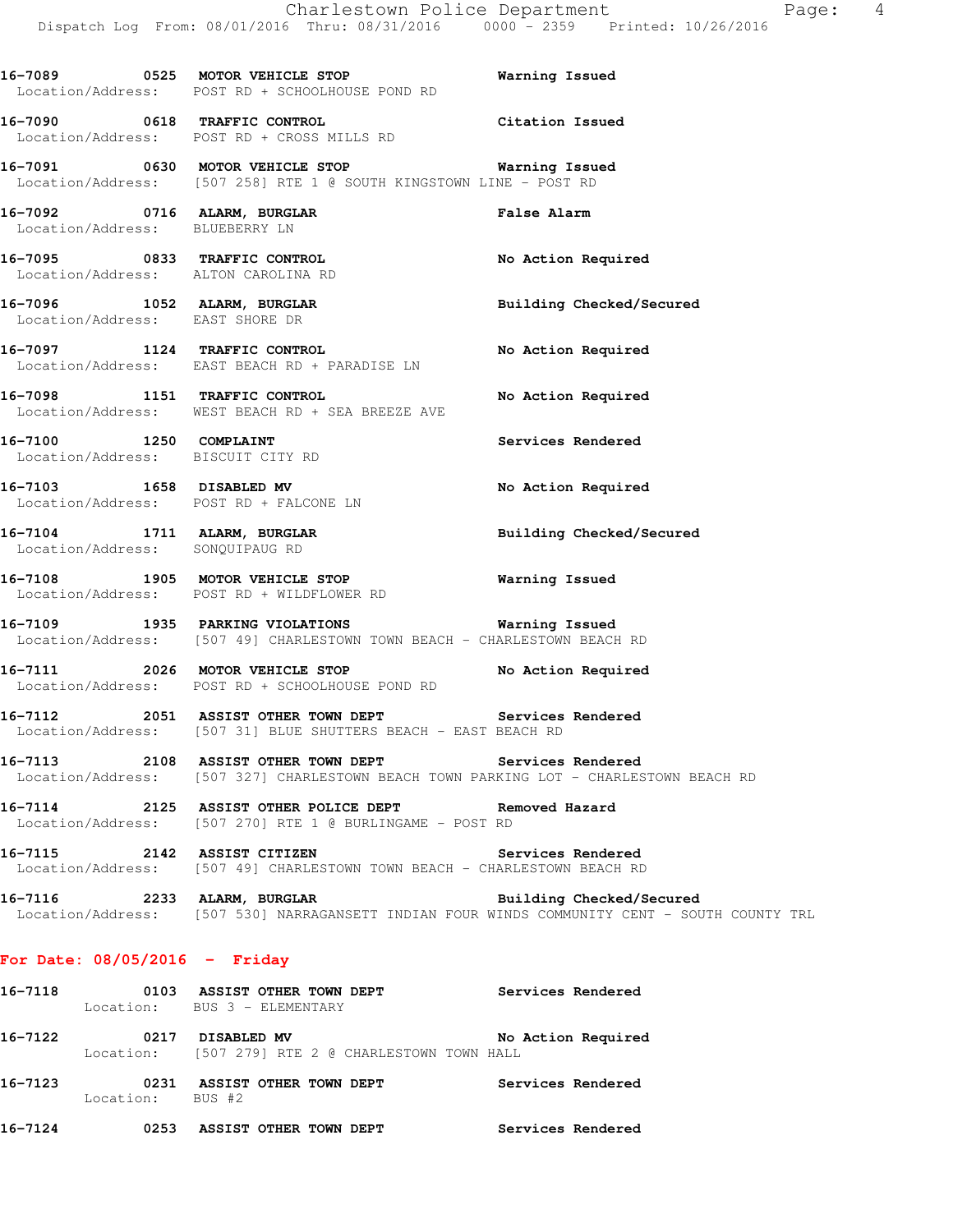|                                         | Charlestown Police Department<br>Dispatch Log From: 08/01/2016 Thru: 08/31/2016 0000 - 2359 Printed: 10/26/2016                                |                    | Pa |
|-----------------------------------------|------------------------------------------------------------------------------------------------------------------------------------------------|--------------------|----|
|                                         | Location: BUS #6 - ELEMENTARY                                                                                                                  |                    |    |
| Location: BUS #5                        | 16-7126 		 0324 ASSIST OTHER TOWN DEPT 		 Services Rendered                                                                                    |                    |    |
| Location: BUS 1                         | 16-7127 0336 ASSIST OTHER TOWN DEPT Services Rendered                                                                                          |                    |    |
| Location/Address: POST RD + FALCONE LN  | 16-7128 0500 MOTOR VEHICLE STOP                                                                                                                | Warning Issued     |    |
|                                         | 16-7130 0610 TRAFFIC CONTROL<br>Location/Address: POST RD + SCHOOLHOUSE POND RD                                                                | No Action Required |    |
|                                         | 16-7131 0621 MOTOR VEHICLE STOP<br>Location/Address: POST RD + PROSSER TRL                                                                     | Warning Issued     |    |
| Location/Address: POST RD               | 16-7132 0834 TRAFFIC CONTROL                                                                                                                   | No Action Required |    |
|                                         | 16-7133 0921 TRAFFIC CONTROL<br>Location/Address: EAST BEACH RD + PARADISE LN                                                                  | Warning Issued     |    |
| 16-7137 1232 VANDALISM                  | Location/Address: MATUNUCK SCHOOLHOUSE RD                                                                                                      | Investigated       |    |
| Location/Address: NARROW LN             | 16-7138 1241 FOLLOW-UP INVESTIGATION                                                                                                           | Investigated       |    |
| Location: GENERAL STANTON LN            | 16-7139 1302 PARKING VIOLATIONS                                                                                                                | Investigated       |    |
| Location/Address: COLUMBIA HEIGHTS OVAL | 16-7140 1342 SUSPICIOUS ACTIVITY/VEHICLE Investigated                                                                                          |                    |    |
|                                         | 16-7141 1414 ASSIST OTHER TOWN DEPT 1nvestigated<br>Location/Address: [507 49] CHARLESTOWN TOWN BEACH - CHARLESTOWN BEACH RD                   |                    |    |
|                                         | 16-7142 1419 COMPLAINT Services Rendered<br>Location/Address: [507 322] WATCHAUG POND STATE BOAT LAUNCH - SANCTUARY RD                         |                    |    |
|                                         | Location/Address: MATUNUCK SCHOOLHOUSE RD<br>Refer To Incident: 16-310-OF                                                                      |                    |    |
| Refer To Accident: 16-112-AC            | 16-7146 1558 MVA - Minor<br>Location/Address: ROSS HILL RD + POST RD                                                                           | Report Taken       |    |
|                                         | 16-7148 1644 MOTOR VEHICLE STOP 16-7148<br>Location/Address: [507 263] RTE 1 @ TOURIST INFO - POST RD                                          |                    |    |
|                                         | 16-7149 1713 MOTOR VEHICLE STOP 10 Warning Issued<br>Location/Address: POST RD + TAMANACO DR                                                   |                    |    |
|                                         | 16-7150 1736 MOTOR VEHICLE STOP 6 Citation Issued<br>Location/Address: [507 271] RTE 1 @ MICHAEL'S - POST RD                                   |                    |    |
|                                         | 16-7151 1801 TRAFFIC CONTROL<br>Location/Address: [507 260] RTE 1 @ GENERAL STANTON - POST RD                                                  | No Action Required |    |
|                                         | 16-7152 1958 COMPLAINT<br>Location/Address: [507 642] CHARLESTOWN POLICE DEPARTMENT - OLD POST RD                                              | Investigated       |    |
|                                         | 16-7154 2101 ASSIST OTHER TOWN DEPT Services Rendered<br>Location/Address: [507 31] BLUE SHUTTERS BEACH - EAST BEACH RD                        |                    |    |
|                                         | 16-7155 2117 ASSIST OTHER TOWN DEPT Services Rendered<br>Location/Address: [507 327] CHARLESTOWN BEACH TOWN PARKING LOT - CHARLESTOWN BEACH RD |                    |    |

**16-7156 2132 SUSPICIOUS ACTIVITY/VEHICLE Services Rendered** 

age: 5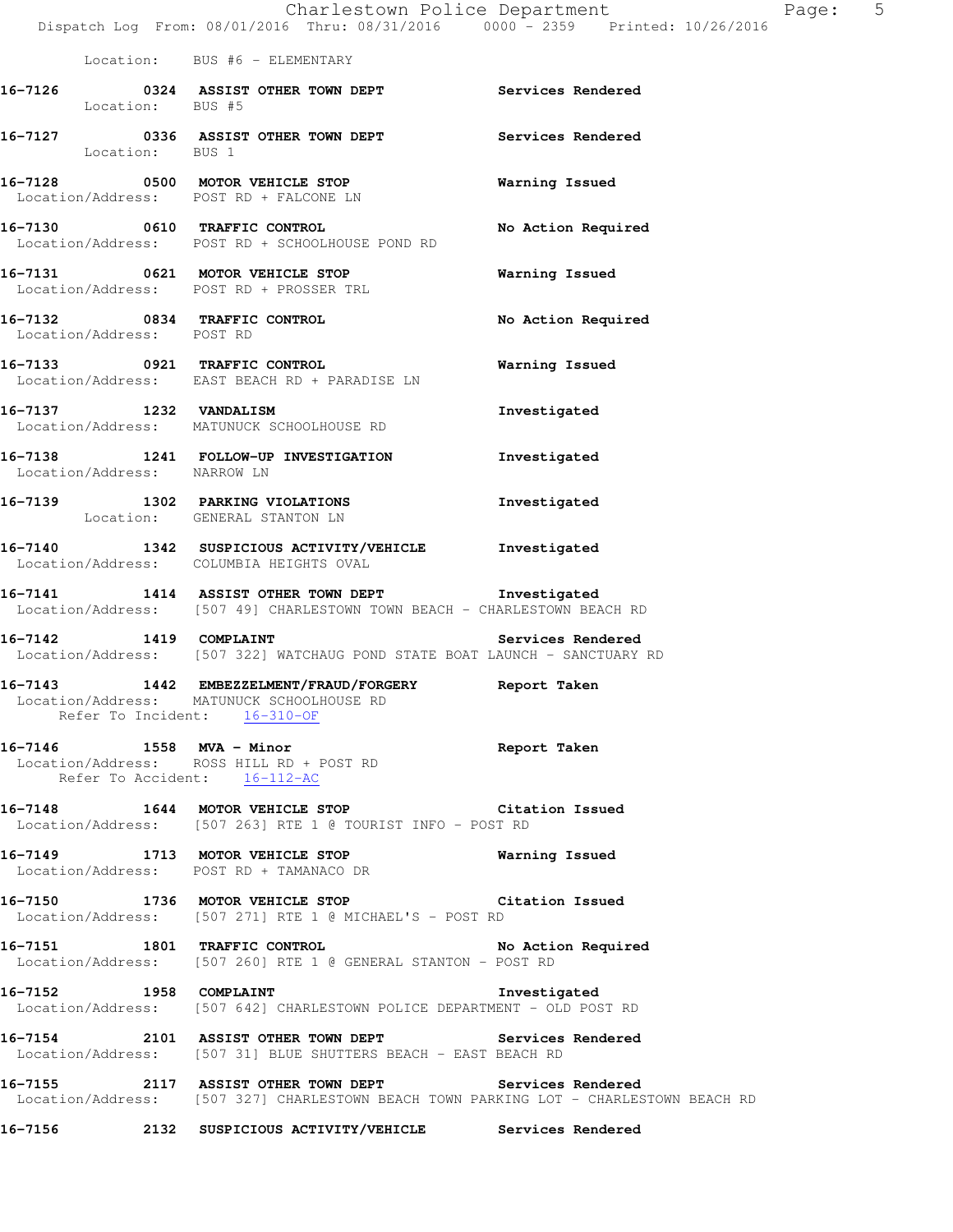Location/Address: [507 80] FANTASTIC UMBRELLA FACTORY - OLD POST RD

**16-7157 2147 ASSIST CITIZEN Services Rendered**  Location/Address: OLD POST RD

**16-7160 2322 ASSIST OTHER TOWN DEPT Services Rendered**  Location/Address: [507 872] NINIGRET PARK (SEAFOOD FESTIVAL) - PARK LN

**16-7162 2336 MOTOR VEHICLE STOP Citation Issued**  Location/Address: SAND PLAIN RD + SOUTH COUNTY TRL

# **For Date: 08/06/2016 - Saturday**

**16-7165 0009 MOTOR VEHICLE STOP Warning Issued**  Location/Address: [507 279] RTE 2 @ CHARLESTOWN TOWN HALL - SOUTH COUNTY TRL

**16-7174 0417 MOTOR VEHICLE STOP Warning Issued**  Location/Address: [507 258] RTE 1 @ SOUTH KINGSTOWN LINE - POST RD

**16-7175 0428 SUSPICIOUS ACTIVITY/VEHICLE No Action Required**  Location/Address: [507 604] BESTWAY GAS STATION - POST RD

**16-7176 0452 MOTOR VEHICLE STOP Warning Issued**  Location/Address: POST RD + SCHOOLHOUSE POND RD

**16-7177 0523 MOTOR VEHICLE STOP Warning Issued**  Location/Address: SOUTH COUNTY TRL + BOTKA DR

**16-7178 0533 MOTOR VEHICLE STOP Citation Issued**  Location/Address: [507 404] SOUTH COUNTY TRL

**16-7179 0655 DUMPING VIOLATIONS Investigated**  Vicinity of: [507 21] BURLINGAME STATE PARK - CAMPING AREA - BURLINGAME STATE PARK RD

**16-7184 0914 ASSIST OTHER AGENCY Services Rendered**  Location/Address: [507 872] NINIGRET PARK (SEAFOOD FESTIVAL) - PARK LN

**16-7186 0931 MOTOR VEHICLE STOP Citation Issued**  Vicinity of: [507 266] RTE 1 @ WILLOWS - POST RD

**16-7187 1006 MOTOR VEHICLE STOP Warning Issued**  Location/Address: POST RD + TAMANACO DR

**16-7188 1013 MOTOR VEHICLE STOP Warning Issued**  Vicinity of: WILDFLOWER RD + POST RD

**16-7190 1100 BOATING - SAFETY CHECK Warning Issued**  Location/Address: [507 26] CHARLESTOWN BREACHWAY - CHARLESTOWN BEACH RD

**16-7191 1106 PARKING VIOLATIONS Citation Issued**  Location/Address: [507 320] QUONOCHONTAUG BREACHWAY - WEST BEACH RD

**16-7192 1123 TRAFFIC CONTROL Warning Issued**  Location/Address: WEST BEACH RD

**16-7195 1203 TRAFFIC CONTROL No Action Required**  Location/Address: POST RD

**16-7194 1205 MOTOR VEHICLE STOP Citation Issued**  Location/Address: [507 261] RTE 1 @ STATE GARAGE - POST RD

**16-7196 1235 BOATING - SAFETY CHECK Warning Issued**  Location/Address: [507 320] QUONOCHONTAUG BREACHWAY - WEST BEACH RD

**16-7197 1258 TRAFFIC CONTROL Services Rendered**  Location/Address: POST RD + KING'S FACTORY RD

**16-7198 1318 DISABLED MV No Action Required**  Location/Address: POST RD + SOUTH COUNTY TRL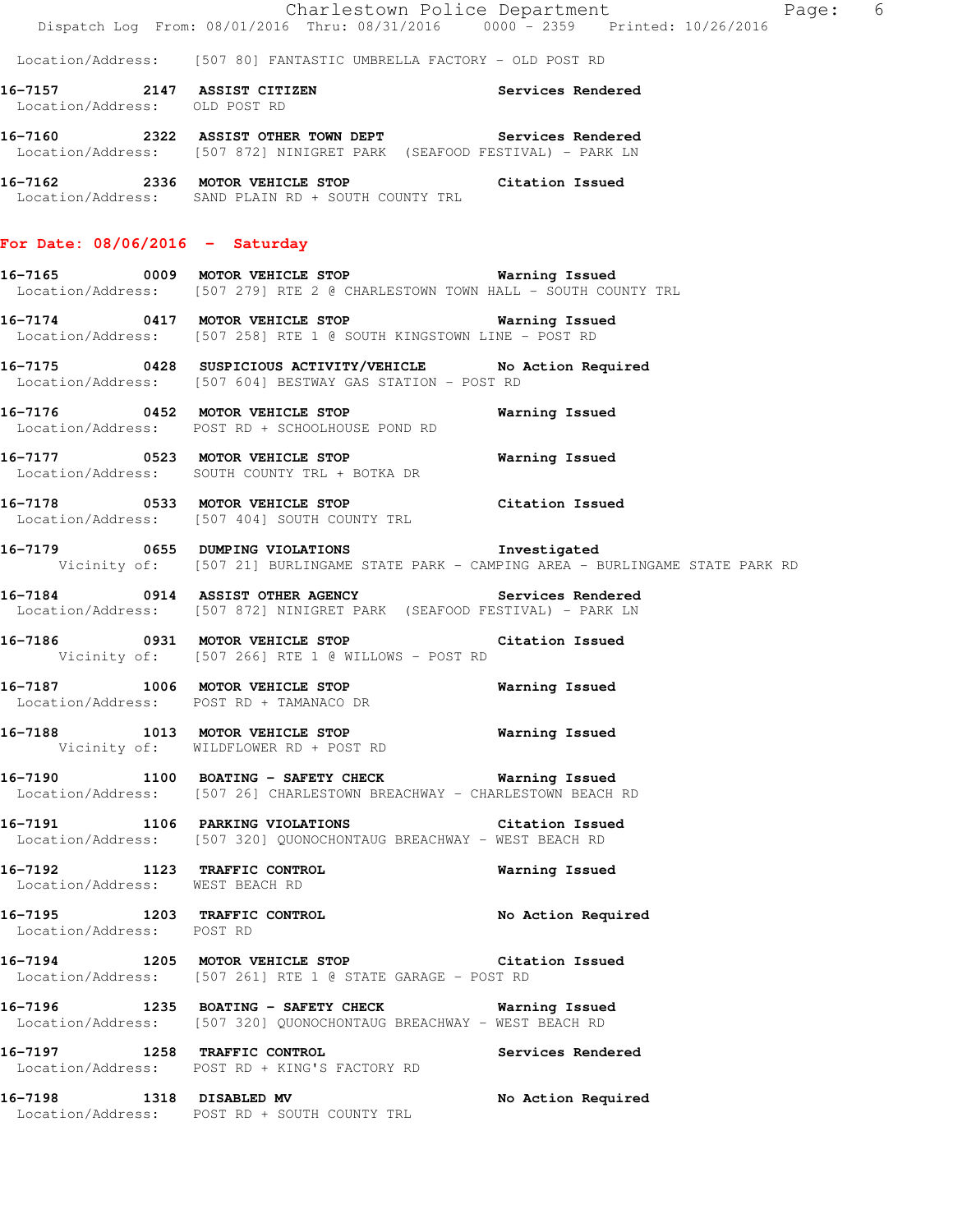Location/Address: WEST BEACH RD **16-7202 1339 PARKING VIOLATIONS Citation Issued**  Location/Address: [507 320] QUONOCHONTAUG BREACHWAY - WEST BEACH RD **16-7204 1505 BOATING - VESSEL VIOLATION Warning Issued**  Location/Address: [507 320] QUONOCHONTAUG BREACHWAY - WEST BEACH RD

**16-7206 1527 BOATING - VESSEL VIOLATION Warning Issued**  Location/Address: [507 26] CHARLESTOWN BREACHWAY - CHARLESTOWN BEACH RD

**16-7207 1527 TRAFFIC CONTROL Services Rendered**  Location/Address: [507 16] CHARLESTWON CHAMBER OF COMMERCE - POST RD

**16-7212 1608 Boating - Assistance Warning Issued**  Location/Address: [507 320] QUONOCHONTAUG BREACHWAY - WEST BEACH RD

**16-7213 1611 MOTOR VEHICLE STOP Warning Issued**  Location/Address: POST RD + SCHOOLHOUSE POND RD

**16-7214 1629 ASSIST CITIZEN Investigated**  Location/Address: STILL WATER RD

**16-7216 1656 ANIMAL COMPLAINT Taken to Family/Guardian**  Location/Address: [507 83] MEADOW BROOK INN - CAROLINA BACK RD

**16-7219 1739 ALARM, BURGLAR False Alarm**  Location/Address: CHARLESTOWN BEACH RD

**16-7220 1822 ASSIST OTHER AGENCY Services Rendered**  Location/Address: HAZEN ST

**16-7223 1921 TRAFFIC CONTROL Services Rendered**  Location/Address: POST RD + KING'S FACTORY RD

**16-7225 1950 DIRECTIONS Services Rendered**  Location/Address: POST RD + PROSSER TRL

**16-7226 2008 DISTURBANCE/Music/Noise Investigated**  Location/Address: [507 872] NINIGRET PARK (SEAFOOD FESTIVAL) - PARK LN

**16-7227 2020 POLICE INFORMATION Taken to Family/Guardian**  Location/Address: [507 872] NINIGRET PARK (SEAFOOD FESTIVAL) - PARK LN

**16-7228 2030 OFFICER WANTED Arrest(s) Made**  Location/Address: [507 872] NINIGRET PARK (SEAFOOD FESTIVAL) - PARK LN Refer To Arrest: 16-97-AR Arrest: CORR, JEREMY L Address: 14 CHORD ST WESTERLY, RI Age: 46 Charges: DOMESTIC-SIMPLE ASSAULT/BATTERY-3RD OFFENSE

**16-7229 2103 TRANSPORT Services Rendered**  Location/Address: [507 642] CHARLESTOWN POLICE DEPARTMENT - OLD POST RD

**16-7230 2135 TRAFFIC CONTROL Services Rendered**  Location/Address: OLD POST RD + PARK LN

**16-7231 2139 ASSIST OTHER TOWN DEPT Services Rendered**  Location/Address: [507 31] BLUE SHUTTERS BEACH - EAST BEACH RD

**16-7232 2142 ASSIST OTHER TOWN DEPT Services Rendered**  Location/Address: [507 49] CHARLESTOWN TOWN BEACH - CHARLESTOWN BEACH RD

**16-7233 2207 DISTURBANCE/Music/Noise Investigated**  Location/Address: [507 7] BREACHWAY BAIT AND TACKLE - CHARLESTOWN BEACH RD

**16-7234 2222 OFFICER WANTED Investigated**  Location/Address: [507 872] NINIGRET PARK (SEAFOOD FESTIVAL) - PARK LN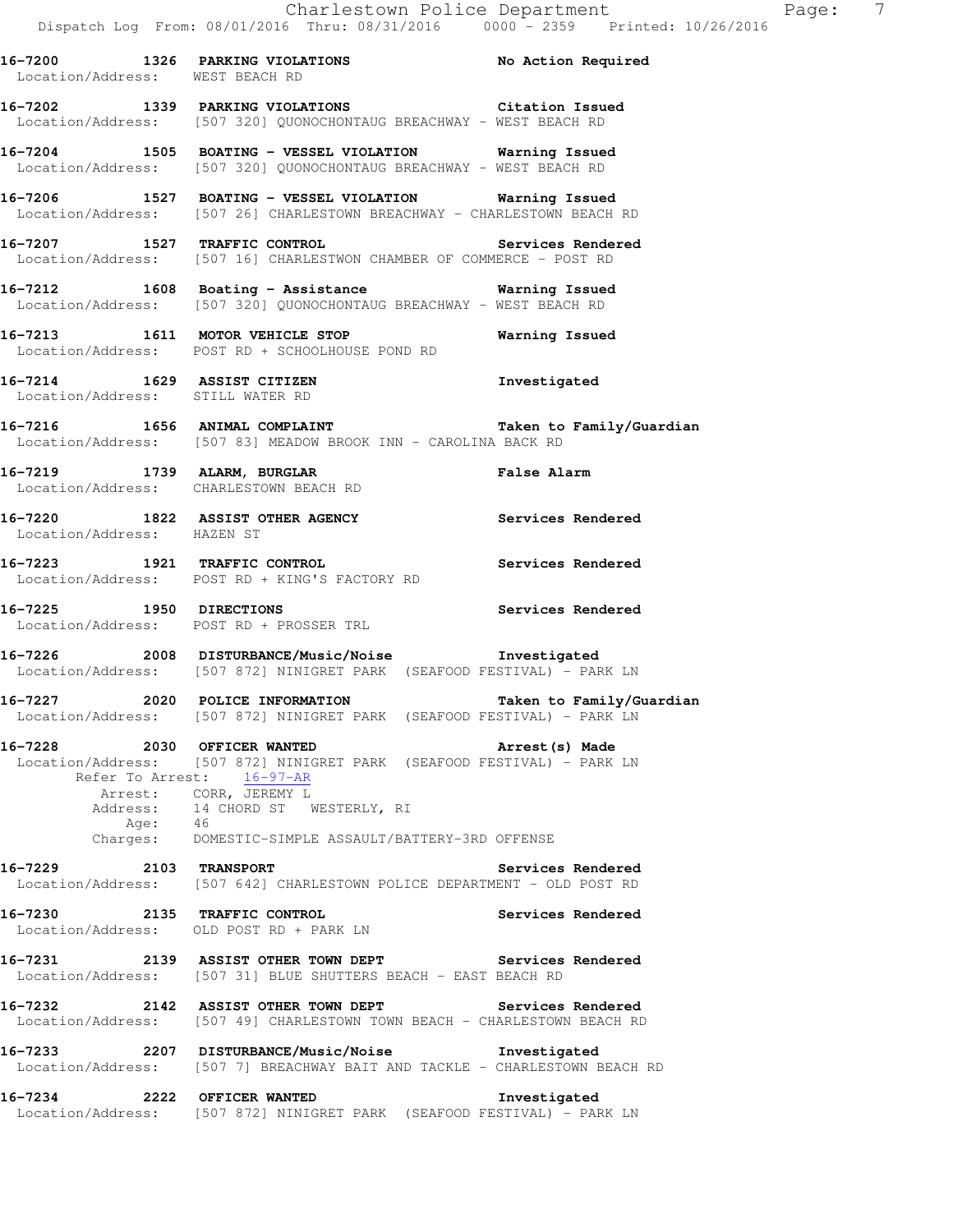16-7235 2311 VANDALISM **No Action Required** Location/Address: [507 872] NINIGRET PARK (SEAFOOD FESTIVAL) - PARK LN

**16-7236 2346 ASSIST OTHER TOWN DEPT Services Rendered**  Location/Address: [507 872] NINIGRET PARK (SEAFOOD FESTIVAL) - PARK LN

### **For Date: 08/07/2016 - Sunday**

|                               | 16-7237 0017 SUSPICIOUS ACTIVITY/VEHICLE Services Rendered<br>Location/Address: POST RD + WILDFLOWER RD                                  |                       |
|-------------------------------|------------------------------------------------------------------------------------------------------------------------------------------|-----------------------|
| Location/Address: HIGHLAND RD | 16-7244 0213 DISTURBANCE/Music/Noise No Action Required                                                                                  |                       |
|                               | 16-7251 0522 ANIMAL COMPLAINT Services Rendered<br>Location/Address: [507 43] CORNER DELI, THE - CHARLESTOWN BEACH RD                    |                       |
|                               | 16-7252 0621 TRAFFIC CONTROL<br>Location/Address: POST RD + SCHOOLHOUSE POND RD                                                          | Services Rendered     |
|                               | 16-7255 1012 TRAFFIC CONTROL No Action Required Location/Address: WEST BEACH RD                                                          |                       |
|                               | 16-7256 1019 TRAFFIC CONTROL No Action Required<br>Location/Address: CHARLESTOWN BEACH RD                                                |                       |
|                               | 16-7257 1049 Boating - Fishing Viol Warning Issued<br>Location: [507 341] NINIGRET POND - EAST                                           |                       |
|                               | 16-7258 1053 DISABLED MV<br>Location/Address: [507 260] RTE 1 @ GENERAL STANTON - POST RD                                                | No Action Required    |
|                               | 16-7261 1222 MVA - Minor<br>Location/Address: [507 372] SOUTH SHORE MENTAL HEALTH - OLD POST RD                                          | Services Rendered     |
|                               | 16-7262 1305 BOATING - VESSEL VIOLATION Citation Issued<br>Location/Address: [507 320] QUONOCHONTAUG BREACHWAY - WEST BEACH RD           |                       |
|                               | 16-7263 1317 ANIMAL COMPLAINT Taken/Refered to Other A Location/Address: CHARLESTOWN BEACH RD                                            |                       |
|                               | 16-7264 1344 BOATING - VESSEL VIOLATION Warning Issued<br>Location/Address: [507 26] CHARLESTOWN BREACHWAY - CHARLESTOWN BEACH RD        |                       |
|                               | 16-7267 1409 BOATING - VESSEL VIOLATION Warning Issued<br>Location/Address: [507 26] CHARLESTOWN BREACHWAY - CHARLESTOWN BEACH RD        |                       |
|                               | 16-7268 1413 BOATING - VESSEL VIOLATION Warning Issued<br>Location/Address: [507 26] CHARLESTOWN BREACHWAY - CHARLESTOWN BEACH RD        |                       |
|                               | 16-7269 1512 MVA - Minor<br>Location/Address: [507 279] RTE 2 @ CHARLESTOWN TOWN HALL - SOUTH COUNTY TRL<br>Refer To Accident: 16-113-AC | Report Taken          |
|                               | 16-7270 1533 TRAFFIC CONTROL<br>Location/Address: OLD POST RD + PARK LN                                                                  | Services Rendered     |
| 16-7271                       | 1536 SUSPICIOUS ACTIVITY/VEHICLE Services Rendered<br>Location/Address: [507 276] RTE 2 @ RICHMOND LINE - SOUTH COUNTY TRL               |                       |
|                               | 16-7273 1609 MOTOR VEHICLE STOP<br>Location/Address: [507 258] RTE 1 @ SOUTH KINGSTOWN LINE - POST RD                                    | <b>Warning Issued</b> |
|                               | 16-7274 1623 BOATING - VESSEL VIOLATION Warning Issued<br>Location: [507 341] NINIGRET POND - EAST                                       |                       |
|                               | 16-7282 2051 ASSIST OTHER TOWN DEPT Services Rendered<br>Location/Address: [507 31] BLUE SHUTTERS BEACH - EAST BEACH RD                  |                       |
| 16-7284                       | 2122 SUSPICIOUS ACTIVITY/VEHICLE Rrest(s) Made                                                                                           |                       |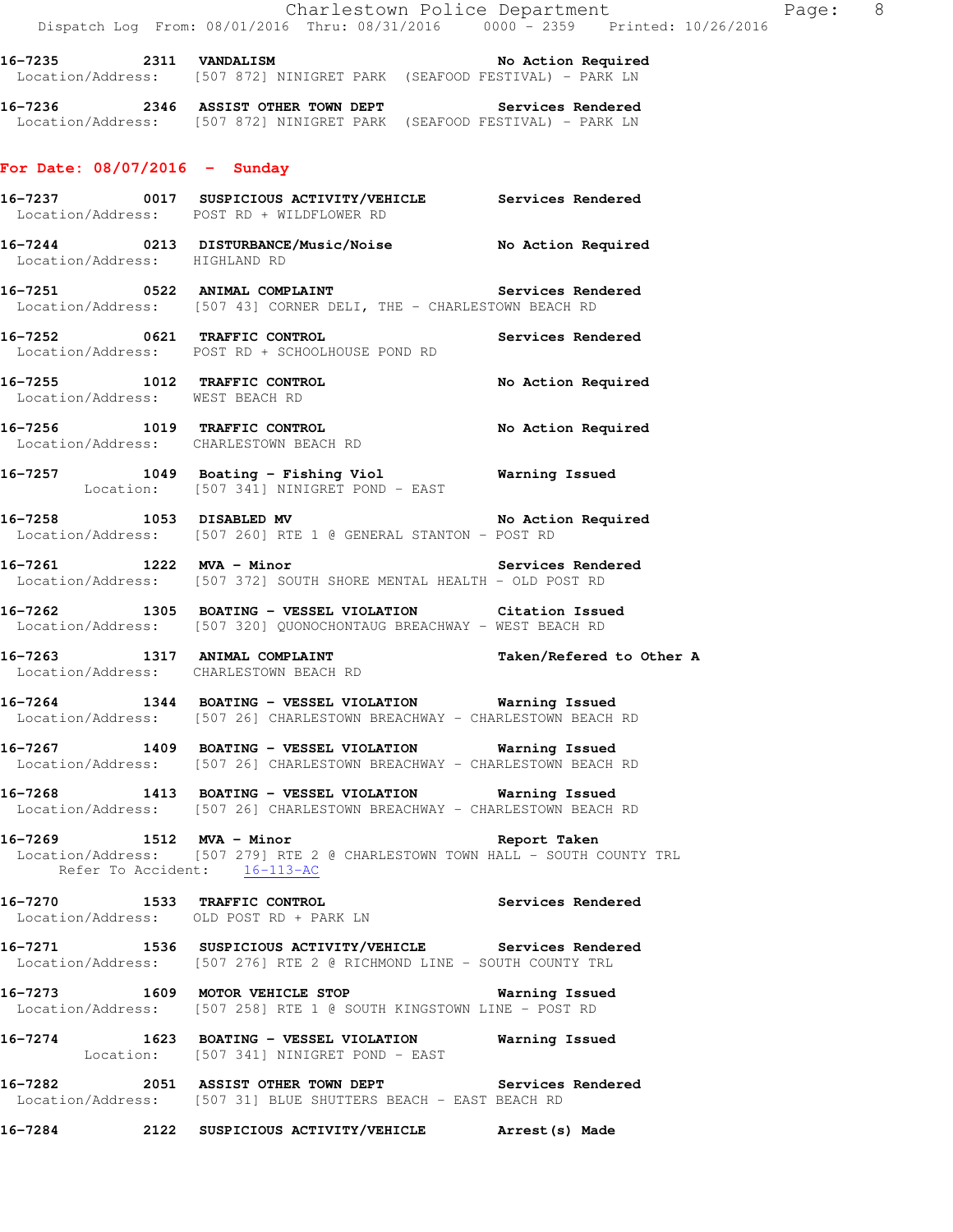|                                                             | Dispatch Log From: 08/01/2016 Thru: 08/31/2016 0000 - 2359 Printed: 10/26/2016                                                                     | Charlestown Police Department<br>Page: 9 |
|-------------------------------------------------------------|----------------------------------------------------------------------------------------------------------------------------------------------------|------------------------------------------|
|                                                             | Location/Address: [507 45] RIPPY'S LIQUOR MART - SOUTH COUNTY TRL                                                                                  |                                          |
|                                                             | 16-7285 2123 ASSIST OTHER TOWN DEPT Services Rendered<br>Location/Address: [507 327] CHARLESTOWN BEACH TOWN PARKING LOT - CHARLESTOWN BEACH RD     |                                          |
|                                                             | 16-7286 			 2238 		ASSIST OTHER AGENCY 													 Services Rendered<br>Location/Address: [507 872] NINIGRET PARK (SEAFOOD FESTIVAL) - PARK LN   |                                          |
| Location/Address: POST RD + BEND RD                         | 16-7287 2349 ASSIST CITIZEN                                                                                                                        | Services Rendered                        |
| For Date: $08/08/2016$ - Monday                             |                                                                                                                                                    |                                          |
|                                                             | 16-7291 0046 MOTOR VEHICLE STOP 6 Warning Issued<br>Location/Address: LEWIS TRL + CAROLINA BACK RD                                                 |                                          |
|                                                             | 16-7292 		 0055 FOUND/LOST PROPERTY 		 Services Rendered<br>Location/Address: BUCKEYE BROOK RD + STILL WATER RD                                    |                                          |
| 16-7293 0110 TRANSPORT                                      | Location/Address: [507 642] CHARLESTOWN POLICE DEPARTMENT - OLD POST RD                                                                            | No Action Required                       |
|                                                             | 16-7295    0131    ASSIST OTHER TOWN DEPT    Services Rendered    Location:    BUS 4                                                               |                                          |
| 16-7296 0244 ASSIST CITIZEN<br>Location/Address: KENYON AVE |                                                                                                                                                    | Services Rendered                        |
| Location: BUS 7                                             | 16-7298 			 0335 ASSIST OTHER AGENCY 				 Services Rendered                                                                                        |                                          |
| Location/Address: KLONDIKE RD                               | 16-7300 0526 VANDALISM                                                                                                                             | No Action Required                       |
|                                                             | 16-7301 0539 MOTOR VEHICLE STOP<br>Location/Address: ROSS HILL RD + KLONDIKE RD                                                                    | Warning Issued                           |
|                                                             | 16-7303 0803 MOTOR VEHICLE COMPLAINT Could Not Locate<br>Location/Address: SOUTH COUNTY TRL + POST RD                                              |                                          |
|                                                             | 16-7305 0812 MOTOR VEHICLE STOP<br>Location/Address: [507 261] RTE 1 @ STATE GARAGE - POST RD                                                      | <b>Warning Issued</b>                    |
|                                                             | 16-7306 0822 DISABLED MV<br>Location/Address: OLD POST RD + MATUNUCK SCHOOLHOUSE RD                                                                | Services Rendered                        |
|                                                             | 16-7311 1209 MOTOR VEHICLE STOP 10 No Action Required<br>Location/Address: [507 261] RTE 1 @ STATE GARAGE - POST RD                                |                                          |
|                                                             | 16-7315 1330 FOLLOW-UP INVESTIGATION Services Rendered<br>Location/Address: [507 642] CHARLESTOWN POLICE DEPARTMENT - OLD POST RD                  |                                          |
| 16-7317 1558 HOUSE CHECK<br>Location/Address: BLACKFOOT CIR |                                                                                                                                                    | Building Checked/Secured                 |
|                                                             | 16-7319 1615 TRAFFIC CONTROL<br>Location/Address: POST RD + KING'S FACTORY RD                                                                      | Services Rendered                        |
|                                                             | 16-7320 1628 DIS CONDUCT / FIGHT TARE Report Taken<br>Location/Address: [507 76] DOWNEY WEAVER POST - WHIPPLE DR<br>Refer To Incident: $16-311-OF$ |                                          |
|                                                             | 16-7323 1742 MOTOR VEHICLE COMPLAINT Unfounded<br>Location/Address: [507 212] SURFSIDE MOTOR INN - NARROW LN                                       |                                          |
|                                                             | 16-7324 1743 MOTOR VEHICLE STOP 6 Warning Issued<br>Location/Address: [507 271] RTE 1 @ MICHAEL'S - POST RD                                        |                                          |
| 16-7325 1754 MVA - Minor                                    | Location/Address: POST RD + ROSS HILL RD                                                                                                           | Report Taken                             |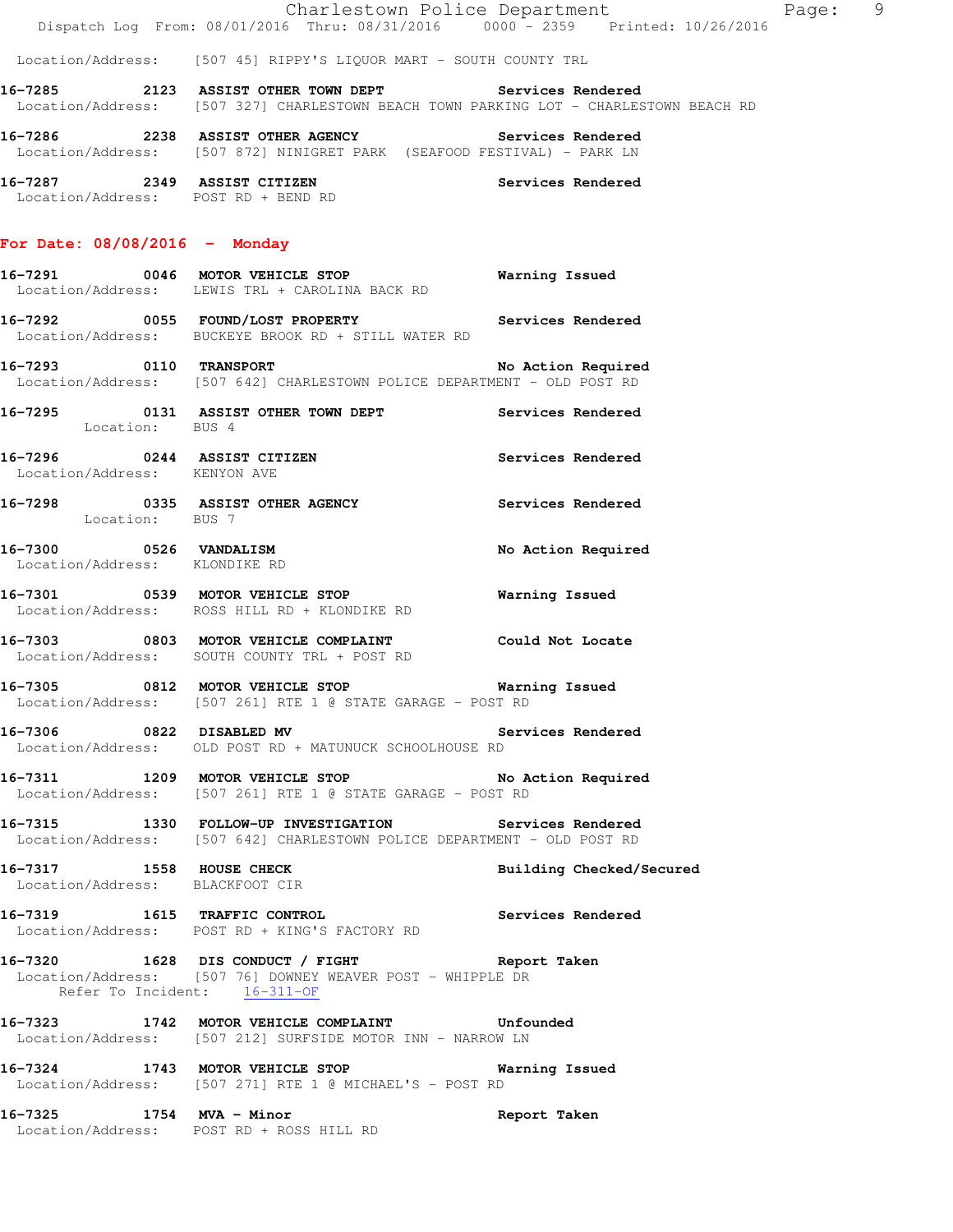Refer To Accident: 16-114-AC

- **16-7326 1822 FIRE, OTHER Unfounded**  Location/Address: [507 876] RICAN - ALTON CAROLINA RD
- **16-7327 1938 MOTOR VEHICLE STOP Warning Issued**  Location/Address: [507 260] RTE 1 @ GENERAL STANTON - POST RD
- **16-7328 2000 ALARM, BURGLAR Building Checked/Secured**  Location/Address: [507 222] SEAVIEW MOTOR COURT - OLD POST RD
- **16-7329 2056 ASSIST OTHER TOWN DEPT Services Rendered**  Location/Address: [507 327] CHARLESTOWN BEACH TOWN PARKING LOT - CHARLESTOWN BEACH RD
- **16-7330 2112 ASSIST OTHER TOWN DEPT Services Rendered**  Location/Address: [507 31] BLUE SHUTTERS BEACH - EAST BEACH RD
- 16-7331 2121 ALARM, BURGLAR No Action Required Location/Address: COVE POINT WEST RD **16-7332 2226 MOTOR VEHICLE COMPLAINT Investigated**  Location/Address: POST RD + FALCONE LN 16-7333 2310 ANIMAL COMPLAINT **No Action Required**  Location/Address: AUBURN DR **16-7334 2330 ALARM, BURGLAR Building Checked/Secured**  Location/Address: LOU AVE

# **For Date: 08/09/2016 - Tuesday**

| Location: BUS RT 4      | 16-7340 6447 ASSIST OTHER TOWN DEPT Services Rendered                                                            |                    |
|-------------------------|------------------------------------------------------------------------------------------------------------------|--------------------|
|                         | 16-7341 0530 MOTOR VEHICLE STOP 6 Warning Issued<br>Location/Address: SOUTH COUNTY TRL + NEW BISCUIT CITY RD     |                    |
| Vicinity of: MIDLAND RD | 16-7343 0724 MOTOR VEHICLE STOP                                                                                  | Warning Issued     |
|                         | 16-7344 0749 MOTOR VEHICLE STOP 6 Citation Issued<br>Location/Address: [507 266] RTE 1 @ WILLOWS - POST RD       |                    |
|                         | 16-7346 0755 MOTOR VEHICLE STOP Warning Issued<br>Location/Address: CHARLESTOWN BEACH RD                         |                    |
|                         | 16-7347 0758 MOTOR VEHICLE STOP Citation Issued<br>Location/Address: [507 266] RTE 1 @ WILLOWS - POST RD         |                    |
|                         | 16-7348 0815 MOTOR VEHICLE STOP Citation Issued<br>Location/Address: POST RD + EAST BEACH RD                     |                    |
|                         | 16-7350 0826 MOTOR VEHICLE STOP <b>WATER</b> Warning Issued<br>Location/Address: CAROLINA BACK RD + RAILROAD AVE |                    |
|                         | 16-7351 0833 MOTOR VEHICLE STOP<br>Location/Address: POST RD + TAMANACO DR                                       | No Action Required |
|                         | 16-7352 0836 MOTOR VEHICLE STOP Citation Issued<br>Location/Address: POST RD + WILDFLOWER RD                     |                    |
|                         | 16-7353 0843 MOTOR VEHICLE STOP Citation Issued<br>Location/Address: [507 269] RTE 1 @ DRIVING RANGE - POST RD   |                    |
|                         | 16-7354 0900 MOTOR VEHICLE STOP No Action Required<br>Location/Address: [507 266] RTE 1 @ WILLOWS - POST RD      |                    |

**16-7357 0947 MOTOR VEHICLE STOP Warning Issued**  Location/Address: [507 260] RTE 1 @ GENERAL STANTON - POST RD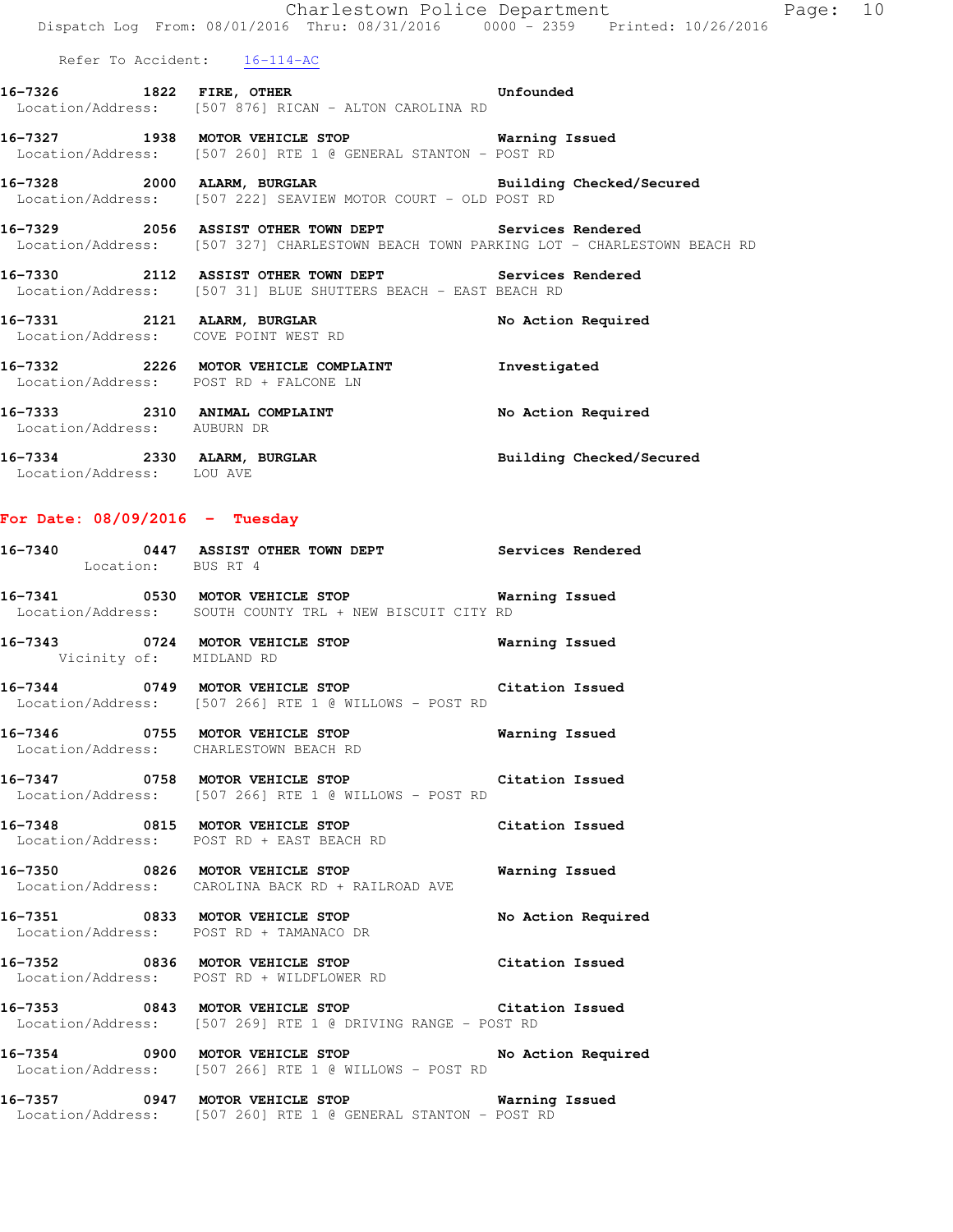**16-7358 1000 MOTOR VEHICLE STOP Citation Issued**  Location/Address: POST RD + TAMANACO DR **16-7360 1026 TRAFFIC CONTROL No Action Required**  Location/Address: CHARLESTOWN BEACH RD **16-7361 1050 MOTOR VEHICLE STOP Citation Issued**  Location/Address: POST RD + TAMANACO DR **16-7363 1119 ASSIST CITIZEN Services Rendered**  Location/Address: [507 373] CROSS MILLS LIBRARY - OLD POST RD **16-7364 1216 ALARM, BURGLAR Building Checked/Secured**  Location/Address: [507 816] DRIFTWOOD DR **16-7365 1253 POLICE INFORMATION Services Rendered**  Location/Address: [507 642] CHARLESTOWN POLICE DEPARTMENT - OLD POST RD Refer To Incident: 16-312-OF **16-7366 1325 PARKING VIOLATIONS Citation Issued**  Location/Address: [507 320] QUONOCHONTAUG BREACHWAY - WEST BEACH RD **16-7367 1420 TRAFFIC CONTROL Warning Issued**  Location/Address: POST RD + PROSSER TRL **16-7368 1444 MOTOR VEHICLE STOP Citation Issued**  Location/Address: CHARLESTOWN BEACH RD **16-7370 1717 FOUND/LOST PROPERTY Services Rendered**  Location/Address: CENTRAL ST 16-7372 1814 ANIMAL COMPLAINT **Services Rendered**  Location/Address: PIPER CT **16-7373 1847 LARCENY Report Taken**  Location/Address: POND MEADOW RD Refer To Incident: 16-313-OF **16-7375 2045 ANIMAL COMPLAINT Services Rendered**  Location/Address: SOUTH COUNTY TRL + CAROLINA BACK RD **16-7376 2053 ALARM, BURGLAR Building Checked/Secured**  Location/Address: ROSS HILL RD **16-7377 2115 ASSIST CITIZEN Services Rendered**  Location/Address: POST RD + HOXSIE AVE **16-7378 2317 MVA - W/Injury/Fluid/Hazard Investigated**  Location/Address: SOUTH COUNTY TRL + WIITALA DR Refer To Accident: 16-115-AC **For Date: 08/10/2016 - Wednesday 16-7380 0027 MOTOR VEHICLE STOP Warning Issued**  Location/Address: POST RD + BEND RD

**16-7381 0040 ASSIST OTHER TOWN DEPT Services Rendered**  Location/Address: [507 327] CHARLESTOWN BEACH TOWN PARKING LOT - CHARLESTOWN BEACH RD

**16-7383 0050 SUSPICIOUS ACTIVITY/VEHICLE Investigated**  Location/Address: [507 842] HAPPY ACRES - CHARLESTOWN BEACH RD

**16-7386 0515 ASSIST OTHER TOWN DEPT Services Rendered**  Location: BUS RT #5 **16-7388 0522 ASSIST OTHER TOWN DEPT Services Rendered**  Location: BUS RT #6

**16-7390 0548 MOTOR VEHICLE STOP Warning Issued**  Location/Address: [507 381] CVS PHARMACY - OLD POST RD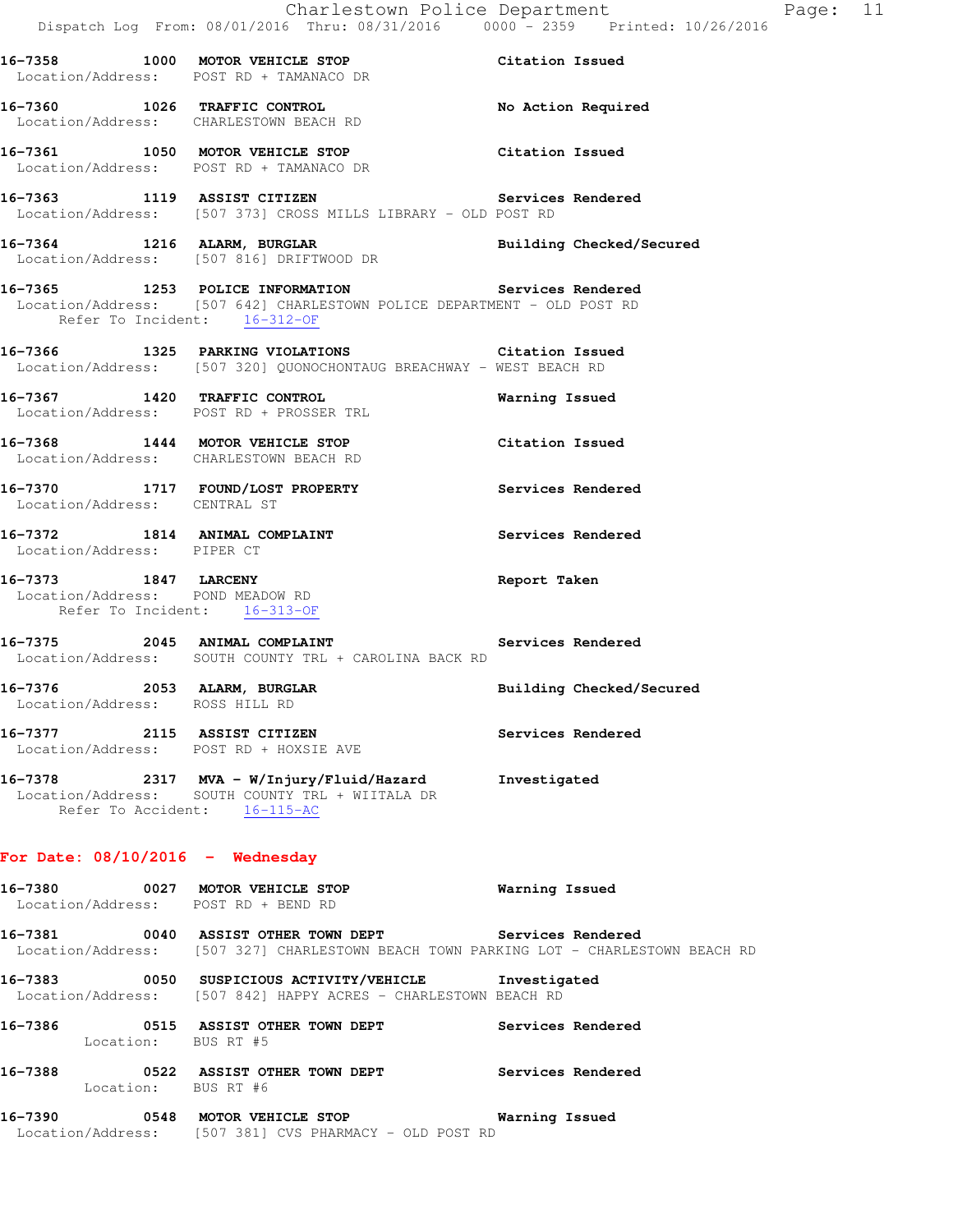| 16-7391 0557 TRAFFIC CONTROL                                | Location/Address: POST RD + GENERAL STANTON LN                                                                                                                                                                                                                            | Services Rendered                                                                                           |
|-------------------------------------------------------------|---------------------------------------------------------------------------------------------------------------------------------------------------------------------------------------------------------------------------------------------------------------------------|-------------------------------------------------------------------------------------------------------------|
| Location/Address: ELM RD                                    | 16-7392 0746 WELL BEING CHECK                                                                                                                                                                                                                                             | Unfounded                                                                                                   |
| Location/Address: AUBURN DR<br>Refer To Incident: 16-314-OF | 16-7393 0754 OFFICER WANTED                                                                                                                                                                                                                                               | Report Taken                                                                                                |
| 16-7394 0843 OFFICER WANTED<br>Location/Address: AUBURN DR  |                                                                                                                                                                                                                                                                           | No Action Required                                                                                          |
| 16-7396 0947 OFFICER WANTED<br>Location/Address: AUBURN DR  | Refer To Incident: 16-315-OF                                                                                                                                                                                                                                              | Investigated                                                                                                |
| 16-7399 1104 OFFICER WANTED<br>Location/Address: AUBURN DR  |                                                                                                                                                                                                                                                                           | Investigated                                                                                                |
| Vicinity of: ROSS HILL RD                                   | 16-7401 1239 ASSIST OTHER POLICE DEPT Unfounded                                                                                                                                                                                                                           |                                                                                                             |
|                                                             | 16-7404 1343 DISABLED MV 16-7404<br>Vicinity of: [507 18] CHARLESTOWN CHAMBER OF COMMERCE - OLD POST RD                                                                                                                                                                   |                                                                                                             |
| Location/Address: AUBURN DR                                 | 16-7405 1355 BURGLARY (B & E)<br>Refer To Incident: 16-317-OF                                                                                                                                                                                                             | Report Taken                                                                                                |
|                                                             | 16-7408 1515 MOTOR VEHICLE STOP 3 Arrest (s) Made<br>Location/Address: NARROW LN + KNUDSEN DR<br>Refer To Arrest: 16-99-AR<br>Arrest: CONNELL, KELSEY<br>Address: 28 CHESTER AVE Apt. #3 WESTERLY, RI<br>Age: 36<br>Charges: BENCH WARRANT ISSUED FROM 4TH DISTRICT COURT |                                                                                                             |
| Location/Address: POND ST                                   | 16-7409 1523 ASSIST OTHER POLICE DEPT Services Rendered                                                                                                                                                                                                                   |                                                                                                             |
| Location/Address: AUBURN DR                                 | 16-7410 1524 FOLLOW-UP INVESTIGATION                                                                                                                                                                                                                                      | Investigated                                                                                                |
|                                                             | 16-7411 1537 ASSIST OTHER POLICE DEPT Services Rendered<br>Location/Address: [507 23] U.S. FISH & WILDLIFE HEADQUARTERS - BEND RD                                                                                                                                         |                                                                                                             |
| Location/Address: SHANNOCK RD                               | 16-7412 1635 BURGLARY (B & E)                                                                                                                                                                                                                                             | Investigated                                                                                                |
|                                                             | 16-7413 1708 FOUND/LOST PROPERTY Services Rendered<br>Location/Address: [507 642] CHARLESTOWN POLICE DEPARTMENT - OLD POST RD                                                                                                                                             |                                                                                                             |
|                                                             | 16-7414 1713 MOTOR VEHICLE STOP<br>Location/Address: CAROLINA BACK RD + BUTTER LN                                                                                                                                                                                         | No Action Required                                                                                          |
|                                                             | 16-7416 1832 TRAFFIC CONTROL<br>Location/Address: POST RD + KING'S FACTORY RD                                                                                                                                                                                             | Services Rendered                                                                                           |
| Location/Address: PEQUOT DR                                 | 16-7417 1856 DISTURBANCE/Music/Noise Report Taken<br>Refer To Incident: 16-318-OF                                                                                                                                                                                         |                                                                                                             |
|                                                             | 16-7419 2029 ALARM, FIRE                                                                                                                                                                                                                                                  | False Alarm<br>Location/Address: [507 530] NARRAGANSETT INDIAN FOUR WINDS COMMUNITY CENT - SOUTH COUNTY TRL |
|                                                             | 16-7420  2030 MOTOR VEHICLE COMPLAINT  Warning Issued<br>Location/Address: [507 286] RTE 112 @ RICHMOND LINE - CAROLINA BACK RD                                                                                                                                           |                                                                                                             |
| 16-7421                                                     | 2201 ASSIST OTHER TOWN DEPT                                                                                                                                                                                                                                               | Services Rendered                                                                                           |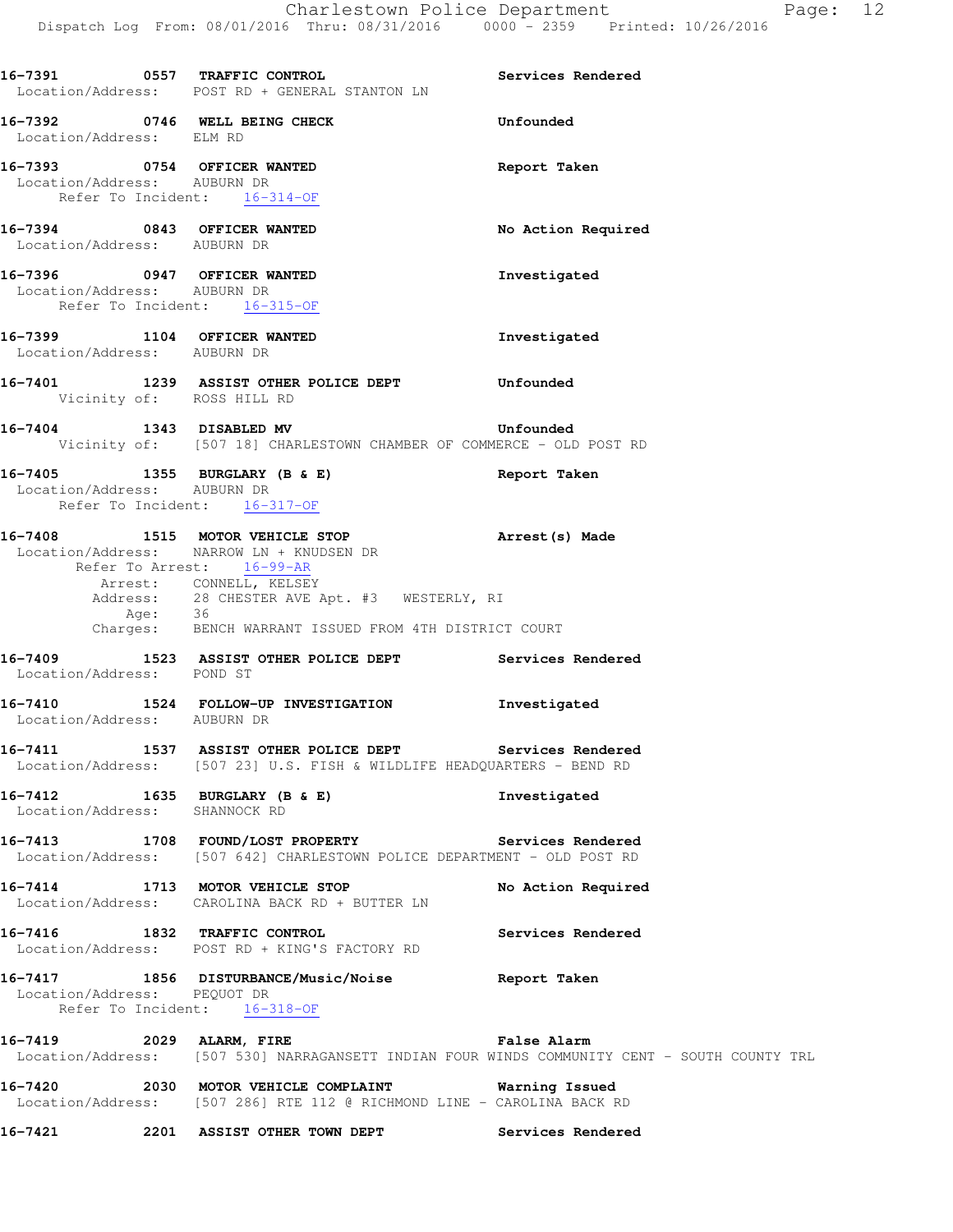Location/Address: [507 31] BLUE SHUTTERS BEACH - EAST BEACH RD

**16-7422 2228 ASSIST OTHER TOWN DEPT Services Rendered**  Location/Address: [507 327] CHARLESTOWN BEACH TOWN PARKING LOT - CHARLESTOWN BEACH RD

# **For Date: 08/11/2016 - Thursday**

| 16-7425 0044 ASSIST OTHE<br>Location: BUS RT #21                  | 0044 ASSIST OTHER TOWN DEPT Services Rendered                                                                                |                       |
|-------------------------------------------------------------------|------------------------------------------------------------------------------------------------------------------------------|-----------------------|
| Location/Address: KING'S FACTORY RD                               | 16-7431 0201 MOTOR VEHICLE STOP                                                                                              | <b>Warning Issued</b> |
|                                                                   | 16-7441 0257 ASSIST OTHER TOWN DEPT Services Rendered Location: BUS RT #27                                                   |                       |
| 16-7442 0305 ASSIST OTH<br>Location: BUS RT #28                   | 0305 ASSIST OTHER TOWN DEPT Services Rendered                                                                                |                       |
| Location/Address: ROSS HILL RD<br>Refer To Accident: 16-116-AC    | 16-7444 0406 MVA - Minor<br>Leastion (Address: Boss HILL PD                                                                  |                       |
|                                                                   | 16-7445 0546 TRAFFIC CONTROL CONTROL Services Rendered<br>Location/Address: SOUTH COUNTY TRL + SHERMAN AVE                   |                       |
| Location/Address: RAILROAD AVE                                    | 16-7446 0723 DOMESTIC/Assault/Diso/Other Investigated                                                                        |                       |
| Refer To Incident: 16-319-OF                                      | 16-7448 1001 ASSIST OTHER POLICE DEPT Services Rendered<br>Location/Address: [507 275] RTE 1 @ WESTERLY LINE - POST RD       |                       |
| Refer To Accident: 16-117-AC                                      | 16-7449 1013 MVA - Minor and the Report Taken<br>Location/Address: [507 373] CROSS MILLS LIBRARY - OLD POST RD               |                       |
|                                                                   | 16-7451 1111 ASSIST OTHER AGENCY 1nvestigated<br>Location/Address: [507 19] CHARLESTOWN ELEMENTARY SCHOOL - CAROLINA BACK RD |                       |
| Refer To Incident: 16-320-OF                                      | 16-7453 1119 EVASION OF PAYMENT/Gas/Tow/Inn Investigated<br>Location/Address: [507 362] RTE 2 @ SUNOCO - SOUTH COUNTY TRL    |                       |
|                                                                   | 16-7454 1141 ASSIST OTHER AGENCY Services Rendered<br>Location/Address: MICHAELS FOOD MART - POST RD                         |                       |
| 16-7456 1214 VANDALISM                                            | Location/Address: SHUMANKANUC HILL RD                                                                                        | Investigated          |
|                                                                   | 16-7460 1609 TRAFFIC CONTROL<br>Location/Address: POST RD + SOUTH COUNTY TRL                                                 | Services Rendered     |
| 16-7461 1807 ASSIST CITIZEN                                       | Location/Address: [507 26] CHARLESTOWN BREACHWAY - CHARLESTOWN BEACH RD                                                      | Services Rendered     |
| 16-7462 1836 MOTOR VEHICLE STOP                                   | Location/Address: CHARLESTOWN BEACH RD                                                                                       | Warning Issued        |
| 16-7464 2031 ALARM, BURGLAR<br>Location/Address: CEDAR MEADOWS RD |                                                                                                                              | <b>False Alarm</b>    |
|                                                                   | 16-7465  2053 DISTURBANCE/Music/Noise  Unfounded<br>Location/Address: [507 45] RIPPY'S LIQUOR MART - SOUTH COUNTY TRL        |                       |
| 16-7466 2239 ALARM, FIRE                                          | Location/Address: [507 602] SHELTER HARBOR GOLF CLUB - OLD POST RD                                                           | Investigated          |

**For Date: 08/12/2016 - Friday**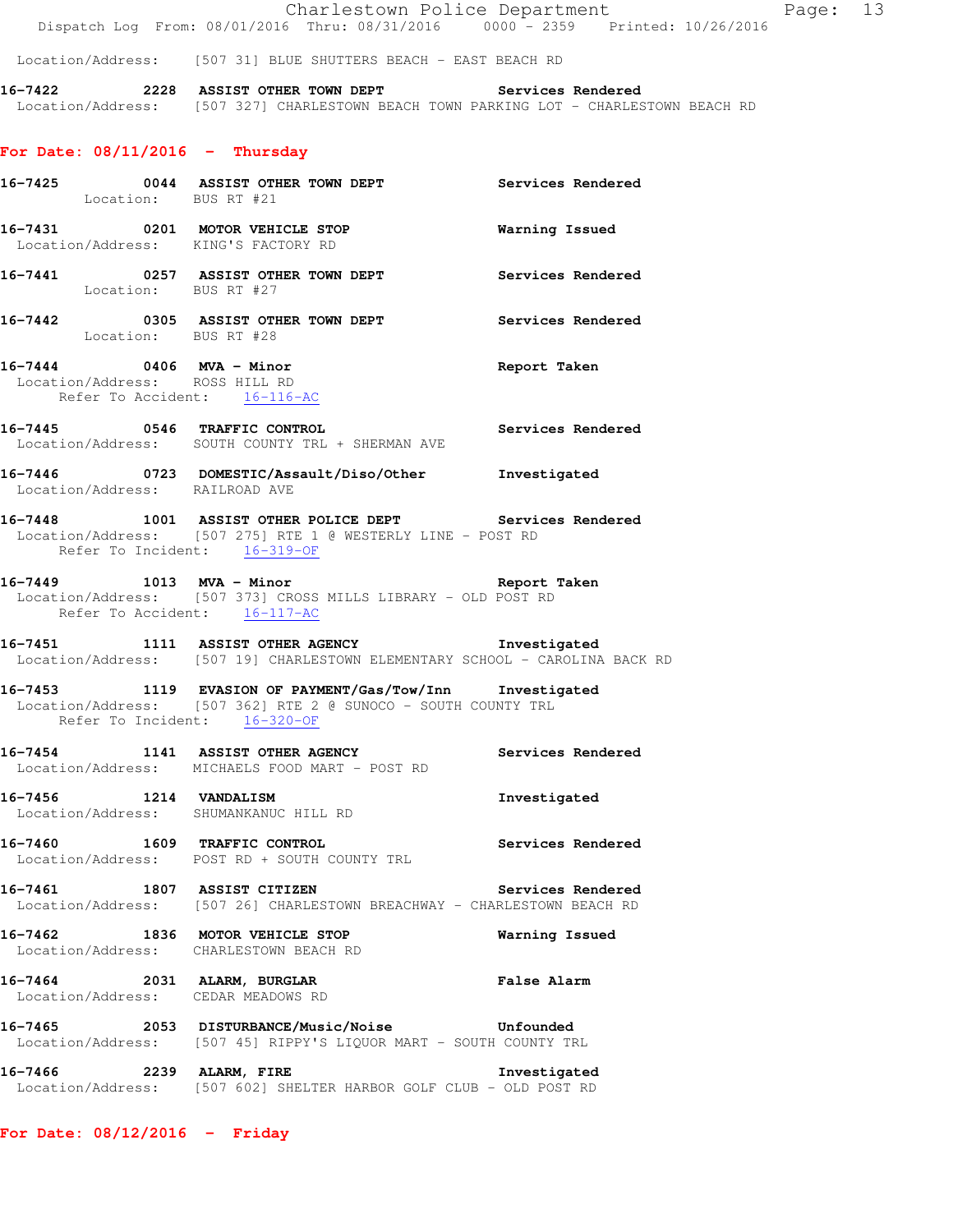**16-7467 0012 MOTOR VEHICLE STOP Warning Issued**  Location/Address: POST RD + GENERAL STANTON LN **16-7468 0018 ASSIST OTHER TOWN DEPT Services Rendered**  Location/Address: [507 31] BLUE SHUTTERS BEACH - EAST BEACH RD **16-7475 0040 MOTOR VEHICLE STOP Warning Issued**  Location/Address: SOUTH COUNTY TRL + BOTKA DR **16-7483 0133 MOTOR VEHICLE STOP Warning Issued**  Location/Address: POST RD + SCHOOLHOUSE POND RD **16-7490 0547 MOTOR VEHICLE STOP Warning Issued**  Location/Address: RICHMOND LINE - SOUTH COUNTY TRL **16-7491 0601 MOTOR VEHICLE STOP Warning Issued**  Location/Address: RICHMOND LINE - SOUTH COUNTY TRL **16-7492 0615 TRAFFIC CONTROL Services Rendered**  Location/Address: POST RD + SCHOOLHOUSE POND RD **16-7494 0822 TRAFFIC CONTROL No Action Required**  Location/Address: OLD POST RD **16-7495 0856 TRAFFIC CONTROL Warning Issued**  Location/Address: EAST BEACH RD + PARADISE LN **16-7497 0915 TRAFFIC CONTROL Warning Issued**  Location/Address: EAST BEACH RD + PARADISE LN **16-7498 0918 ASSIST OTHER POLICE DEPT Services Rendered**  Location/Address: SAGAMORE DR **16-7499 0931 FIRE, OTHER Taken/Refered to Other A**  Vicinity of: KLONDIKE RD **16-7500 1038 DISABLED MV Services Rendered**  Location/Address: NARROW LN + MATUNUCK SCHOOLHOUSE RD **16-7501 1122 ROAD HAZARD/OBSTRUCTION Removed Hazard**  Location/Address: POST RD + ROSS HILL RD **16-7502 1135 ALARM, BURGLAR Investigated**  Location/Address: [507 680] MOHAWK TRL **16-7503 1210 ALARM, BURGLAR False Alarm**  Location/Address: [507 405] SOUTH COUNTY TRL **16-7505 1307 MOTOR VEHICLE COMPLAINT Could Not Locate**  Vicinity of: SOUTH COUNTY TRL + POST RD **16-7506 1414 DRIVING WHILE INTOXICATED Investigated**  Location/Address: [507 233] NORDIC LODGE - EAST PASQUISETT TRL 16-7507 **1538 ANIMAL COMPLAINT Services Rendered**  Location/Address: [507 55] BRADFORD SPORTSMEN'S CLUB - ROSS HILL RD 16-7509 1638 ALARM, FIRE **16-7509 Building Checked/Secured**  Location/Address: DOWD DR **16-7511 1710 MOTOR VEHICLE STOP Warning Issued**  Location/Address: [507 260] RTE 1 @ GENERAL STANTON - POST RD **16-7513 1741 TRAFFIC CONTROL Services Rendered**  Location/Address: SOUTH COUNTY TRL **16-7514 1744 MOTOR VEHICLE STOP Warning Issued**  Location/Address: NARROW LN + MOHAWK TRL **16-7516 1803 ROAD HAZARD/OBSTRUCTION Services Rendered**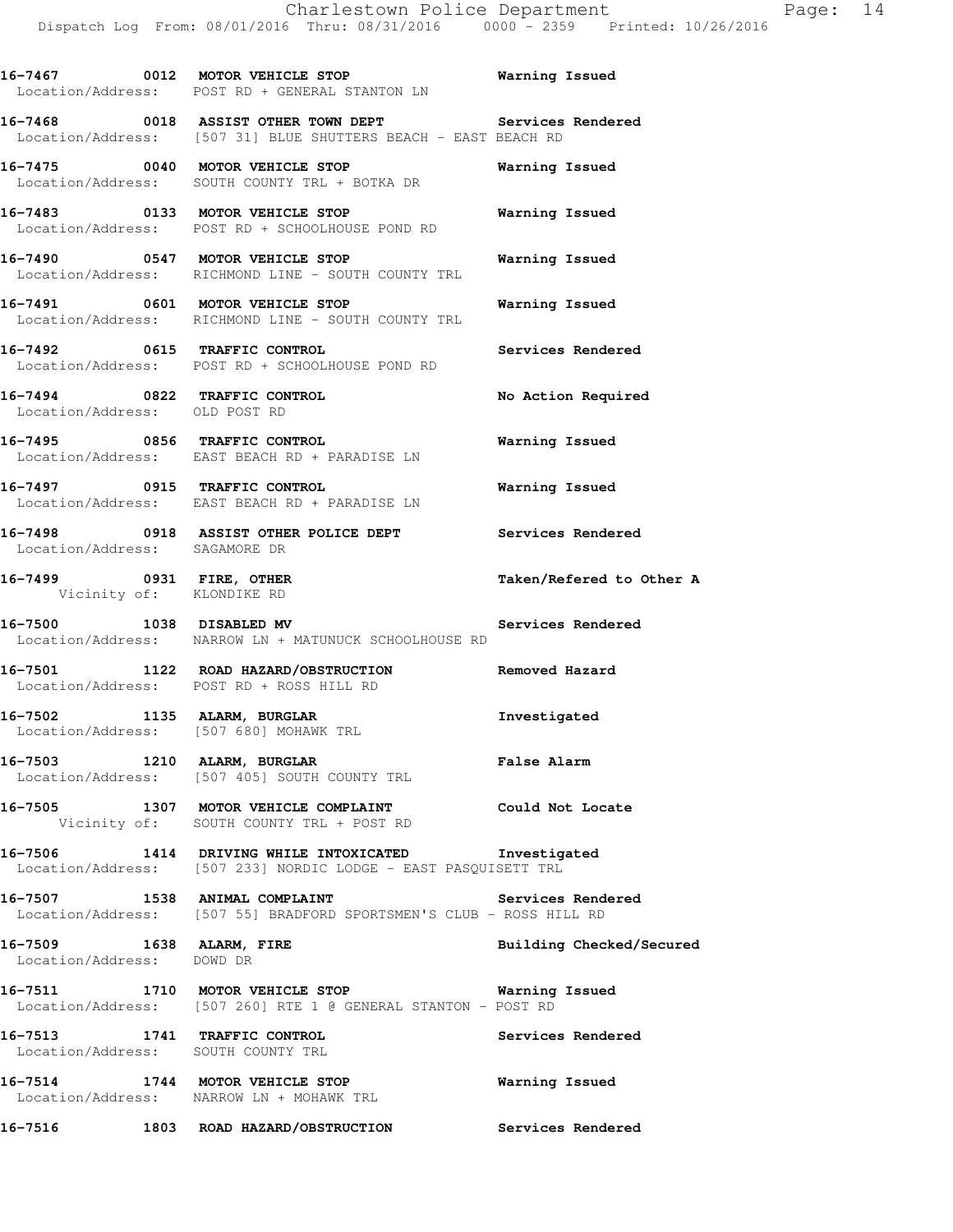Location/Address: OLD MILL RD

- **16-7517 1931 ASSIST OTHER POLICE DEPT Unfounded**  Location/Address: POST RD
- **16-7518 1942 ALARM, FIRE Building Checked/Secured**  Location/Address: [507 602] SHELTER HARBOR GOLF CLUB - OLD POST RD

**16-7519 1956 DISTURBANCE/Music/Noise Peace Restored**  Location/Address: SHANNOCK RD

- **16-7520 2114 ASSIST OTHER TOWN DEPT Services Rendered**  Location/Address: [507 31] BLUE SHUTTERS BEACH - EAST BEACH RD
- **16-7521 2134 DISTURBANCE/Music/Noise Peace Restored**  Location/Address: [507 45] RIPPY'S LIQUOR MART - SOUTH COUNTY TRL
- **16-7522 2144 MOTOR VEHICLE COMPLAINT Unfounded**  Location/Address: SOUTH COUNTY TRL
- **16-7523 2352 SUSPICIOUS ACTIVITY/VEHICLE Unfounded**  Location/Address: [507 55] BRADFORD SPORTSMEN'S CLUB - ROSS HILL RD

#### **For Date: 08/13/2016 - Saturday**

- **16-7526 0005 ASSIST CITIZEN Services Rendered**  Location/Address: SITE 651 - BURLINGAME STATE PARK RD
- **16-7529 0125 DISTURBANCE/Music/Noise Peace Restored**  Location/Address: INDIAN CHURCH RD
- **16-7530 0555 TRAFFIC CONTROL Warning Issued**  Location/Address: POST RD + GENERAL STANTON LN
- **16-7531 0617 TRAFFIC CONTROL No Action Required**  Location/Address: POST RD
- **16-7532 0708 ROAD HAZARD/OBSTRUCTION Removed Hazard**  Vicinity of: ROSS HILL RD + POST RD
- **16-7533 0946 ALARM, BURGLAR False Alarm**  Location/Address: SOUTH ARNOLDA RD
- **16-7536 1032 MOTOR VEHICLE STOP Citation Issued**  Location/Address: POST RD + BEND RD
- **16-7537 1050 BOATING SAFETY CHECK No Action Required**  Location/Address: [507 320] QUONOCHONTAUG BREACHWAY - WEST BEACH RD
- **16-7538 1052 PARKING VIOLATIONS Citation Issued**  Location/Address: [507 320] QUONOCHONTAUG BREACHWAY - WEST BEACH RD
- **16-7539 1103 TRAFFIC CONTROL Services Rendered**  Location/Address: [507 327] CHARLESTOWN BEACH TOWN PARKING LOT - CHARLESTOWN BEACH RD
- **16-7540 1104 TRAFFIC CONTROL Services Rendered**  Location/Address: [507 31] BLUE SHUTTERS BEACH - EAST BEACH RD
- **16-7541 1105 TRAFFIC CONTROL Services Rendered**  Location/Address: [507 279] RTE 2 @ CHARLESTOWN TOWN HALL - SOUTH COUNTY TRL
- **16-7542 1108 TRAFFIC CONTROL Services Rendered**  Location/Address: LEWIS TRL + SOUTH COUNTY TRL
- **16-7543 1109 ASSIST OTHER AGENCY Services Rendered**  Location/Address: POW WOW GROUNDS - INDIAN CHURCH RD
- **16-7547 1229 BOATING VESSEL VIOLATION Warning Issued**  Location/Address: [507 26] CHARLESTOWN BREACHWAY - CHARLESTOWN BEACH RD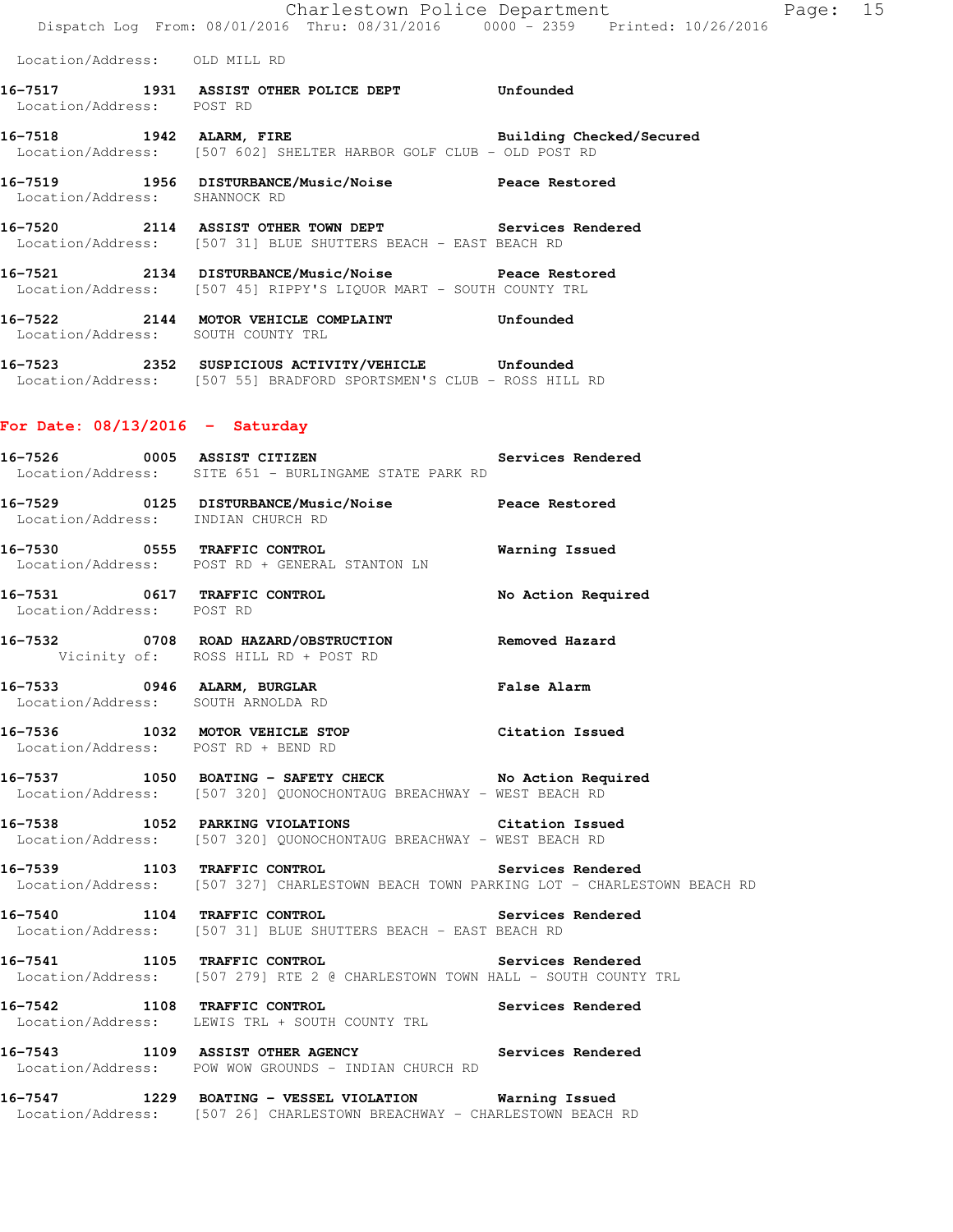|                                                                                                    | Dispatch Log From: 08/01/2016 Thru: 08/31/2016 0000 - 2359 Printed: 10/26/2016                                                                         | Charlestown Police Department<br>16<br>Page: |
|----------------------------------------------------------------------------------------------------|--------------------------------------------------------------------------------------------------------------------------------------------------------|----------------------------------------------|
|                                                                                                    | 16-7548 1300 Boating - Fishing Viol Narning Issued<br>Location: [507 341] NINIGRET POND - EAST                                                         |                                              |
| 16-7549 1452 TRAFFIC CONTROL                                                                       | Location/Address: OLD MILL RD + INDIAN CHURCH RD                                                                                                       | Services Rendered                            |
|                                                                                                    | 16-7550 1455 TRAFFIC CONTROL <b>16-8 Services</b> Rendered<br>Location/Address: KFR @ POTTER HOXSIE - KING'S FACTORY RD                                |                                              |
| Location/Address: WEST CASTLE WAY<br>Refer To Incident: 16-322-OF                                  | 16-7553 1717 DISTURBANCE/Music/Noise                                                                                                                   | Investigated                                 |
|                                                                                                    | 16-7554 1757 TRAFFIC CONTROL<br>Location/Address: SOUTH COUNTY TRL + LEWIS TRL                                                                         | Services Rendered                            |
|                                                                                                    | 16-7555 1757 TRAFFIC CONTROL<br>Location/Address: SOUTH COUNTY TRL + OLD MILL RD                                                                       | Services Rendered                            |
|                                                                                                    | 16-7556 1837 MOTOR VEHICLE STOP<br>Location/Address: POST RD + SCHOOLHOUSE POND RD                                                                     | Citation Issued                              |
| Location/Address: LAURI DR                                                                         | 16-7559 1927 ALARM, CO DETECTOR                                                                                                                        | Investigated                                 |
| 16-7560 1938 ALARM, BURGLAR<br>Location/Address: NINIGRET AVE                                      |                                                                                                                                                        | <b>False Alarm</b>                           |
| 16-7561 1955 FIRE, OTHER<br>Location/Address: ELIZABETH COOPER DR                                  |                                                                                                                                                        | Investigated                                 |
| 16-7562 2048 MVA - Minor<br>Location/Address: POST RD + FALCONE LN<br>Refer To Accident: 16-118-AC |                                                                                                                                                        | Investigated                                 |
|                                                                                                    | 16-7563 2049 WATER RESCUE 2008 Investigated<br>Location/Address: [507 318] EAST BEACH STATE PARKING LOT - EAST BEACH RD                                |                                              |
| Location/Address: BOTKA DR                                                                         | 16-7566 2114 FIREWORKS/Possession/Use/Other                                                                                                            | Investigated                                 |
| 16-7567 2124 DISABLED MV<br>Location/Address: POST RD + MEADOW LN                                  |                                                                                                                                                        | Services Rendered                            |
|                                                                                                    | 16-7568 2142 DISTURBANCE/Music/Noise Investigated<br>Location/Address: [507 45] RIPPY'S LIQUOR MART - SOUTH COUNTY TRL                                 |                                              |
|                                                                                                    | 16-7569 2142 ASSIST OTHER TOWN DEPT Services Rendered<br>Location/Address: [507 327] CHARLESTOWN BEACH TOWN PARKING LOT - CHARLESTOWN BEACH RD         |                                              |
| 16-7570                                                                                            | 2209 MOTOR VEHICLE STOP<br>Location/Address: SOUTH COUNTY TRL + OLD MILL RD                                                                            | Investigated                                 |
|                                                                                                    | 16-7571 2227 DISTURBANCE/Music/Noise Investigated<br>Location/Address: [507 64] RATHSKELLER RESTAURANT - OLD COACH RD                                  |                                              |
| Location/Address: OLD POST RD                                                                      | Refer To Arrest: 16-100-AR                                                                                                                             |                                              |
| Age: 19                                                                                            | Arrest: ALONGI, ANGELO JOHN<br>Address: 148 HEMLOCK RD TORRINGTON, CT<br>Charges: RECKLESS DRIVING, ELUDING OFFICER WITH A M/V IN A HIGH SPEED PURSUIT |                                              |
|                                                                                                    | 16-7574 2339 DISABLED MV<br>Location/Address: [507 262] RTE 1 @ LIQUOR STORE - POST RD                                                                 | Services Rendered                            |
| 16-7575                                                                                            | 2358 ALARM, BURGLAR<br>Location/Address: [507 405] SOUTH COUNTY TRL                                                                                    | Building Checked/Secured                     |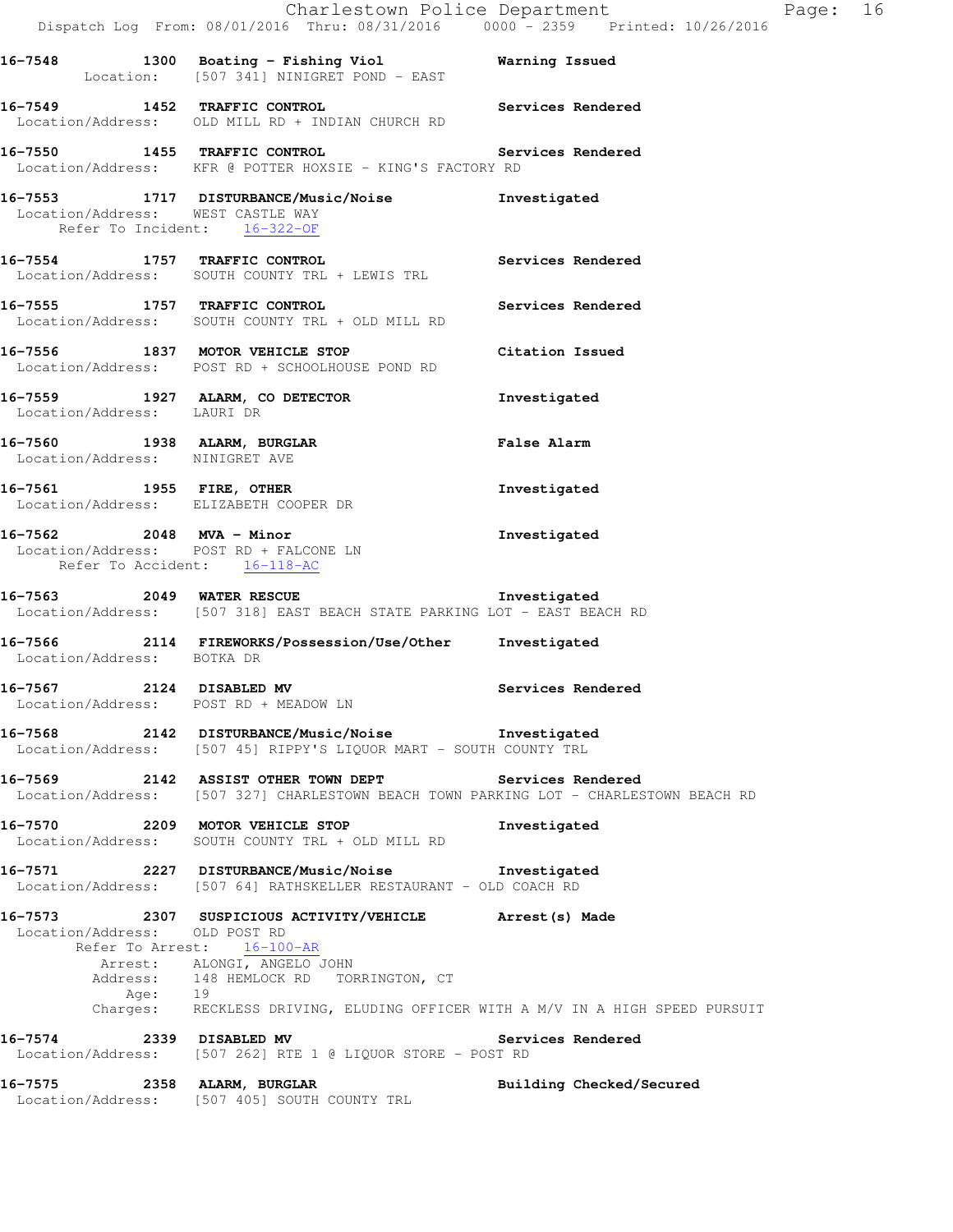#### **For Date: 08/14/2016 - Sunday**

| No Action Required<br>0211 ALARM, BURGLAR |  |
|-------------------------------------------|--|
| OCEAN VIEW AVE                            |  |
|                                           |  |

- **16-7583 0913 TRAFFIC CONTROL Services Rendered**  Location/Address: [507 31] BLUE SHUTTERS BEACH - EAST BEACH RD
- **16-7584 0914 TRAFFIC CONTROL Services Rendered**  Location/Address: [507 327] CHARLESTOWN BEACH TOWN PARKING LOT - CHARLESTOWN BEACH RD
- **16-7585 0940 TRAFFIC CONTROL Services Rendered**  Location/Address: SOUTH COUNTY TRL + OLD MILL RD
- **16-7589 1024 ANIMAL COMPLAINT Investigated**  Location/Address: [507 490] BISCUIT CITY RD
- **16-7590 1046 TRAFFIC CONTROL Services Rendered**  Location/Address: SOUTH COUNTY TRL + LEWIS TRL
- **16-7591 1105 BOATING VESSEL VIOLATION Warning Issued**  Location/Address: [507 26] CHARLESTOWN BREACHWAY - CHARLESTOWN BEACH RD
- **16-7593 1210 MVA W/Injury/Fluid/Hazard Investigated**  Location/Address: POST RD + WILDFLOWER RD Refer To Accident: 16-120-AC
- **16-7594 1301 BOATING VESSEL VIOLATION Warning Issued**  Location/Address: [507 26] CHARLESTOWN BREACHWAY - CHARLESTOWN BEACH RD
- **16-7595 1321 BOATING VESSEL VIOLATION Warning Issued**  Location/Address: [507 320] QUONOCHONTAUG BREACHWAY - WEST BEACH RD
- **16-7596 1352 BOATING VESSEL VIOLATION Warning Issued**  Location/Address: [507 26] CHARLESTOWN BREACHWAY - CHARLESTOWN BEACH RD
- **16-7598 1420 Boating Assistance Services Rendered**  Location: [507 340] NINIGRET POND - WEST
- **16-7599 1450 TRAFFIC CONTROL Services Rendered**  Location/Address: OLD MILL RD + INDIAN CHURCH RD
- **16-7600 1451 TRAFFIC CONTROL Services Rendered**  Location/Address: KING'S FACTORY RD
- **16-7601 1501 BOATING VESSEL VIOLATION Warning Issued**  Location: [507 341] NINIGRET POND - EAST
- **16-7602 1502 BOATING VESSEL VIOLATION Warning Issued**  Location/Address: [507 26] CHARLESTOWN BREACHWAY - CHARLESTOWN BEACH RD
- **16-7603 1503 BOATING VESSEL VIOLATION Warning Issued**  Location/Address: [507 320] QUONOCHONTAUG BREACHWAY - WEST BEACH RD
- **16-7604 1507 MVA Minor Report Taken**  Location/Address: POST RD + WEST BEACH RD Refer To Accident: 16-121-AC
- **16-7608 1736 TRAFFIC CONTROL Services Rendered**  Location/Address: POST RD + PROSSER TRL
- **16-7609 1810 MOTOR VEHICLE COMPLAINT Unfounded**  Location/Address: POST RD + WILDFLOWER RD
- **16-7610 1820 ALARM, BURGLAR Building Checked/Secured**  Location/Address: [507 866] TOP GUNS RI - CROSSLAND ST
- **16-7611 1822 ANIMAL COMPLAINT Services Rendered**  Location/Address: [507 529] NARRAGANSETT INDIAN TRIBE LONGHOUSE - SOUTH COUNTY TRL
- **16-7613 2032 PSYCHOLOGICAL EMERGENCY Transported to Hospital**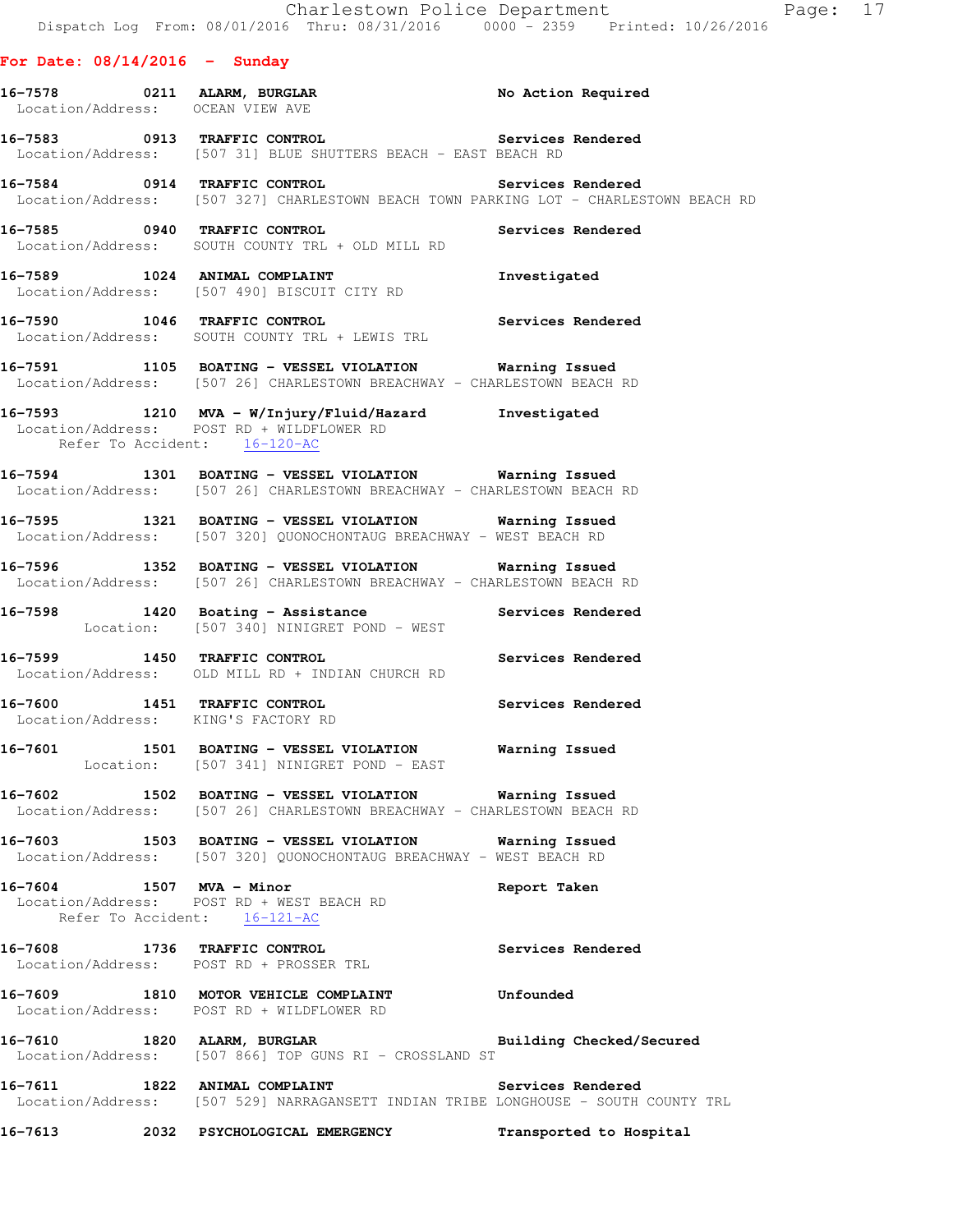Charlestown Police Department Fage: 18 Dispatch Log From: 08/01/2016 Thru: 08/31/2016 0000 - 2359 Printed: 10/26/2016 Location/Address: [507 26] CHARLESTOWN BREACHWAY - CHARLESTOWN BEACH RD **16-7614 2038 OFFICER WANTED Services Rendered**  Location/Address: [507 1] CHARLESTOWN TOWN HALL - SOUTH COUNTY TRL Refer To Incident:  $\frac{16-324-OF}{16}$ **16-7615 2101 ROAD HAZARD/OBSTRUCTION Removed Hazard**  Location/Address: PROSSER TRL **16-7616 2139 TRANSPORT Services Rendered**  Location/Address: KING'S FACTORY RD **16-7617 2142 DIS CONDUCT / FIGHT Could Not Locate**  Location/Address: [507 72] CUMBERLAND FARMS - OLD POST RD **16-7618 2156 ASSIST OTHER TOWN DEPT Services Rendered**  Location/Address: [507 327] CHARLESTOWN BEACH TOWN PARKING LOT - CHARLESTOWN BEACH RD **16-7619 2225 MOTOR VEHICLE COMPLAINT Unfounded**  Location/Address: POST RD + TAMANACO DR **16-7620 2250 MOTOR VEHICLE COMPLAINT Could Not Locate**  Location/Address: [507 258] RTE 1 @ SOUTH KINGSTOWN LINE - POST RD **16-7621 2338 ASSIST OTHER TOWN DEPT Services Rendered**  Location/Address: [507 31] BLUE SHUTTERS BEACH - EAST BEACH RD **16-7622 2347 DISABLED MV No Action Required**  Location/Address: POST RD + CROSS MILLS RD **For Date: 08/15/2016 - Monday 16-7627 0144 SUSPICIOUS ACTIVITY/VEHICLE Investigated**  Location/Address: KLONDIKE RD **16-7628 0231 PSYCHOLOGICAL EMERGENCY Transported to Hospital**  Location/Address: OLD POST RD **16-7629 0713 FOUND/LOST PROPERTY Investigated**  Location/Address: [507 354] PAT'S POWER EQUIPMENT - OLD POST RD **16-7630 0753 MOTOR VEHICLE STOP Warning Issued**  Location/Address: [507 100] RTE 1 @ FIORES - POST RD **16-7631 0808 POLICE INFORMATION Investigated**  Location/Address: [507 610] FROSTY DREW OBSERVATORY - PARK LN **16-7632 0810 MOTOR VEHICLE STOP Citation Issued**  Location/Address: [507 266] RTE 1 @ WILLOWS - POST RD **16-7633 0838 MOTOR VEHICLE STOP Citation Issued**  Location/Address: [507 266] RTE 1 @ WILLOWS - POST RD **16-7634 0847 MOTOR VEHICLE STOP Citation Issued**  Location/Address: POST RD + TAMANACO DR **16-7635 0852 FOLLOW-UP INVESTIGATION Services Rendered**  Location/Address: [507 354] PAT'S POWER EQUIPMENT - OLD POST RD **16-7641 0940 MOTOR VEHICLE STOP Citation Issued**  Location/Address: POST RD + WILDFLOWER RD **16-7644 1043 POLICE INFORMATION Report Taken**  Location/Address: FORT NINIGRET RD Refer To Incident: 16-325-OF

**16-7645 1149 TRAFFIC CONTROL Services Rendered**  Location/Address: POST RD + SCHOOLHOUSE POND RD

**16-7646 1219 TRAFFIC CONTROL Services Rendered**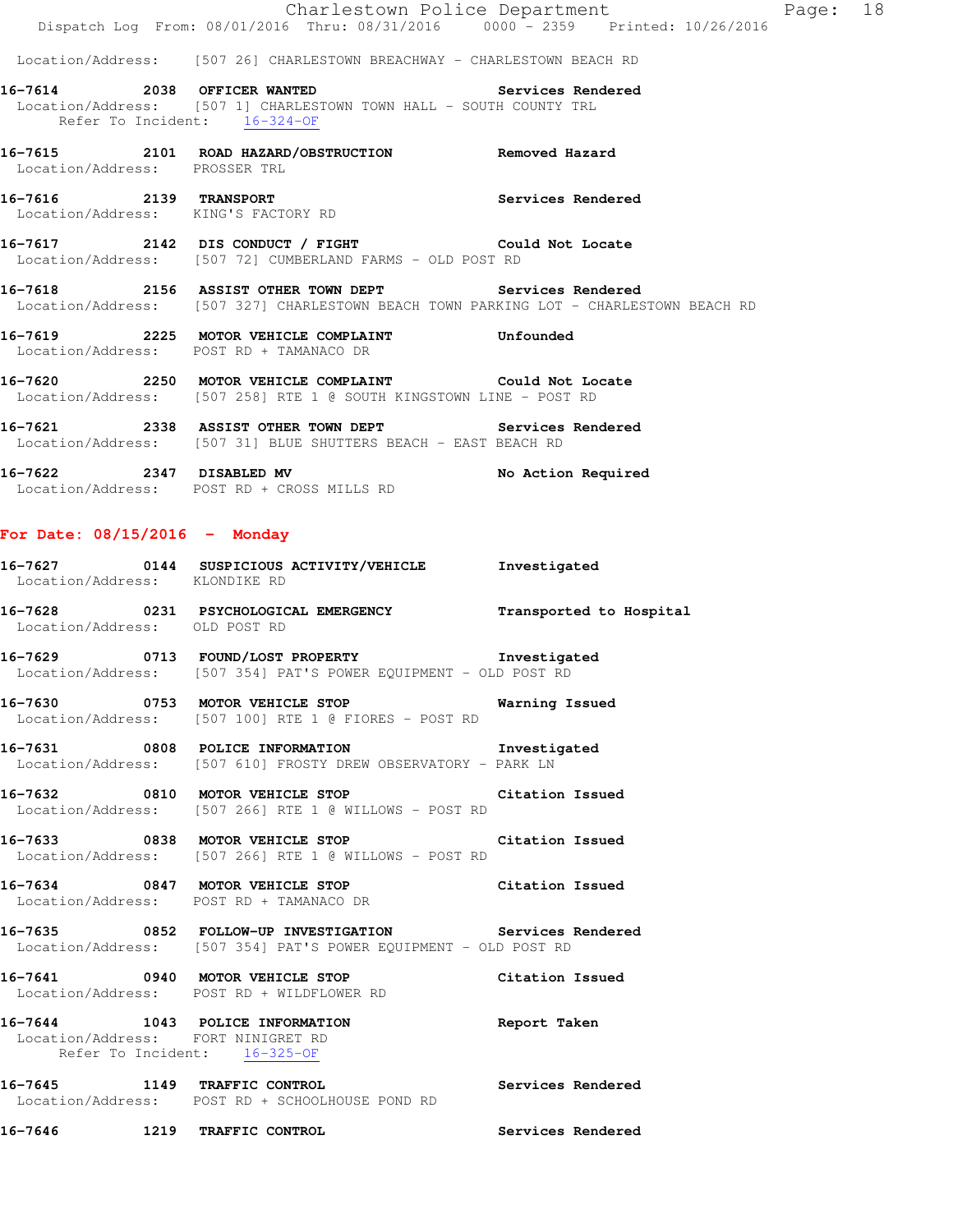|                                  | Charlestown Police Department<br>Dispatch Log From: 08/01/2016 Thru: 08/31/2016 0000 - 2359 Printed: 10/26/2016                                                     |                          |
|----------------------------------|---------------------------------------------------------------------------------------------------------------------------------------------------------------------|--------------------------|
| Location/Address: WEST BEACH RD  |                                                                                                                                                                     |                          |
|                                  | 16-7647 1248 MOTOR VEHICLE STOP Citation Issued<br>Location/Address: POST RD + TAMANACO DR                                                                          |                          |
| Vicinity of: POST RD             | 16-7648 1256 MOTOR VEHICLE STOP Citation Issued                                                                                                                     |                          |
|                                  | <br> 16-7650            1350   PARKING VIOLATIONS                         No Action Required<br>Location/Address: [507 320] QUONOCHONTAUG BREACHWAY - WEST BEACH RD |                          |
|                                  | 16-7651 1415 MOTOR VEHICLE STOP Warning Issued<br>Vicinity of: WEST BEACH RD                                                                                        |                          |
| Refer To Incident: 16-326-OF     | 16-7652 1602 FOUND/LOST PROPERTY Services Rendered<br>Location/Address: [507 250] RANDALL REALTORS - OLD POST RD                                                    |                          |
|                                  | 16-7653 1610 MOTOR VEHICLE STOP Citation Issued<br>Location/Address: [507 266] RTE 1 @ WILLOWS - POST RD                                                            |                          |
|                                  | 16-7654 1640 MOTOR VEHICLE STOP Citation Issued<br>Location/Address: POST RD + LAND HARBOR DR                                                                       |                          |
|                                  | 16-7655 1700 MOTOR VEHICLE STOP Citation Issued<br>Location/Address: POST RD + TAMANACO DR                                                                          |                          |
|                                  | 16-7656 1708 BURGLARY (B & E) Report Taken<br>Location/Address: OLD SHANNOCK RD<br>Refer To Incident: 16-327-OF                                                     |                          |
|                                  | 16-7658 2021 ANIMAL COMPLAINT<br>Location/Address: [507 54] AROUND THE CORNER ICE CREAM - CHARLESTOWN BEACH RD                                                      | Could Not Locate         |
|                                  | 16-7659 2106 ASSIST OTHER AGENCY Building Checked/Secured<br>Location/Address: [507 49] CHARLESTOWN TOWN BEACH - CHARLESTOWN BEACH RD                               |                          |
|                                  | 16-7660 2131 MOTOR VEHICLE STOP Threstigated<br>Location/Address: [507 247] HUNGRY HAVEN RESTAURANT - SOUTH COUNTY TRL                                              |                          |
|                                  | 16-7661 2333 ALARM, BURGLAR 2008 False Alarm<br>Location/Address: [507 46] WASHINGTON TRUST COMPANY - OLD POST RD                                                   |                          |
|                                  | 16-7662 2356 MOTOR VEHICLE STOP<br>Location/Address: NARROW LN + AUBURN DR                                                                                          | Warning Issued           |
| For Date: $08/16/2016$ - Tuesday |                                                                                                                                                                     |                          |
| Location: BUS RT. 35             | 16-7665 0044 ASSIST OTHER TOWN DEPT Services Rendered                                                                                                               |                          |
| Location: BUS 7                  | 16-7668 0055 ASSIST OTHER TOWN DEPT                                                                                                                                 | <b>Services Rendered</b> |
|                                  | 16-7677 0230 SUSPICIOUS ACTIVITY/VEHICLE Investigated<br>Location/Address: UPPER HIGHLAND RD                                                                        |                          |
|                                  | 16-7681 0543 MOTOR VEHICLE STOP<br>Location/Address: RICHMOND LINE - SOUTH COUNTY TRL                                                                               | Warning Issued           |
|                                  | 16-7682 0609 MOTOR VEHICLE STOP                                                                                                                                     | <b>Warning Issued</b>    |

Page: 19

 Location/Address: RICHMOND LINE - SOUTH COUNTY TRL **16-7683 0621 TRAFFIC CONTROL Warning Issued** 

Location/Address: POST RD + SCHOOLHOUSE POND RD

**16-7685 0847 PSYCHOLOGICAL EMERGENCY Transported to Hospital**  Location/Address: CHARLES AVE Refer To Incident:  $\frac{16-334}{-}$ OF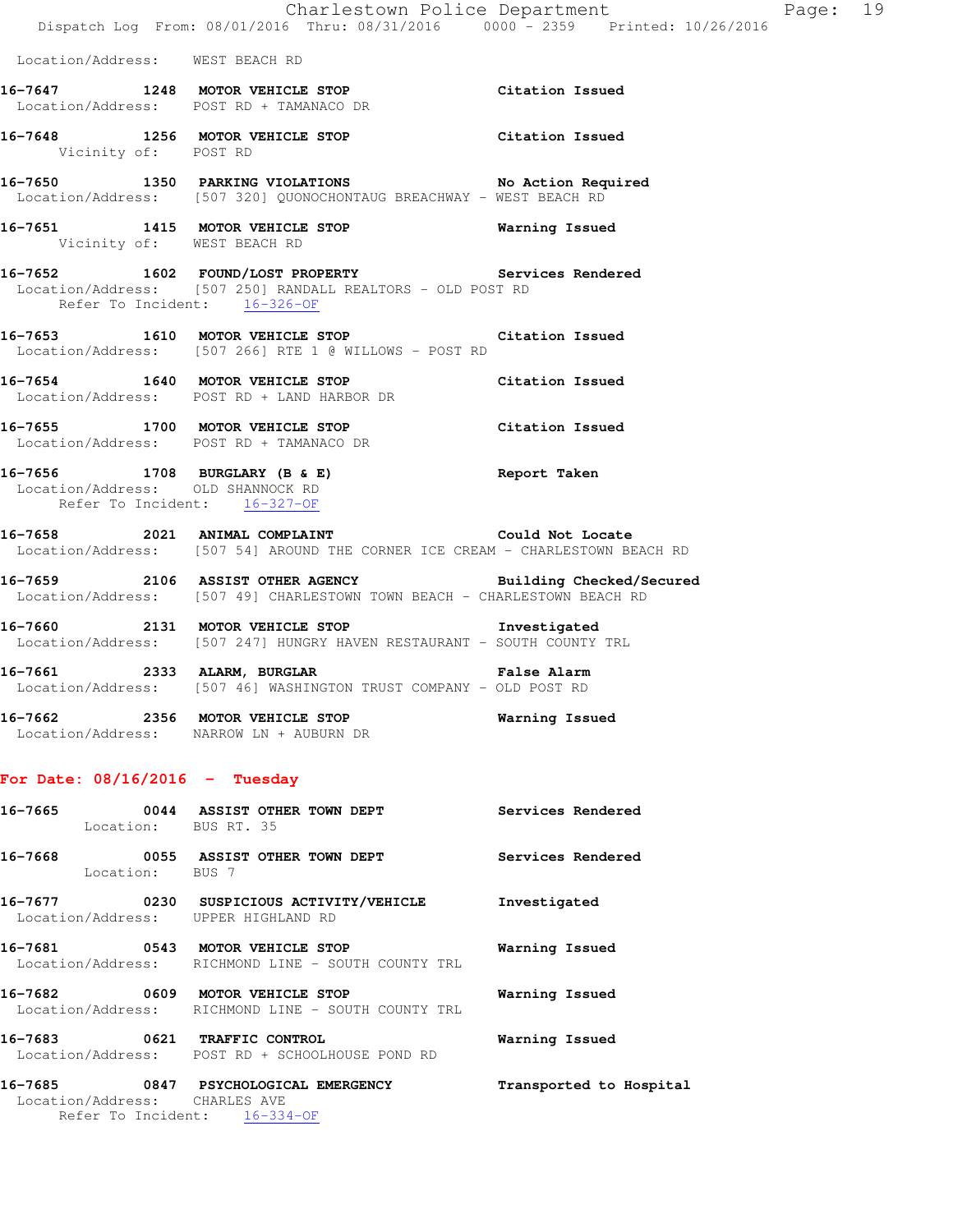**16-7686 0916 VANDALISM Report Taken**  Location/Address: [507 31] BLUE SHUTTERS BEACH - EAST BEACH RD Refer To Incident: 16-328-OF

**16-7690 1229 MOTOR VEHICLE STOP Citation Issued**  Location/Address: POST RD + SCHOOLHOUSE POND RD

**16-7691 1245 TRAFFIC CONTROL Warning Issued**  Location/Address: POST RD + GENERAL STANTON LN

16-7692 1253 MOTOR VEHICLE STOP No Action Required Location/Address: POST RD + SCHOOLHOUSE POND RD

**16-7695 1329 MOTOR VEHICLE STOP Warning Issued**  Location/Address: [507 276] RTE 2 @ RICHMOND LINE - SOUTH COUNTY TRL

**16-7697 1400 TRAFFIC CONTROL No Action Required**  Location/Address: POST RD + SOUTH COUNTY TRL

**16-7698 1410 SUSPICIOUS ACTIVITY/VEHICLE Services Rendered**  Location/Address: [507 303] RTE 1 @ SOUTH SHORE MENTAL HEALTH - POST RD + OLD POST RD

**16-7699 1505 DISABLED MV Unfounded**  Location/Address: [507 1] CHARLESTOWN TOWN HALL - SOUTH COUNTY TRL

**16-7701 1554 MOTOR VEHICLE STOP Warning Issued**  Location/Address: POST RD + ROSS HILL RD

**16-7703 1648 MOTOR VEHICLE COMPLAINT Unfounded**  Location/Address: POST RD + ROSS HILL RD

**16-7708 2112 ASSIST OTHER TOWN DEPT Services Rendered**  Location/Address: [507 327] CHARLESTOWN BEACH TOWN PARKING LOT - CHARLESTOWN BEACH RD

**16-7710 2130 ASSIST OTHER TOWN DEPT Services Rendered**  Location/Address: [507 31] BLUE SHUTTERS BEACH - EAST BEACH RD

**16-7711 2135 FOUND/LOST PROPERTY Report Taken**  Location/Address: [507 46] WASHINGTON TRUST COMPANY - OLD POST RD Refer To Incident: 16-329-OF

**16-7712 2142 DIS CONDUCT / FIGHT Investigated**  Location/Address: [507 72] CUMBERLAND FARMS - OLD POST RD

**16-7716 2344 MOTOR VEHICLE STOP Warning Issued**  Location/Address: ALTON CAROLINA RD

**16-7717 2356 DISTURBANCE/Music/Noise Investigated**  Location/Address: WEST BEACH RD

#### **For Date: 08/17/2016 - Wednesday**

**16-7724 0114 MOTOR VEHICLE STOP Warning Issued**  Location/Address: POST RD + SCHOOLHOUSE POND RD **16-7725 0130 MOTOR VEHICLE STOP Warning Issued** 

Location/Address: FIORE'S - POST RD

**16-7728 0507 BURGLARY (Attempted B&E) Investigated**  Location/Address: CEDAR MEADOWS RD

**16-7729 0523 MOTOR VEHICLE STOP Warning Issued**  Location/Address: SOUTH COUNTY TRL + BOTKA DR

**16-7730 0544 TRAFFIC CONTROL No Action Required**  Location/Address: POST RD + SCHOOLHOUSE POND RD

**16-7731 0621 ALARM, BURGLAR False Alarm**  Location/Address: [507 254] GALAPAGOS COLLECTION - OLD POST RD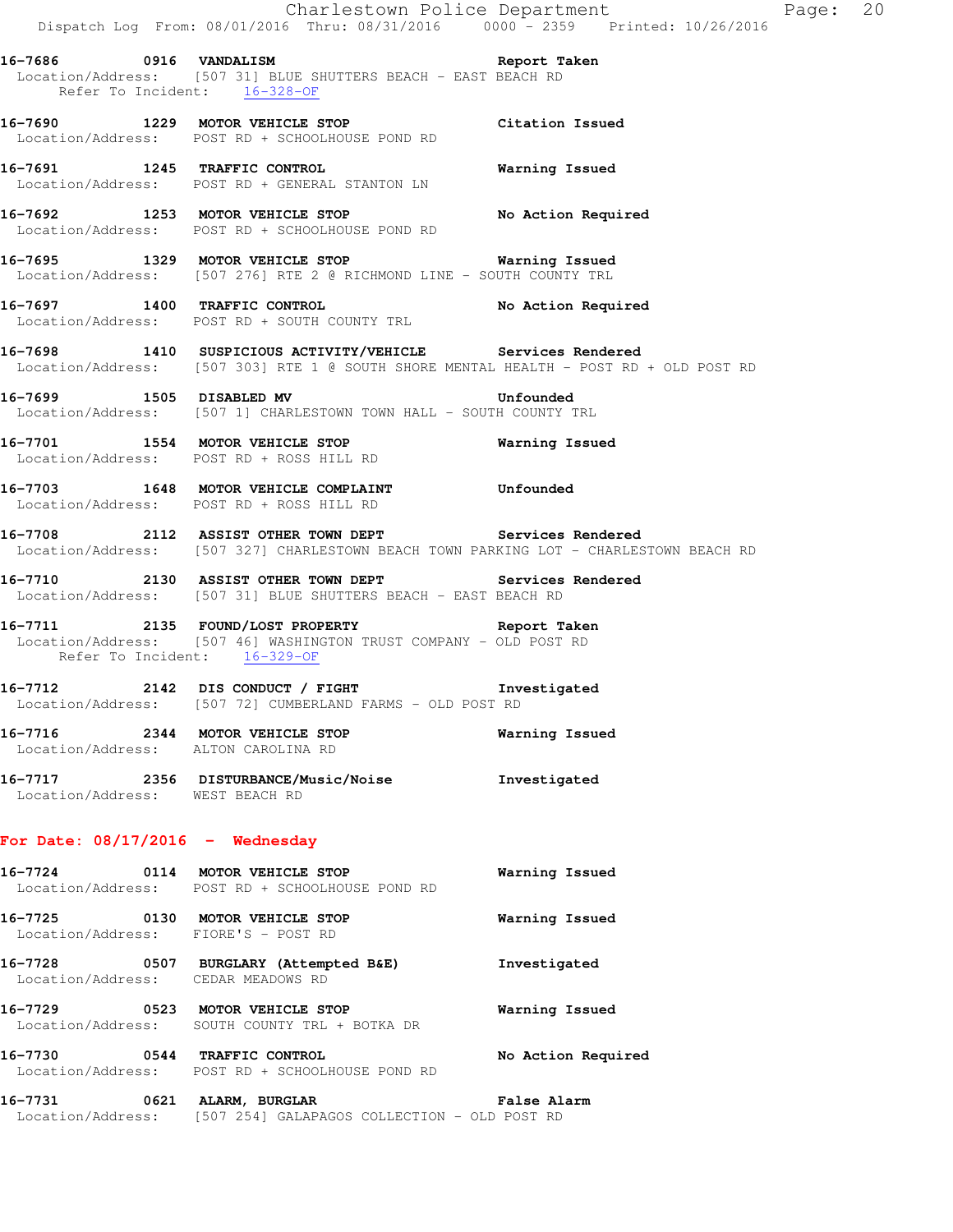|                                    | Dispatch Log From: 08/01/2016 Thru: 08/31/2016 0000 - 2359 Printed: 10/26/2016                                                                                         | Charlestown Police Department Page: 21 |  |
|------------------------------------|------------------------------------------------------------------------------------------------------------------------------------------------------------------------|----------------------------------------|--|
|                                    | 16-7733 0815 MOTOR VEHICLE STOP 6 Warning Issued<br>Vicinity of: [507 276] RTE 2 @ RICHMOND LINE - SOUTH COUNTY TRL                                                    |                                        |  |
| Vicinity of: TOCKWOTTEN COVE RD    | 16-7734 0837 SUSPICIOUS ACTIVITY/VEHICLE Could Not Locate                                                                                                              |                                        |  |
| Location/Address: KLONDIKE RD      | 16-7735 0848 ASSIST OTHER POLICE DEPT Services Rendered                                                                                                                |                                        |  |
|                                    | 16-7736 0948 COMPLAINT Investigated<br>Location/Address: [507 72] CUMBERLAND FARMS - OLD POST RD                                                                       |                                        |  |
| Location/Address: NORTH CASTLE WAY | 16-7737 1004 SUSPICIOUS ACTIVITY/VEHICLE Investigated                                                                                                                  |                                        |  |
|                                    | 16-7739 1140 MOTOR VEHICLE STOP 6 Warning Issued<br>Vicinity of: POST RD + SCHOOLHOUSE POND RD                                                                         |                                        |  |
|                                    | 16-7740 1146 DISABLED MV<br>Location/Address: POST RD + SCHOOLHOUSE POND RD                                                                                            | Investigated                           |  |
|                                    | 16-7741 1201 MOTOR VEHICLE STOP 6 Warning Issued<br>Location/Address: POST RD + KING'S FACTORY RD                                                                      |                                        |  |
|                                    | 16-7742 1243 TRAFFIC CONTROL No Action Required<br>Location/Address: SOUTH COUNTY TRL + MAPLE LAKE FARM RD                                                             |                                        |  |
| Location/Address: RIIDAM WAY       | 16-7743 1244 SUSPICIOUS ACTIVITY/VEHICLE Investigated                                                                                                                  |                                        |  |
|                                    | 16-7747 1343 TRAFFIC CONTROL<br>Location/Address: EAST CHARLES ST + SOUTH COUNTY TRL                                                                                   | Warning Issued                         |  |
|                                    | 16-7748 1410 MOTOR VEHICLE STOP 6 Warning Issued<br>Vicinity of: [507 266] RTE 1 @ WILLOWS - POST RD                                                                   |                                        |  |
| Vicinity of: ESSEX DR              | 16-7752 1534 ASSIST CITIZEN                                                                                                                                            | Services Rendered                      |  |
|                                    | $16-7753$ 1546 TRAFFIC CONTROL<br>Location/Address: EAST BEACH RD + PARADISE LN                                                                                        | Services Rendered                      |  |
|                                    | 16-7754 1631 COMPLAINT COMPRESSES Could Not Locate<br>Location/Address: [507 36] CHARLESTOWN MINI-SUPER - OLD POST RD                                                  |                                        |  |
|                                    | 16-7755 1636 MOTOR VEHICLE STOP No Action Required<br>Vicinity of: [507 230] PEACHES FRUIT & PRODUCE - CHARLESTOWN BEACH RD                                            |                                        |  |
|                                    | 16-7756 1644 MOTOR VEHICLE STOP<br>Location/Address: POST RD + KING'S FACTORY RD                                                                                       | Investigated                           |  |
|                                    | 16-7757 1724 MOTOR VEHICLE COMPLAINT Services Rendered<br>Location/Address: POST RD + ROSS HILL RD                                                                     |                                        |  |
|                                    | 16-7758 1728 MVA - W/Injury/Fluid/Hazard Transported to Hospital<br>Location/Address: [507 1] CHARLESTOWN TOWN HALL - SOUTH COUNTY TRL<br>Refer To Accident: 16-122-AC |                                        |  |
|                                    | 16-7761 1918 ANIMAL COMPLAINT COULD Could Not Locate<br>Location/Address: SOUTH COUNTY TRL + CAROLINA BACK RD                                                          |                                        |  |
|                                    | 16-7762 1939 TRAFFIC CONTROL No Action Required<br>Location/Address: CAROLINA BACK RD + ALTON CAROLINA RD                                                              |                                        |  |
|                                    | 16-7764 2048 ASSIST OTHER TOWN DEPT Services Rendered<br>Location/Address: [507 327] CHARLESTOWN BEACH TOWN PARKING LOT - CHARLESTOWN BEACH RD                         |                                        |  |
|                                    | 16-7765 2206 ASSIST OTHER TOWN DEPT Services Rendered<br>Location/Address: [507 31] BLUE SHUTTERS BEACH - EAST BEACH RD                                                |                                        |  |
|                                    | 16-7766 2214 POLICE INFORMATION                                                                                                                                        | Investigated                           |  |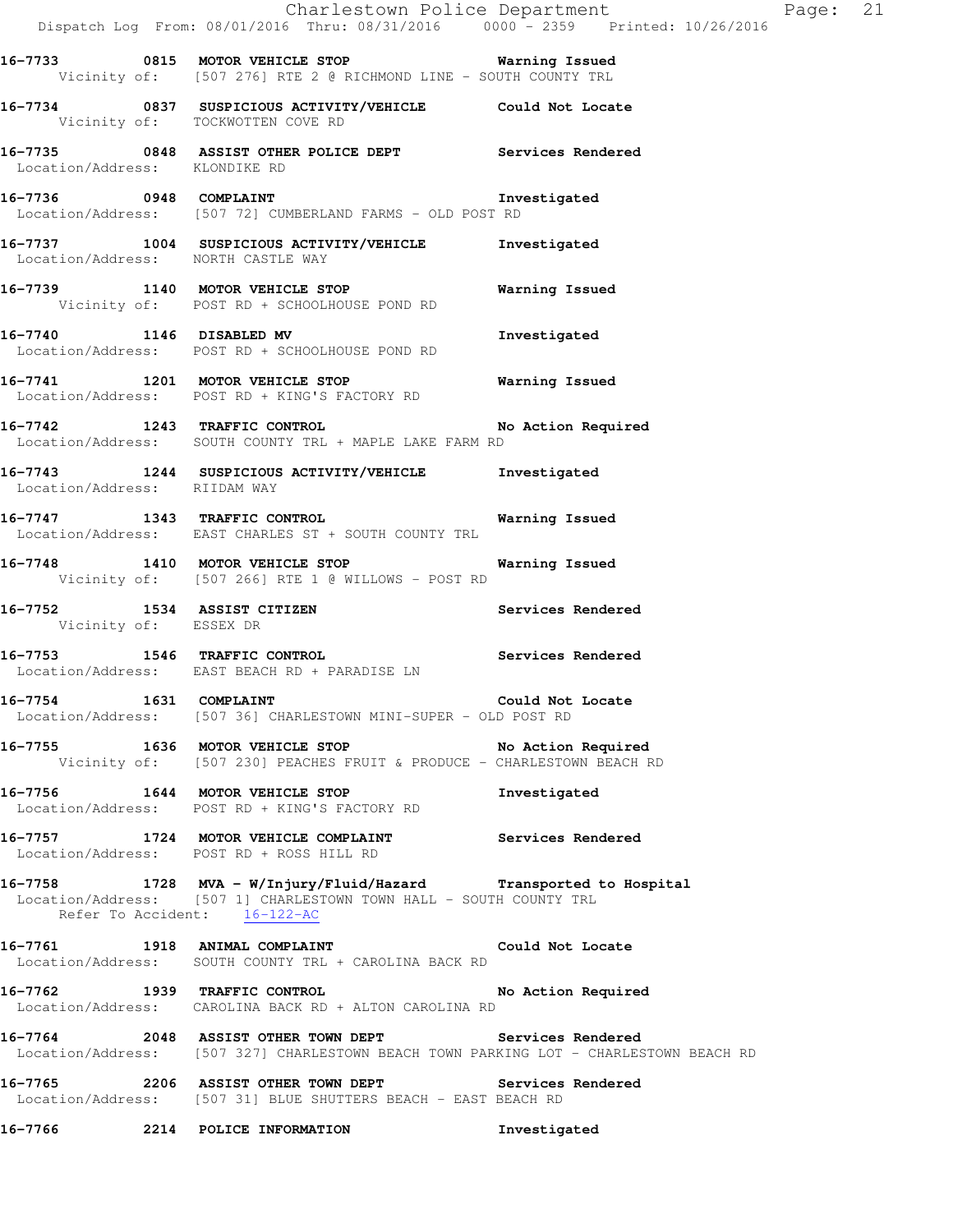Location/Address: OLD SHANNOCK RD

# **For Date: 08/18/2016 - Thursday**

|                                                           | 16-7770 0031 SUSPICIOUS ACTIVITY/VEHICLE Investigated<br>Location/Address: SOUTH COUNTY TRL + SHERMAN AVE                                                                                                                                                                                                                                                                                                                                                                                                                                                                                                                                                                                                                                                                    |                          |
|-----------------------------------------------------------|------------------------------------------------------------------------------------------------------------------------------------------------------------------------------------------------------------------------------------------------------------------------------------------------------------------------------------------------------------------------------------------------------------------------------------------------------------------------------------------------------------------------------------------------------------------------------------------------------------------------------------------------------------------------------------------------------------------------------------------------------------------------------|--------------------------|
|                                                           | 16-7777 0054 SUSPICIOUS ACTIVITY/VEHICLE Investigated<br>Location/Address: [507 415] FRANCIS C CARTER MEMORIAL PRESERVE - CAROLINA BACK RD                                                                                                                                                                                                                                                                                                                                                                                                                                                                                                                                                                                                                                   |                          |
|                                                           | 16-7783 0519 MOTOR VEHICLE STOP<br>Location/Address: POST RD + GENERAL STANTON LN                                                                                                                                                                                                                                                                                                                                                                                                                                                                                                                                                                                                                                                                                            | Warning Issued           |
|                                                           | 16-7784 0548 MOTOR VEHICLE STOP<br>Location/Address: RICHMOND LINE - SOUTH COUNTY TRL                                                                                                                                                                                                                                                                                                                                                                                                                                                                                                                                                                                                                                                                                        | Warning Issued           |
|                                                           | 16-7785 0601 TRAFFIC CONTROL<br>Location/Address: POST RD + SCHOOLHOUSE POND RD                                                                                                                                                                                                                                                                                                                                                                                                                                                                                                                                                                                                                                                                                              | Services Rendered        |
|                                                           | 16-7786 0841 TRAFFIC CONTROL<br>Location/Address: POST RD + SOUTH COUNTY TRL                                                                                                                                                                                                                                                                                                                                                                                                                                                                                                                                                                                                                                                                                                 | Services Rendered        |
|                                                           | 16-7788 0955 TRAFFIC CONTROL<br>Location/Address: EAST BEACH RD + PARADISE LN                                                                                                                                                                                                                                                                                                                                                                                                                                                                                                                                                                                                                                                                                                | No Action Required       |
|                                                           | 16-7789 1051 SUSPICIOUS ACTIVITY/VEHICLE Investigated<br>Location/Address: [507 1] CHARLESTOWN TOWN HALL - SOUTH COUNTY TRL                                                                                                                                                                                                                                                                                                                                                                                                                                                                                                                                                                                                                                                  |                          |
| 16-7790 1140 WARRANT ARREST<br>Location/Address: LAURI DR | Refer To Arrest: 16-101-AR<br>Arrest: STANTON, OTIS<br>Address: 106 MINOR ST PROVIDENCE, RI<br>Age: 34<br>Charges: BENCH WARRANT ISSUED FROM 4TH DISTRICT COURT                                                                                                                                                                                                                                                                                                                                                                                                                                                                                                                                                                                                              | Taken/Refered to Other A |
|                                                           | 16-7791 1155 MOTOR VEHICLE STOP<br>Location/Address: SOUTH COUNTY TRL + CAROLINA BACK RD                                                                                                                                                                                                                                                                                                                                                                                                                                                                                                                                                                                                                                                                                     | Warning Issued           |
|                                                           | 16-7792 1207 POLICE INFORMATION<br>Location: [507 883] QUONOCHONTAUG EAST BEACH ASSOCIATION (QEBA)                                                                                                                                                                                                                                                                                                                                                                                                                                                                                                                                                                                                                                                                           | Investigated             |
| Location/Address: ROSS HILL RD                            | 16-7793 1218 FOLLOW-UP INVESTIGATION                                                                                                                                                                                                                                                                                                                                                                                                                                                                                                                                                                                                                                                                                                                                         | Investigated             |
| Age:<br>Charges:                                          | 16-7794 1258 WARRANT ARREST 2008 Arrest (s) Made<br>Location/Address: [507 642] CHARLESTOWN POLICE DEPARTMENT - OLD POST RD<br>Refer To Arrest: 16-102-AR<br>Arrest: REGO, JOSEPH M<br>Address: 10 GREENWOOD WAY CHARLESTOWN, RI<br>54<br>FRAUDULENT CHECKS- (UNDER \$1000)<br>FRAUDULENT CHECKS- (UNDER \$1000)<br>FRAUDULENT CHECKS- (UNDER \$1000)<br>FRAUDULENT CHECKS- (UNDER \$1000)<br>FRAUDULENT CHECKS- (UNDER \$1000)<br>FRAUDULENT CHECKS- (UNDER \$1000)<br>FRAUDULENT CHECKS- (UNDER \$1000)<br>FRAUDULENT CHECKS- (UNDER \$1000)<br>FRAUDULENT CHECKS- (UNDER \$1000)<br>FRAUDULENT CHECKS- (UNDER \$1000)<br>FRAUDULENT CHECKS- (UNDER \$1000)<br>FRAUDULENT CHECKS- (UNDER \$1000)<br>FRAUDULENT CHECKS- (UNDER \$1000)<br>FRAUDULENT CHECKS- (UNDER \$1000) |                          |
| 16-7795<br>Location/Address:                              | 1346 MOTOR VEHICLE STOP<br>POST RD + PROSSER TRL                                                                                                                                                                                                                                                                                                                                                                                                                                                                                                                                                                                                                                                                                                                             | Warning Issued           |
| 16–7797                                                   | 1424 WELL BEING CHECK                                                                                                                                                                                                                                                                                                                                                                                                                                                                                                                                                                                                                                                                                                                                                        | Investigated             |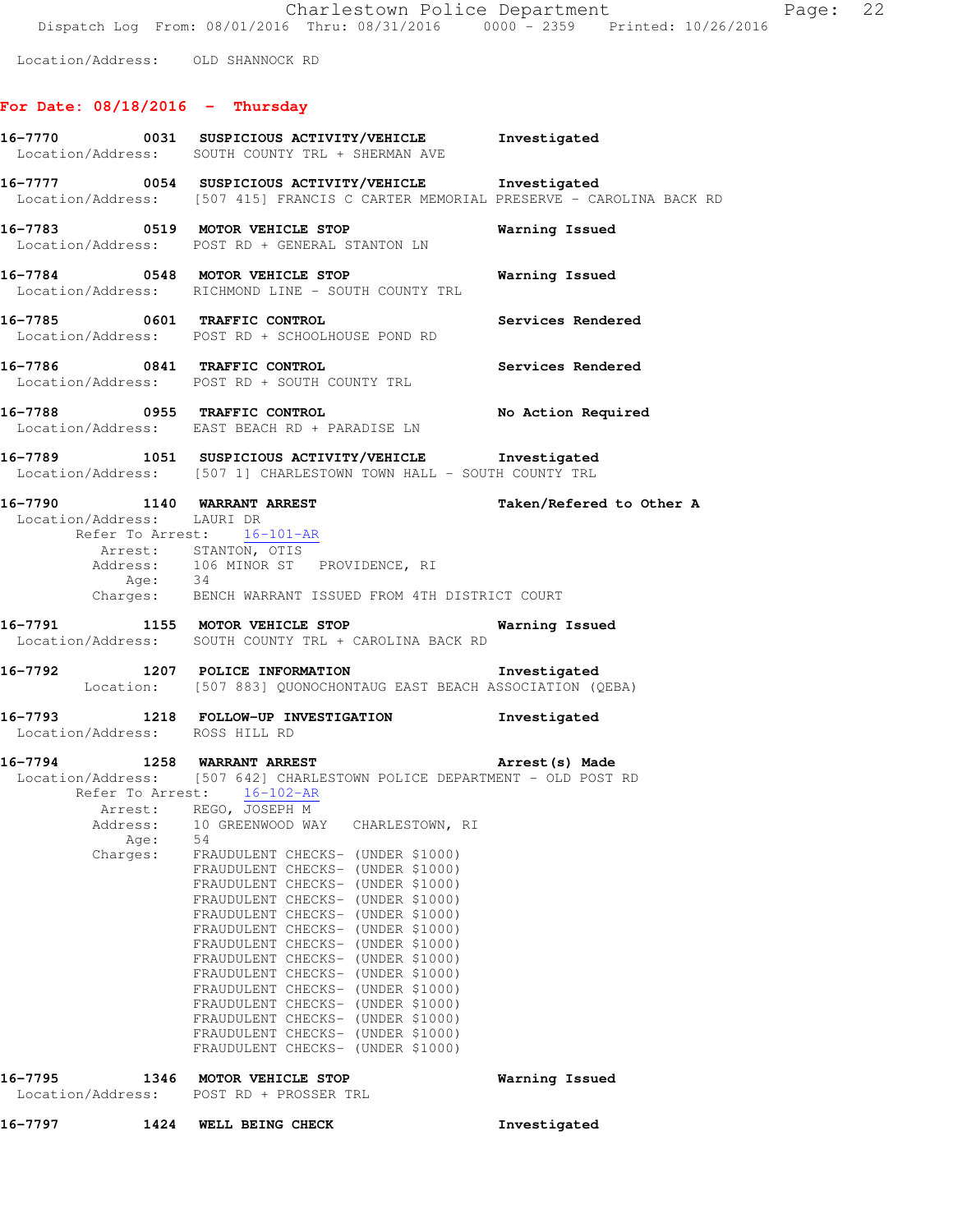|                                                                  | Dispatch Log From: 08/01/2016 Thru: 08/31/2016 0000 - 2359 Printed: 10/26/2016                                                                        | Charlestown Police Department | Page: 23 |  |
|------------------------------------------------------------------|-------------------------------------------------------------------------------------------------------------------------------------------------------|-------------------------------|----------|--|
| Location/Address: SHANNOCK RD                                    |                                                                                                                                                       |                               |          |  |
|                                                                  | 16-7799 1607 MOTOR VEHICLE COMPLAINT Unfounded<br>Location/Address: POST RD + NARROW LN                                                               |                               |          |  |
|                                                                  | 16-7800 1632 BOATING - VESSEL VIOLATION Warning Issued<br>Location/Address: [507 26] CHARLESTOWN BREACHWAY - CHARLESTOWN BEACH RD                     |                               |          |  |
|                                                                  | 16-7801 1637 TRAFFIC CONTROL<br>Location/Address: [507 100] RTE 1 @ FIORES - POST RD                                                                  | No Action Required            |          |  |
|                                                                  | 16-7808 1645 BOATING - VESSEL VIOLATION Services Rendered<br>Location/Address: [507 26] CHARLESTOWN BREACHWAY - CHARLESTOWN BEACH RD                  |                               |          |  |
| 16-7802 1708 WARRANT ARREST<br>Location/Address: KLONDIKE RD     |                                                                                                                                                       | Unfounded                     |          |  |
|                                                                  | 16-7804 1806 MOTOR VEHICLE STOP 16 Warning Issued<br>Location/Address: [507 269] RTE 1 @ DRIVING RANGE - POST RD                                      |                               |          |  |
| 16-7805 1809 VANDALISM<br>Location/Address: SEQUIN CT<br>Age: 29 | Refer To Arrest: 16-103-AR<br>Arrest: ROQUE, JOSEPH V<br>Address: 4 SEQUIN CT CHARLESTOWN, RI<br>Charges: DOMESTIC-VANDALISM/MALICIOUS INJURY TO PROP | Arrest (s) Made               |          |  |
|                                                                  | 16-7806 1835 ASSIST CITIZEN Services Rendered<br>Location/Address: [507 642] CHARLESTOWN POLICE DEPARTMENT - OLD POST RD                              |                               |          |  |
|                                                                  | 16-7809 2116 ASSIST OTHER TOWN DEPT Services Rendered<br>Location/Address: [507 327] CHARLESTOWN BEACH TOWN PARKING LOT - CHARLESTOWN BEACH RD        |                               |          |  |
|                                                                  | 16-7810 2122 ASSIST OTHER TOWN DEPT Services Rendered<br>Location/Address: [507 31] BLUE SHUTTERS BEACH - EAST BEACH RD                               |                               |          |  |
|                                                                  | 16-7811 2126 PARKING VIOLATIONS Citation Issued<br>Location/Address: [507 327] CHARLESTOWN BEACH TOWN PARKING LOT - CHARLESTOWN BEACH RD              |                               |          |  |
|                                                                  | 16-7812 2141 MOTOR VEHICLE STOP<br>Location/Address: CHARLESTOWN BEACH RD + MARION DR                                                                 | Warning Issued                |          |  |
|                                                                  | 16-7813 2201 MOTOR VEHICLE STOP 6 Warning Issued<br>Location/Address: STATE GARAGE - CROSS MILLS RD                                                   |                               |          |  |
|                                                                  | 16-7815 2216 ASSIST CITIZEN<br>Location/Address: [507 327] CHARLESTOWN BEACH TOWN PARKING LOT - CHARLESTOWN BEACH RD                                  | Services Rendered             |          |  |
| 16-7816 2319 DISABLED MV<br>Location/Address: SOUTH COUNTY TRL   |                                                                                                                                                       | Services Rendered             |          |  |
| Location/Address: MAIZE DR                                       | 16-7817 2320 WELL BEING CHECK                                                                                                                         | Investigated                  |          |  |
| For Date: $08/19/2016$ - Friday                                  |                                                                                                                                                       |                               |          |  |
| Location/Address: OCEAN VIEW AVE                                 | 16-7822  0006 DISTURBANCE/Music/Noise  Peace Restored                                                                                                 |                               |          |  |
|                                                                  | 16-7827 0033 SUSPICIOUS ACTIVITY/VEHICLE Investigated<br>Location/Address: [507 849] NINIGRET NATIONAL WILDLIFE REFUGE - POST RD                      |                               |          |  |
|                                                                  | 16-7829 0047 MOTOR VEHICLE STOP<br>Location/Address: POST RD + TAMANACO DR                                                                            | Warning Issued                |          |  |
|                                                                  | 16-7833 0103 MOTOR VEHICLE STOP<br>Location/Address: POST RD + EAST BEACH RD                                                                          | Citation Issued               |          |  |
|                                                                  |                                                                                                                                                       |                               |          |  |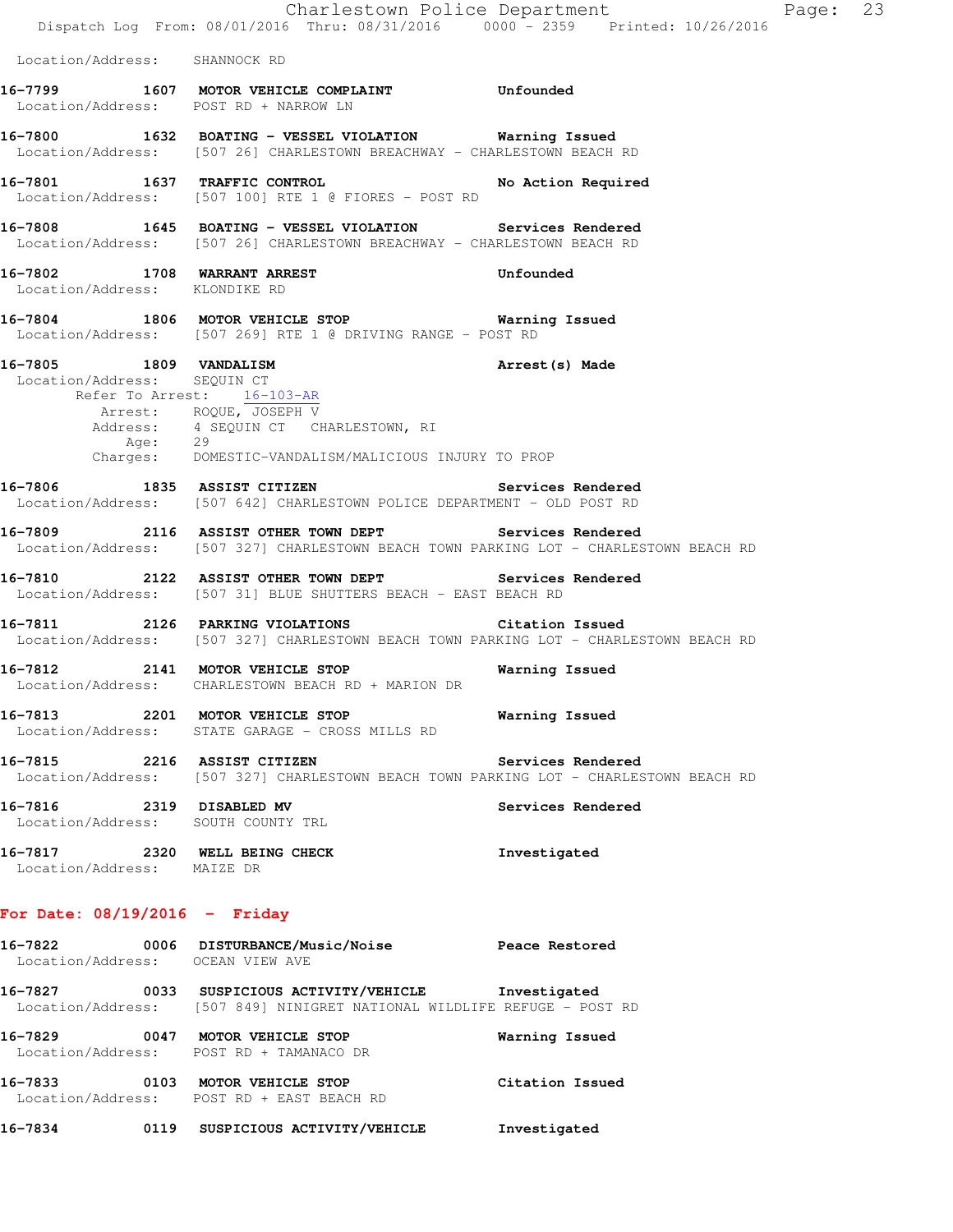|                                | Dispatch Log From: 08/01/2016 Thru: 08/31/2016 0000 - 2359 Printed: 10/26/2016                                                        |                   |
|--------------------------------|---------------------------------------------------------------------------------------------------------------------------------------|-------------------|
|                                | Location/Address: [507 891] FIRST BAPTIST CHURCH OF CHARLESTOWN - OLD POST RD                                                         |                   |
|                                | 16-7839 0530 ROAD HAZARD/OBSTRUCTION Services Rendered<br>Location/Address: POST RD + WILDFLOWER RD<br>Refer To Incident: $16-331-OF$ |                   |
|                                | 16-7840 0534 MOTOR VEHICLE STOP No Action Required<br>Location/Address: POST RD + SCHOOLHOUSE POND RD                                 |                   |
|                                | 16-7841 0541 MOTOR VEHICLE STOP 6 Warning Issued<br>Location/Address: [507 258] RTE 1 @ SOUTH KINGSTOWN LINE - POST RD                |                   |
|                                | 16-7842 0553 MOTOR VEHICLE STOP No Action Required<br>Location/Address: POST RD + SCHOOLHOUSE POND RD                                 |                   |
|                                | Location/Address: POST RD + SOUTH COUNTY TRL                                                                                          |                   |
|                                | 16-7844 0624 MOTOR VEHICLE STOP Citation Issued<br>Location/Address: [507 100] RTE 1 @ FIORES - POST RD                               |                   |
| Refer To Accident: 16-123-AC   | Location/Address: KING'S FACTORY RD + SHUMANKANUC HILL RD                                                                             |                   |
|                                | 16-7846 0636 MOTOR VEHICLE STOP 6 Warning Issued<br>Location/Address: KING'S FACTORY RD + SHUMANKANUC HILL RD                         |                   |
|                                | 16-7851 1129 TRAFFIC CONTROL No Action Required<br>Location/Address: [507 31] BLUE SHUTTERS BEACH - EAST BEACH RD                     |                   |
| 16-7852 1141 DISABLED MV       | Services Rendered<br>Location/Address: SOUTH COUNTY TRL + POST RD                                                                     |                   |
|                                | 16-7855 1419 BOATING - VESSEL VIOLATION Warning Issued<br>Location: [507 340] NINIGRET POND - WEST                                    |                   |
|                                | 16-7862 1820 ROAD HAZARD/OBSTRUCTION Removed Hazard<br>Location/Address: [507 258] RTE 1 @ SOUTH KINGSTOWN LINE - POST RD             |                   |
|                                | 16-7863 1933 TRAFFIC CONTROL<br>Location/Address: POST RD + EAST BEACH RD                                                             | Services Rendered |
|                                | 16-7865 2111 MOTOR VEHICLE COMPLAINT Unfounded<br>Vicinity of: POST RD + BEND RD                                                      |                   |
|                                | 16-7866 2124 ASSIST OTHER TOWN DEPT Services Rendered<br>Location/Address: [507 31] BLUE SHUTTERS BEACH - EAST BEACH RD               |                   |
|                                | 16-7867 		 2136 MVA - W/Injury/Fluid/Hazard Report Taken                                                                              |                   |
|                                | Location/Address: [507 260] RTE 1 @ GENERAL STANTON - POST RD<br>Refer To Accident: 16-124-AC                                         |                   |
| Location/Address: ROSS HILL RD | 16-7868 2340 ROAD HAZARD/OBSTRUCTION Services Rendered                                                                                |                   |

# **16-7874 0821 ALARM, BURGLAR Building Checked/Secured**  Location/Address: [507 900] RUST RABBIT ANTIQUES - OLD POST RD **16-7878 1127 MOTOR VEHICLE STOP Warning Issued**

 Location/Address: POST RD + GENERAL STANTON LN **16-7879 1135 SUSPICIOUS ACTIVITY/VEHICLE Services Rendered**  Location/Address: SHIRLEY DR

Charlestown Police Department Page: 24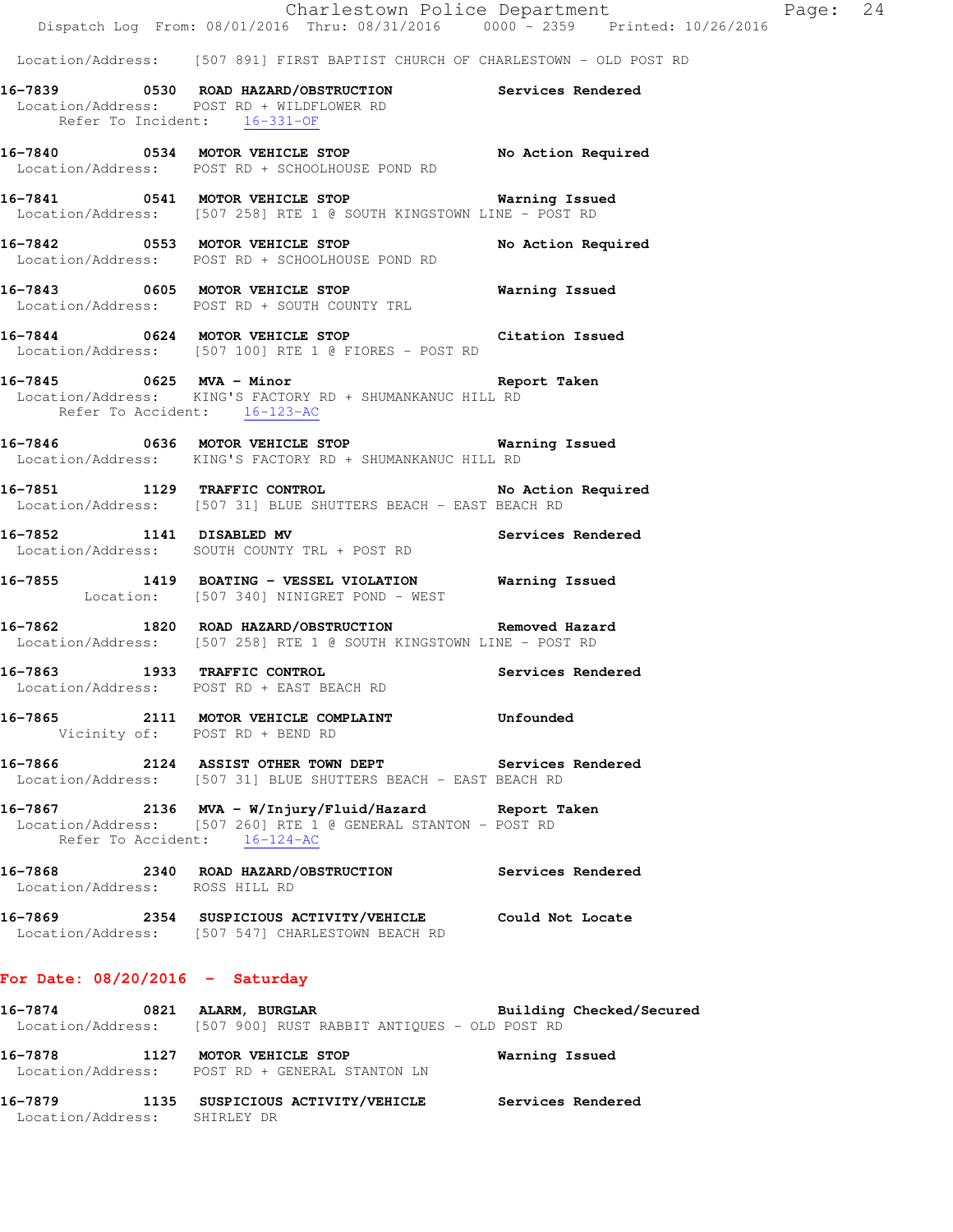|                                                                  | Charlestown Police Department<br>Dispatch Log From: 08/01/2016 Thru: 08/31/2016  0000 - 2359  Printed: 10/26/2016                              | Page: 25                 |  |
|------------------------------------------------------------------|------------------------------------------------------------------------------------------------------------------------------------------------|--------------------------|--|
|                                                                  | 16-7883 1337 DISABLED MV 16-7883 Services Rendered<br>Location/Address: [507 66] WILLOWS RESORT - POST RD                                      |                          |  |
| Vicinity of: KLONDIKE RD                                         | 16-7884 1347 TOWN ORDINANCE VIOLATION Could Not Locate                                                                                         |                          |  |
|                                                                  | 16-7885 1352 TRAFFIC CONTROL No Action Required<br>Location/Address: [507 895] WINDSWEPT CENTER - OLD POST RD                                  |                          |  |
|                                                                  | 16-7886 1359 MOTOR VEHICLE STOP<br>Location/Address: GENERAL STATON INN - POST RD                                                              | <b>Warning Issued</b>    |  |
|                                                                  | 16-7887 1443 BOATING - SAFETY CHECK Warning Issued<br>Location/Address: [507 26] CHARLESTOWN BREACHWAY - CHARLESTOWN BEACH RD                  |                          |  |
| Location/Address: NARROW LN                                      | 16-7888 1458 BURGLARY (B & E)                                                                                                                  | Investigated             |  |
|                                                                  | 16-7889 1530 BOATING - VESSEL VIOLATION Narning Issued<br>Location: [507 341] NINIGRET POND - EAST                                             |                          |  |
|                                                                  | 16-7890 1535 DISABLED MV 16-7890 Report Taken<br>Location/Address: SHUMANKANUC HILL RD + BUCKEYE BROOK RD                                      |                          |  |
|                                                                  | 16-7891 1547 BOATING - VESSEL VIOLATION Services Rendered<br>Location/Address: [507 339] QUONOCHONTAUG POND - WEST BEACH RD                    |                          |  |
|                                                                  | 16-7893 1557 MOTOR VEHICLE STOP 1nvestigated<br>Location/Address: [507 269] RTE 1 @ DRIVING RANGE - POST RD                                    |                          |  |
|                                                                  | 16-7894 1558 BOATING - VESSEL VIOLATION Warning Issued<br>Location/Address: [507 320] QUONOCHONTAUG BREACHWAY - WEST BEACH RD                  |                          |  |
|                                                                  | 16-7895 1637 MOTOR VEHICLE STOP 167 Warning Issued<br>Location/Address: [507 208] HITCHING POST - POST RD                                      |                          |  |
|                                                                  | 16-7897 1644 BOATING - VESSEL VIOLATION Warning Issued<br>Location/Address: [507 339] QUONOCHONTAUG POND - WEST BEACH RD                       |                          |  |
| Location/Address: BUDDINGTON RD                                  | 16-7898 1953 ALARM, BURGLAR                                                                                                                    | Building Checked/Secured |  |
| 16-7900 2055 ALARM, FIRE<br>Location/Address: BUDDINGTON RD      |                                                                                                                                                | Building Checked/Secured |  |
|                                                                  | 16-7901 2059 ASSIST OTHER TOWN DEPT Services Rendered<br>Location/Address: [507 327] CHARLESTOWN BEACH TOWN PARKING LOT - CHARLESTOWN BEACH RD |                          |  |
| Location/Address: NARROW LN                                      | 16-7902 2228 DOMESTIC/Assault/Diso/Other                                                                                                       | Investigated             |  |
| 16-7903 2308 OFFICER WANTED<br>Location/Address: OLD SHANNOCK RD |                                                                                                                                                | Could Not Locate         |  |
| Location/Address: WEST BEACH RD                                  | 16-7905 2332 FIREWORKS/Possession/Use/Other Could Not Locate                                                                                   |                          |  |
|                                                                  | 16-7906 2332 ASSIST OTHER TOWN DEPT Services Rendered<br>Location/Address: [507 31] BLUE SHUTTERS BEACH - EAST BEACH RD                        |                          |  |
|                                                                  | 16-7909 2351 MOTOR VEHICLE STOP<br>Location/Address: POST RD + PROSSER TRL                                                                     | Warning Issued           |  |
|                                                                  | 16-7910 2353 MOTOR VEHICLE STOP<br>Location/Address: OLD COACH RD + SAND HILL RD                                                               | Warning Issued           |  |
|                                                                  |                                                                                                                                                |                          |  |

# **For Date: 08/21/2016 - Sunday**

| 16-7912           | 0005 | <b>DISTURBANCE/Music/Noise</b> | Investigated |
|-------------------|------|--------------------------------|--------------|
| Location/Address: |      | CROSSPATCH RD                  |              |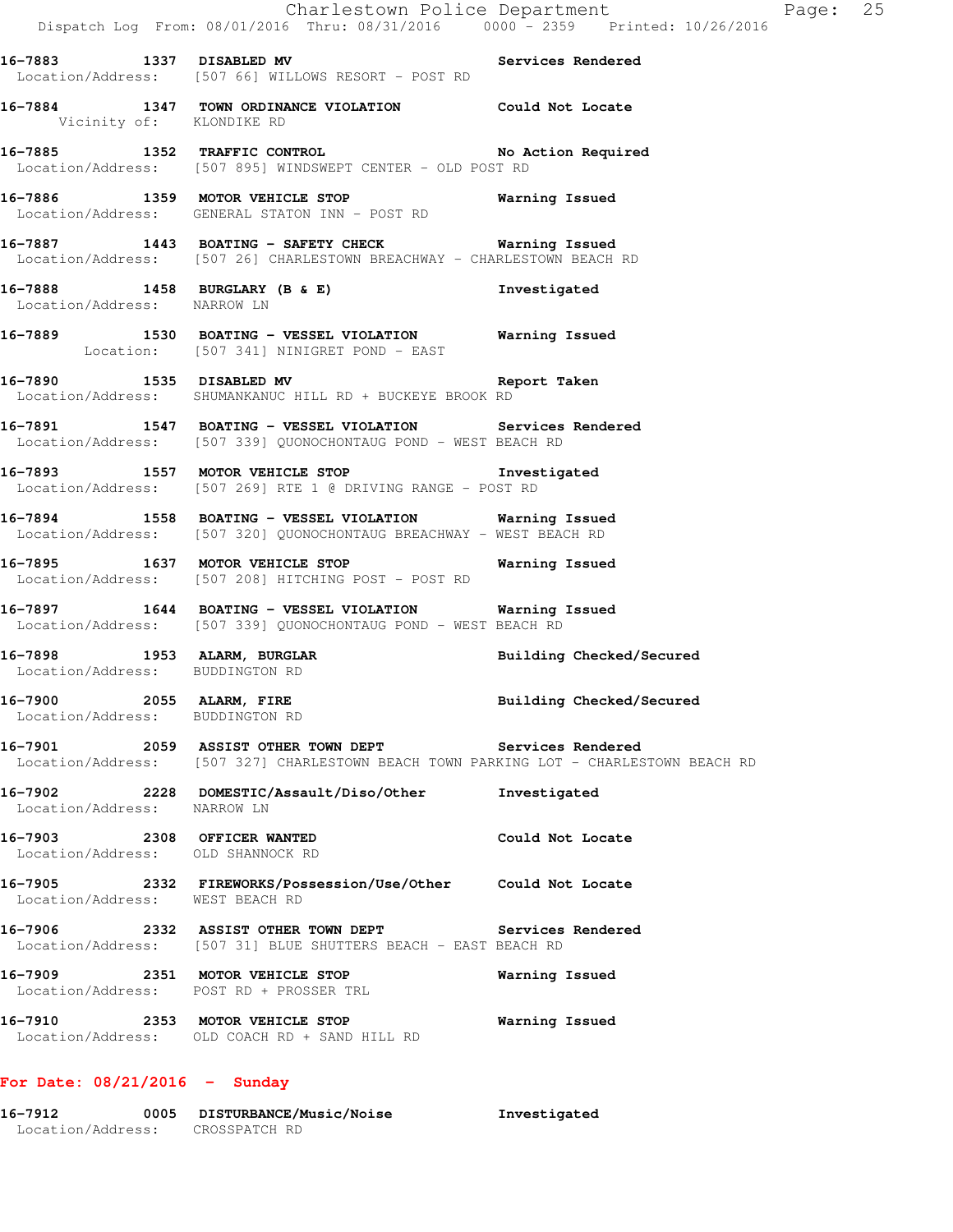**16-7918 0119 ASSIST OTHER POLICE DEPT Services Rendered**  Location/Address: [507 21] BURLINGAME STATE PARK - CAMPING AREA - BURLINGAME STATE PARK RD

**16-7922 0536 MOTOR VEHICLE STOP Warning Issued**  Location/Address: POST RD + SCHOOLHOUSE POND RD

**16-7923 0541 MOTOR VEHICLE STOP Warning Issued**  Location/Address: POST RD + KING'S FACTORY RD

**16-7924 0617 MOTOR VEHICLE STOP No Action Required**  Location/Address: SK LINE - POST RD

**16-7925 0651 ANIMAL COMPLAINT Could Not Locate**  Location/Address: QUAIL LN

**16-7926 0816 MOTOR VEHICLE STOP Warning Issued**  Location/Address: WEST BEACH RD

**16-7927 0822 ROAD HAZARD/OBSTRUCTION Investigated**  Location/Address: POST RD + EAST BEACH RD

**16-7929 0837 TRAFFIC CONTROL Services Rendered**  Location/Address: CHARLESTOWN BEACH RD

**16-7928 0840 MOTOR VEHICLE STOP Warning Issued**  Location/Address: [507 266] RTE 1 @ WILLOWS - POST RD

**16-7931 0928 TRAFFIC CONTROL Warning Issued**  Location/Address: WEST BEACH RD

**16-7933 1001 FIRE, OTHER Services Rendered**  Location/Address: [507 320] QUONOCHONTAUG BREACHWAY - WEST BEACH RD

**16-7934 1009 ASSIST OTHER POLICE DEPT Unfounded**  Location/Address: ALTON CAROLINA RD

**16-7936 1050 BOATING - VESSEL VIOLATION Warning Issued**  Location: [507 341] NINIGRET POND - EAST

**16-7938 1130 TRAFFIC CONTROL Warning Issued**  Location/Address: EAST BEACH RD + PARADISE LN

**16-7939 1218 ROAD HAZARD/OBSTRUCTION No Action Required**  Location/Address: POST RD + EAST BEACH RD

**16-7940 1221 Boating - Assistance Services Rendered**  Location: [507 341] NINIGRET POND - EAST

**16-7941 1230 PARKING VIOLATIONS No Action Required**  Location/Address: [507 320] QUONOCHONTAUG BREACHWAY - WEST BEACH RD

**16-7942 1243 BOATING - VESSEL VIOLATION Warning Issued**  Location: [507 341] NINIGRET POND - EAST

**16-7943 1244 DISABLED MV Services Rendered**  Location/Address: [507 266] RTE 1 @ WILLOWS - POST RD

**16-7945 1245 MOTOR VEHICLE STOP Warning Issued**  Location/Address: POST RD

**16-7948 1407 ANIMAL COMPLAINT Services Rendered**  Location/Address: [507 881] CHARLESTOWN ANIMAL SHELTER - SAND HILL RD

**16-7949 1426 BOATING - VESSEL VIOLATION Warning Issued**  Location: [507 341] NINIGRET POND - EAST

**16-7951 1518 DIS CONDUCT / FIGHT Peace Restored**  Location/Address: [507 719] NEW BISCUIT CITY RD Refer To Incident: 16-333-OF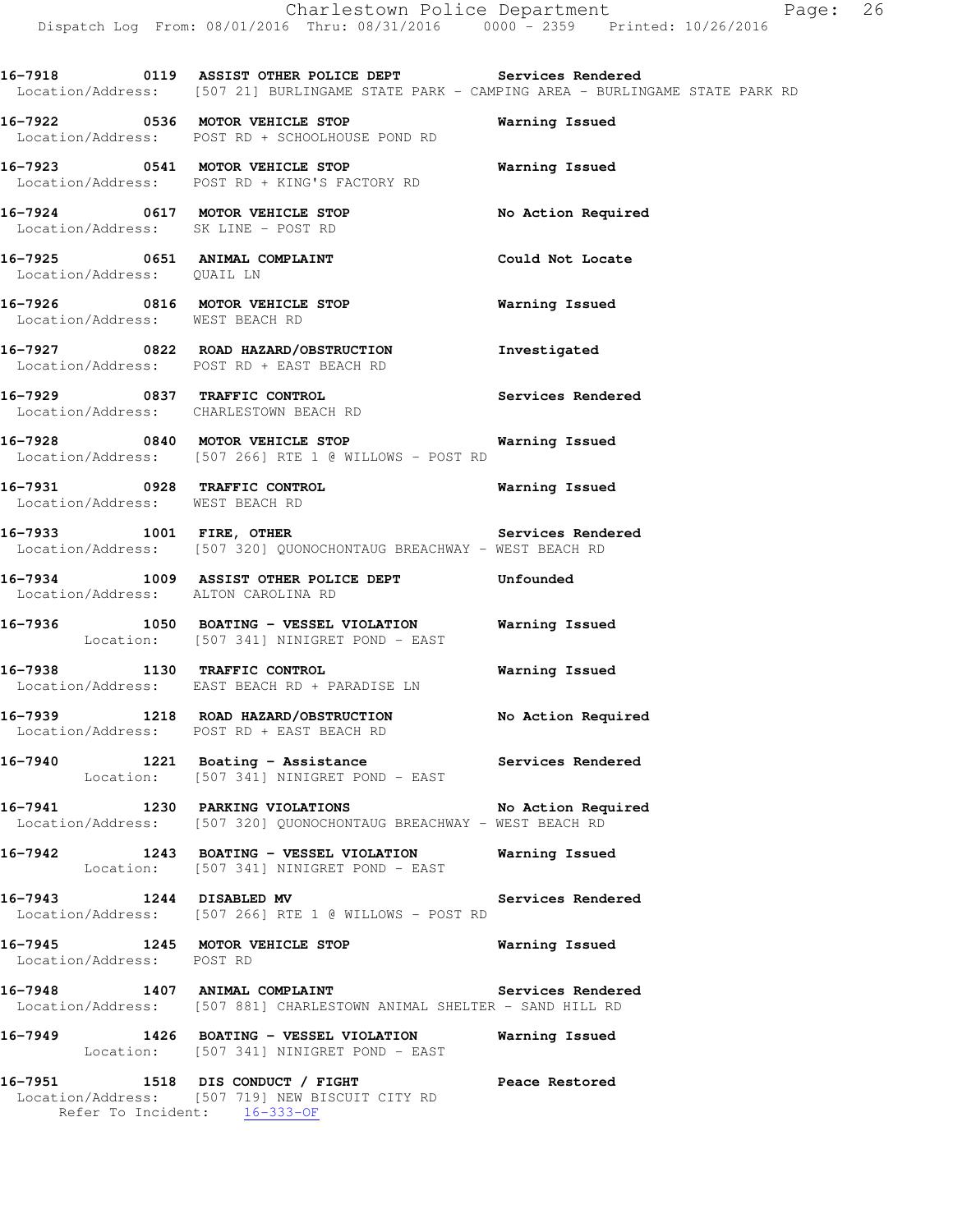|             |        | 16-7953 1554 MOTOR VEHICLE STOP<br>Location/Address: SOUTH COUNTY TRL                                                       | Warning Issued        |
|-------------|--------|-----------------------------------------------------------------------------------------------------------------------------|-----------------------|
|             |        | Location: [507 341] NINIGRET POND - EAST                                                                                    | Warning Issued        |
|             |        | 16-7955 1622 MOTOR VEHICLE COMPLAINT<br>Location/Address: OLD COACH RD + SHANNOCK RD                                        | Unfounded             |
|             |        | 16-7956 1623 Boating - Assistance Services Rendered<br>Location/Address: [507 320] OUONOCHONTAUG BREACHWAY - WEST BEACH RD  |                       |
|             |        | Services Rendered<br>16-7957 1749 ASSIST CITIZEN<br>Location/Address: [507 64] RATHSKELLER RESTAURANT - OLD COACH RD        |                       |
|             |        | 16-7958 1815 ROAD HAZARD/OBSTRUCTION<br>Location/Address: KLONDIKE RD + LAUREL RD                                           | No Action Required    |
|             |        | 16-7963 2012 MOTOR VEHICLE STOP 6 Warning Issued<br>Location/Address: [507 303] RTE 1 @ SOUTH SHORE MENTAL HEALTH - POST RD |                       |
| $16 - 7066$ | $205E$ | ACCTOM AMURD MAWN DRDM                                                                                                      | Duilding Chackad/Cacu |

**16-7966 2055 ASSIST OTHER TOWN DEPT Building Checked/Secured**  Location/Address: [507 327] CHARLESTOWN BEACH TOWN PARKING LOT - CHARLESTOWN BEACH RD

**16-7968 2111 ASSIST OTHER TOWN DEPT Services Rendered**  Location/Address: [507 31] BLUE SHUTTERS BEACH - EAST BEACH RD

# **For Date: 08/22/2016 - Monday**

| 16-7970 0003 DISABLED MV<br>Location/Address: ROSS HILL RD        | <b>Removed Hazard</b>                                                                                                                                                                                                                  |                          |
|-------------------------------------------------------------------|----------------------------------------------------------------------------------------------------------------------------------------------------------------------------------------------------------------------------------------|--------------------------|
| Refer To Arrest: 16-104-AR                                        | 16-7975 		 0053 MOTOR VEHICLE STOP 		 Arrest(s) Made<br>Location/Address: [507 46] WASHINGTON TRUST COMPANY - OLD POST RD                                                                                                              |                          |
|                                                                   | Arrest: LEAF, KEVIN J<br>Address: 29 HARRISON AVE SOUTH KINGSTOWN, RI<br>Age: 32<br>Charges: DUI/DRUGS/ALCOHOL/1ST OFFENSE - B.A.C. UNKNOWN<br>RESISTING LEGAL OR ILLEGAL ARREST<br>Refusal to Submit to Chemical Test - 1st Violation |                          |
| 16-7978 0745 TRANSPORT                                            | Location/Address: [507 222] SEAVIEW MOTOR COURT - OLD POST RD                                                                                                                                                                          | Taken to Family/Guardian |
| 16-7979 0748 ASSIST CITIZEN<br>Location/Address: CAROLINA BACK RD |                                                                                                                                                                                                                                        | Services Rendered        |
|                                                                   | 16-7982 0954 TRAFFIC CONTROL No Action Required<br>Location/Address: EAST BEACH RD + PARADISE LN                                                                                                                                       |                          |
|                                                                   | 16-7984 1032 DISABLED MV<br>Location/Address: WORDEN'S POND RD + BISCUIT CITY RD                                                                                                                                                       | Unfounded                |
|                                                                   | 16-7985 1043 SUSPICIOUS ACTIVITY/VEHICLE Investigated<br>Location/Address: [507 20] NINIGRET PARK - PARK LN                                                                                                                            |                          |
|                                                                   | 16-7986 1050 MOTOR VEHICLE COMPLAINT Unfounded<br>Location/Address: OLD COACH RD                                                                                                                                                       |                          |
| 16-7987 1052 THREATS<br>Location/Address: ROSS HILL RD            |                                                                                                                                                                                                                                        | Investigated             |
| 16-7990 1301 DIRECTIONS                                           | Location/Address: [507 864] STATE OF RHODE ISLAND DOT GARAGE - CROSS MILLS RD                                                                                                                                                          | Services Rendered        |
| Location/Address: SHUMANKANUC HILL RD                             | 16-7991 1339 ALARM, BURGLAR                                                                                                                                                                                                            | Building Checked/Secured |
| 16-7992 1422                                                      | ALARM, BURGLAR                                                                                                                                                                                                                         | <b>False Alarm</b>       |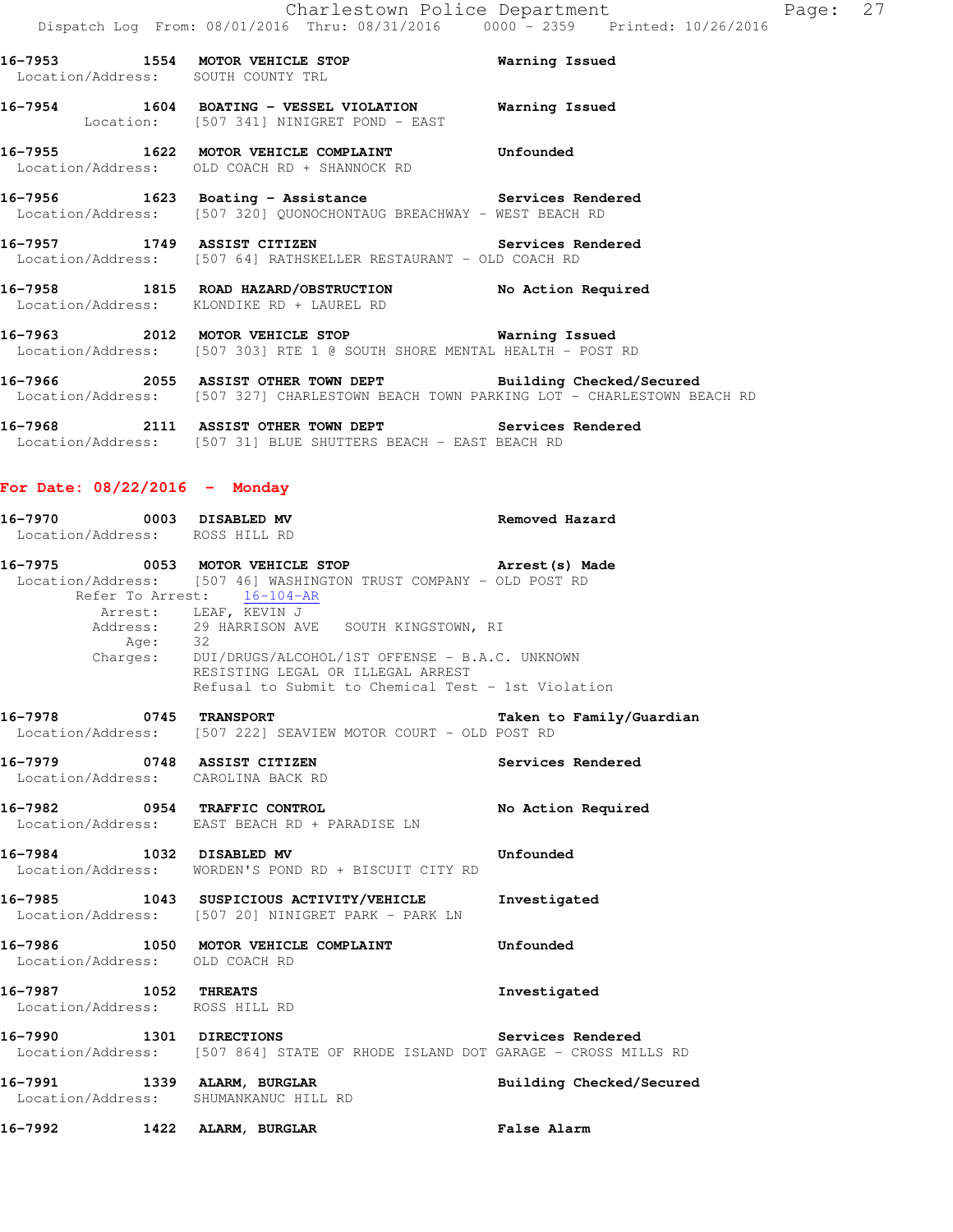|                                                            | Dispatch Log From: 08/01/2016 Thru: 08/31/2016 0000 - 2359 Printed: 10/26/2016                                                      | Charlestown Police Department | Page: 28 |  |
|------------------------------------------------------------|-------------------------------------------------------------------------------------------------------------------------------------|-------------------------------|----------|--|
| Location/Address: DUDLEY LN                                |                                                                                                                                     |                               |          |  |
|                                                            | 16-7993 1439 VANDALISM 2001 1993 Investigated<br>Location/Address: [507 868] MICHAEL'S GARAGE - POST RD                             |                               |          |  |
| Location/Address: HAZEN ST                                 | 16-7995 1617 FOLLOW-UP INVESTIGATION 1nvestigated                                                                                   |                               |          |  |
|                                                            | 16-7997 1636 MOTOR VEHICLE STOP 6 Warning Issued<br>Location/Address: [507 284] RTE 91 @ RICHMOND LINE - ALTON CAROLINA RD          |                               |          |  |
| Location/Address: PEQUOT DR                                | 16-7998 1645 DISTURBANCE/Music/Noise No Action Required                                                                             |                               |          |  |
| Location/Address: BUCKEYE BROOK RD                         | 16-7999 1654 TRAFFIC CONTROL 16-7999 Services Rendered                                                                              |                               |          |  |
|                                                            | 16-8001 1729 DISABLED MV 3ervices Rendered<br>Location/Address: [507 261] RTE 1 @ STATE GARAGE - POST RD                            |                               |          |  |
| Location/Address: LAURI DR<br>Refer To Incident: 16-335-OF | 16-8002 1803 DIS CONDUCT / FIGHT Report Taken                                                                                       |                               |          |  |
|                                                            | 16-8003 1912 OFFICER WANTED Services Rendered<br>Location/Address: [507 642] CHARLESTOWN POLICE DEPARTMENT - OLD POST RD            |                               |          |  |
| Location/Address: ALTON CAROLINA RD                        | 16-8004 2035 DOMESTIC/Assault/Diso/Other Arrest(s) Made<br>Refer To Arrest: 16-105-AR                                               |                               |          |  |
|                                                            | Arrest: LADD, ROLLIN E<br>Address: 621 ALTON CAROLINA RD Apt. #A CHARLESTOWN, RI<br>Age: 47<br>Charges: DOMESTIC-DISORDERLY CONDUCT |                               |          |  |
|                                                            |                                                                                                                                     |                               |          |  |
| Location/Address: HILLTOP DR                               | 16-8006 2205 ASSIST OTHER POLICE DEPT No Action Required                                                                            |                               |          |  |
| For Date: $08/23/2016$ - Tuesday                           |                                                                                                                                     |                               |          |  |
| 16-8012<br>Location/Address: CAROLINA BACK RD              | 0004 MOTOR VEHICLE STOP                                                                                                             | <b>Warning Issued</b>         |          |  |
|                                                            | 16-8013 0007 ASSIST OTHER TOWN DEPT Services Rendered<br>Location/Address: [507 31] BLUE SHUTTERS BEACH - EAST BEACH RD             |                               |          |  |
|                                                            | 16-8017 0028 ASSIST OTHER POLICE DEPT Services Rendered<br>Location/Address: [507 381] CVS PHARMACY - OLD POST RD                   |                               |          |  |
|                                                            | 16-8026 0536 TRAFFIC CONTROL No Action Required<br>Location/Address: POST RD + GENERAL STANTON LN                                   |                               |          |  |
|                                                            | 16-8029 0713 MOTOR VEHICLE STOP 6 Warning Issued<br>Location/Address: [507 276] RTE 2 @ RICHMOND LINE - SOUTH COUNTY TRL            |                               |          |  |
| Location/Address: SOUTH COUNTY TRL                         | 16-8030 0713 ROAD HAZARD/OBSTRUCTION Taken/Refered to Other A                                                                       |                               |          |  |
|                                                            | 16-8031 0720 MOTOR VEHICLE STOP 6 Warning Issued<br>Vicinity of: [507 276] RTE 2 @ RICHMOND LINE - SOUTH COUNTY TRL                 |                               |          |  |
|                                                            | 16-8032 0741 MOTOR VEHICLE STOP Citation Issued<br>Location/Address: [507 276] RTE 2 @ RICHMOND LINE - SOUTH COUNTY TRL             |                               |          |  |
|                                                            | 16-8033 0811 MOTOR VEHICLE STOP 6 Warning Issued<br>Vicinity of: MORONE EXCAVATION - ALTON CAROLINA RD                              |                               |          |  |
|                                                            | 16-8035 0852 ASSIST CITIZEN                                                                                                         | <b>Services Rendered</b>      |          |  |

Location/Address: NARRAGANSETT TRL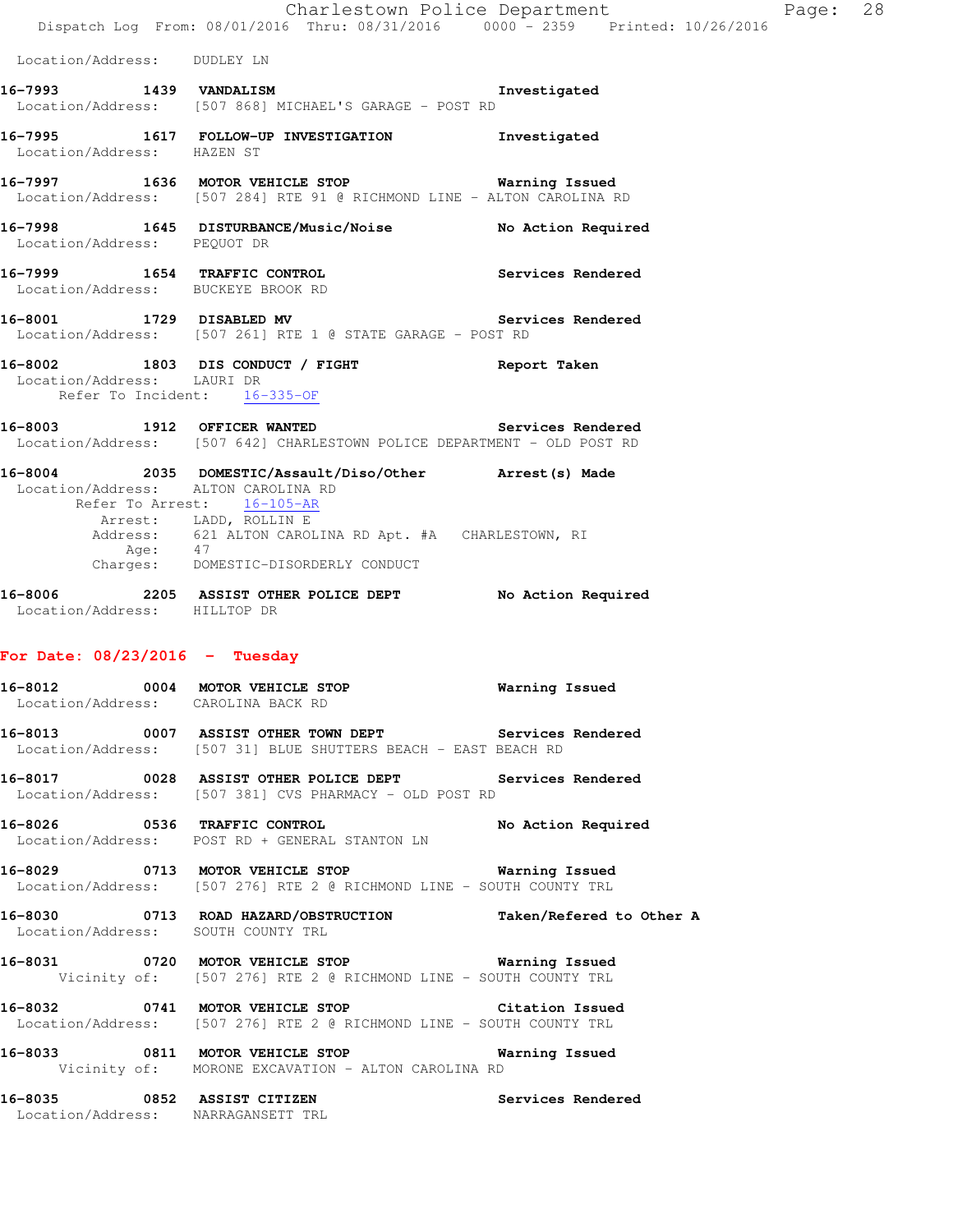|                                                                    | Dispatch Log From: 08/01/2016 Thru: 08/31/2016 0000 - 2359 Printed: 10/26/2016                                                                                                                                                                                             | Charlestown Police Department<br>Page: 29 |  |
|--------------------------------------------------------------------|----------------------------------------------------------------------------------------------------------------------------------------------------------------------------------------------------------------------------------------------------------------------------|-------------------------------------------|--|
|                                                                    | 16-8036 0939 TRAFFIC CONTROL Services Rendered<br>Location/Address: [507 42] CHURCH OF THE HOLY SPIRIT - OLD POST RD                                                                                                                                                       |                                           |  |
|                                                                    | 16-8037 0948 MOTOR VEHICLE STOP<br>Location/Address: RTE - POST RD + SOUTH COUNTY TRL                                                                                                                                                                                      | Warning Issued                            |  |
| Location/Address: KLONDIKE RD                                      | 16-8038 1132 ANIMAL COMPLAINT                                                                                                                                                                                                                                              | Investigated                              |  |
|                                                                    | 16-8039 1147 BURGLARY (B & E)<br>Location/Address: [507 579] SOUTH COUNTY TRL<br>Refer To Incident: 16-336-OF                                                                                                                                                              | Report Taken                              |  |
|                                                                    | 16-8040 1325 ASSIST OTHER AGENCY Services Rendered<br>Location/Address: [507 642] CHARLESTOWN POLICE DEPARTMENT - OLD POST RD                                                                                                                                              |                                           |  |
| 16-8043 1621 ASSIST CITIZEN<br>Location/Address: KING'S FACTORY RD |                                                                                                                                                                                                                                                                            | Services Rendered                         |  |
| Location/Address: PECKHAM HOLLOW RD<br>Age: 20                     | 16-8044 1814 DOMESTIC/Assault/Diso/Other Arrest(s) Made<br>Refer To Arrest: 16-106-AR<br>Arrest: PEREZ, DEJA<br>Address: 374 LONG ST WARWICK, RI<br>Charges: DOMESTIC-DISORDERLY CONDUCT<br>DOMESTIC-VANDALISM/MALICIOUS INJURY TO PROP<br>DOMESTIC-SIMPLE ASSAULT/BATTERY |                                           |  |
|                                                                    | 16-8045 1917 FOLLOW-UP INVESTIGATION<br>Location/Address: [507 579] SOUTH COUNTY TRL                                                                                                                                                                                       | Investigated                              |  |
|                                                                    | 16-8046 2140 ASSIST OTHER TOWN DEPT Services Rendered<br>Location/Address: [507 31] BLUE SHUTTERS BEACH - EAST BEACH RD                                                                                                                                                    |                                           |  |
| Location/Address: PECKHAM HOLLOW RD                                | 16-8047 2148 ALARM, BURGLAR                                                                                                                                                                                                                                                | Building Checked/Secured                  |  |
| Age:                                                               | 16-8048 2217 VIOLATION OF RO/NCO Arrest (s) Made<br>Location/Address: [507 263] WINDSWEPT - POST RD<br>Refer To Arrest: 16-107-AR<br>Arrest: PEREZ, DEJA<br>Address: 374 LONG ST WARWICK, RI<br>20<br>Charges: VIOLATION OF RESTRAINING ORDER                              |                                           |  |
| 16-8050 2332 HOUSE CHECK                                           | Location/Address: [507 579] SOUTH COUNTY TRL                                                                                                                                                                                                                               | Building Checked/Secured                  |  |
| For Date: $08/24/2016$ - Wednesday                                 |                                                                                                                                                                                                                                                                            |                                           |  |
| Location/Address: TOCKWOTTEN COVE RD                               | 16-8051 0011 SUSPICIOUS ACTIVITY/VEHICLE Could Not Locate                                                                                                                                                                                                                  |                                           |  |
| 16-8054 0637 HOUSE CHECK                                           | Location/Address: [507 579] SOUTH COUNTY TRL                                                                                                                                                                                                                               | Building Checked/Secured                  |  |
| 16-8055 0828 DISABLED MV                                           | Location/Address: SOUTH COUNTY TRL + HONEY LOCUST DR                                                                                                                                                                                                                       | No Action Required                        |  |
| 16-8056 0902 TRAFFIC CONTROL                                       | Location/Address: EAST BEACH RD + PARADISE LN                                                                                                                                                                                                                              | No Action Required                        |  |
| 16-8057 0918 TRANSPORT                                             | Location/Address: [507 642] CHARLESTOWN POLICE DEPARTMENT - OLD POST RD                                                                                                                                                                                                    | Taken/Refered to Other A                  |  |
| Vicinity of: ROSS HILL RD                                          | 16-8058 1036 ROAD HAZARD/OBSTRUCTION Could Not Locate                                                                                                                                                                                                                      |                                           |  |
| 16-8060 1221 ALARM, BURGLAR                                        |                                                                                                                                                                                                                                                                            | Building Checked/Secured                  |  |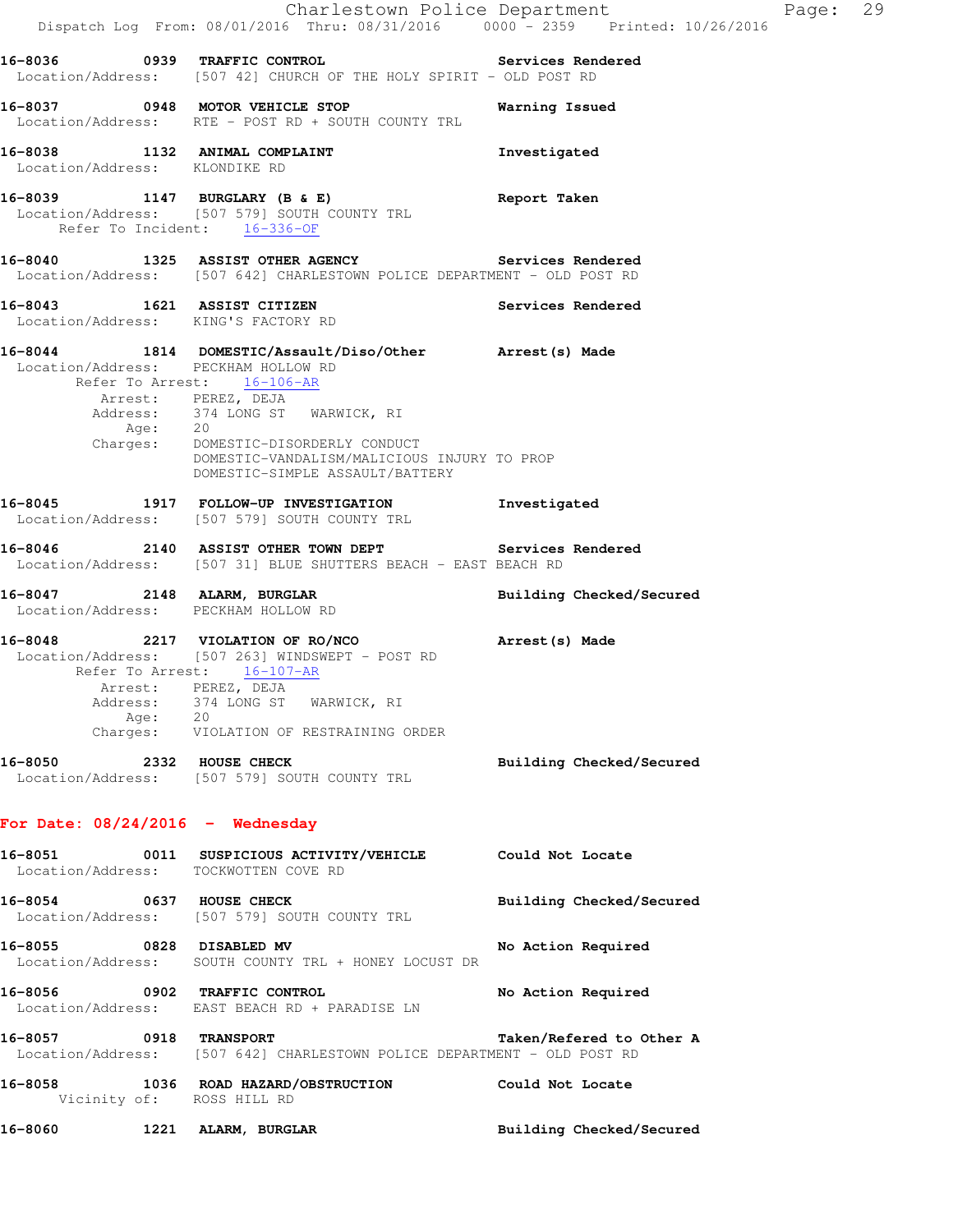|                                                                   | Dispatch Log From: 08/01/2016 Thru: 08/31/2016 0000 - 2359 Printed: 10/26/2016                                                                 | Charlestown Police Department | Page: 30 |  |
|-------------------------------------------------------------------|------------------------------------------------------------------------------------------------------------------------------------------------|-------------------------------|----------|--|
|                                                                   | Location/Address: [507 677] EAST BEACH RD                                                                                                      |                               |          |  |
| Location/Address: POST RD                                         | 16-8061 1222 WELL BEING CHECK COULD Not Locate                                                                                                 |                               |          |  |
|                                                                   | 16-8062 1338 POLICE INFORMATION Taken/Refered to Other A<br>Location/Address: BROWN HILL RD + CHARLESTOWN BEACH RD                             |                               |          |  |
|                                                                   | 16-8067   1644   BOATING - SAFETY CHECK   Investigated<br>Location: [507 341] NINIGRET POND - EAST                                             |                               |          |  |
|                                                                   | 16-8069 1918 DISABLED MV No Action Required<br>Location/Address: [507 258] RTE 1 @ SOUTH KINGSTOWN LINE - POST RD                              |                               |          |  |
|                                                                   | 16-8070 1931 FIRE, OTHER 16-8070 Investigated<br>Location/Address: [507 249] HATHAWAY'S BED & BREAKFAST - OLD POST RD                          |                               |          |  |
|                                                                   | 16-8071 2040 ASSIST OTHER TOWN DEPT Services Rendered<br>Location/Address: [507 31] BLUE SHUTTERS BEACH - EAST BEACH RD                        |                               |          |  |
|                                                                   | 16-8072 2144 ASSIST OTHER TOWN DEPT Services Rendered<br>Location/Address: [507 327] CHARLESTOWN BEACH TOWN PARKING LOT - CHARLESTOWN BEACH RD |                               |          |  |
| For Date: $08/25/2016$ - Thursday                                 |                                                                                                                                                |                               |          |  |
|                                                                   | 16-8074 0007 HOUSE CHECK<br>Location/Address: [507 579] SOUTH COUNTY TRL                                                                       | Building Checked/Secured      |          |  |
|                                                                   | 16-8076 0018 MOTOR VEHICLE STOP<br>Location/Address: SOUTH COUNTY TRL + SHANNOCK RD                                                            | No Action Required            |          |  |
| Location/Address: SOUTH COUNTY TRL                                | 16-8082 0223 DISABLED MV                                                                                                                       | Investigated                  |          |  |
|                                                                   | 16-8091 0539 TRAFFIC CONTROL 2000 Services Rendered<br>Location/Address: POST RD + GENERAL STANTON LN                                          |                               |          |  |
|                                                                   | 16-8092 0551 ALARM, BURGLAR<br>Location/Address: [507 19] CHARLESTOWN ELEMENTARY SCHOOL - CAROLINA BACK RD                                     | Investigated                  |          |  |
| Location/Address: SOUTH COUNTY TRL                                | 16-8094 0847 ROAD HAZARD/OBSTRUCTION Removed Hazard                                                                                            |                               |          |  |
| Location/Address: TARPON LN                                       | 16-8095 0858 911 CALLS/False/Hang-Ups/Open Investigated                                                                                        |                               |          |  |
|                                                                   | 16-8097 1007 ANIMAL COMPLAINT Services Rendered<br>Location/Address: [507 327] CHARLESTOWN BEACH TOWN PARKING LOT - CHARLESTOWN BEACH RD       |                               |          |  |
|                                                                   | 16-8099 1106 DISABLED MV<br>Location/Address: POST RD + KING'S FACTORY RD                                                                      | Services Rendered             |          |  |
| Location/Address: LAND HARBOR DR                                  | 16-8101 1451 ASSIST OTHER POLICE DEPT                                                                                                          | Investigated                  |          |  |
|                                                                   | 16-8102 1455 ROAD HAZARD/OBSTRUCTION<br>Location/Address: BUCKEYE BROOK RD + CHARLES AVE                                                       | Investigated                  |          |  |
|                                                                   | 16-8103 1514 ROAD HAZARD/OBSTRUCTION<br>Location/Address: POST RD + PROSSER TRL                                                                | Removed Hazard                |          |  |
| 16-8104 1547 WELL BEING CHECK<br>Location/Address: JACOB PERRY DR | Refer To Incident: 16-338-OF                                                                                                                   | Investigated                  |          |  |
|                                                                   | 16-8105 1804 MOTOR VEHICLE STOP<br>Location/Address: POST RD + PROSSER TRL                                                                     | Warning Issued                |          |  |
|                                                                   | 16-8106 2007 ROAD HAZARD/OBSTRUCTION Removed Hazard<br>Location/Address: POST RD + SOUTH COUNTY TRL                                            |                               |          |  |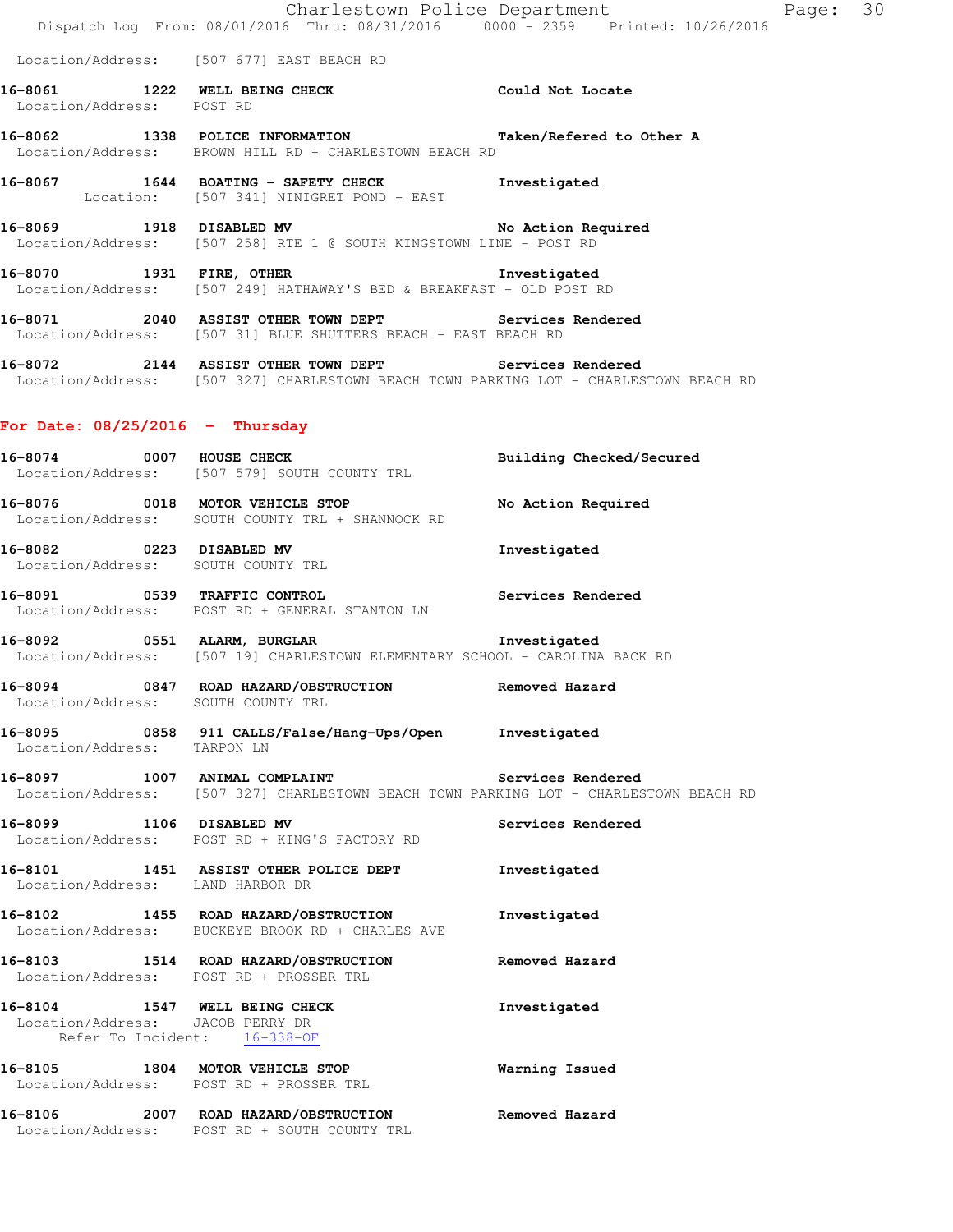Peace Restored

| 16-8107           | 2014               |  |                     | DOMESTIC/Assault/Diso/Other |  |
|-------------------|--------------------|--|---------------------|-----------------------------|--|
| Location/Address: |                    |  | COLUMBIA HEIGHTS RD |                             |  |
|                   | Refer To Incident: |  | $16 - 339 - 0F$     |                             |  |

**16-8108 2042 DISABLED MV Services Rendered**  Location/Address: POST RD + CROSS MILLS RD

**16-8109 2049 FOLLOW-UP INVESTIGATION Investigated**  Location/Address: JACOB PERRY DR

**16-8110 2102 SUSPICIOUS ACTIVITY/VEHICLE Could Not Locate**  Location/Address: [507 45] RIPPY'S LIQUOR MART - SOUTH COUNTY TRL

**16-8112 2127 ALARM, BURGLAR Building Checked/Secured**  Location/Address: SHANNOCK RD

**16-8113 2152 MOTOR VEHICLE STOP Warning Issued**  Location/Address: KING'S FACTORY RD

**16-8114 2200 ASSIST OTHER TOWN DEPT Services Rendered**  Location/Address: [507 327] CHARLESTOWN BEACH TOWN PARKING LOT - CHARLESTOWN BEACH RD

16-8115 2257 MVA - Minor **No Action Required** Location/Address: COLUMBIA HEIGHTS OVAL

### **For Date: 08/26/2016 - Friday**

| 16-8124           | 0129 | SUSPICIOUS ACTIVITY/VEHICLE | Taken to Family/Guardian |
|-------------------|------|-----------------------------|--------------------------|
| Location/Address: |      | POST RD + WILDFLOWER RD     |                          |

**16-8130 1253 ANNOYING PHONE CALLS Report Taken**  Location/Address: HOXSIE AVE Refer To Incident: 16-340-OF

**16-8131 1257 MOTOR VEHICLE STOP Warning Issued** Location/Address: WEST BEACH RD Location/Address:

**16-8133 1402 ASSIST CITIZEN No Action Required**  Vicinity of: [507 850] CROSS MILLS FIRE STATION - OLD POST RD

**16-8134 1517 TRAFFIC CONTROL No Action Required**  Location/Address: POST RD + KING'S FACTORY RD

**16-8136 1638 MVA - Minor Report Taken**  Location/Address: [507 653] THE COVE RESTURANT - OLD POST RD Refer To Accident: 16-125-AC

**16-8137 1731 MOTOR VEHICLE COMPLAINT Unfounded**  Location/Address: [507 262] RTE 1 @ LIQUOR STORE - POST RD

**16-8138 1837 SUSPICIOUS ACTIVITY/VEHICLE Unfounded**  Location/Address: TAMANACO DR

**16-8139 1844 DOMESTIC/Assault/Diso/Other Investigated**  Location/Address: [507 21] BURLINGAME STATE PARK - CAMPING AREA - BURLINGAME STATE PARK RD

**16-8140 1908 ASSIST OTHER POLICE DEPT Services Rendered**  Location/Address: [507 21] BURLINGAME STATE PARK - CAMPING AREA - BURLINGAME STATE PARK RD

**16-8141 2124 ASSIST OTHER TOWN DEPT Services Rendered**  Location/Address: [507 327] CHARLESTOWN BEACH TOWN PARKING LOT - CHARLESTOWN BEACH RD

**16-8142 2145 TRAFFIC CONTROL No Action Required**  Location/Address: [507 19] CHARLESTOWN ELEMENTARY SCHOOL - CAROLINA BACK RD

**16-8143 2225 ASSIST OTHER POLICE DEPT Could Not Locate**  Location/Address: [507 258] RTE 1 @ SOUTH KINGSTOWN LINE - POST RD

**16-8144 2235 FOLLOW-UP INVESTIGATION Services Rendered**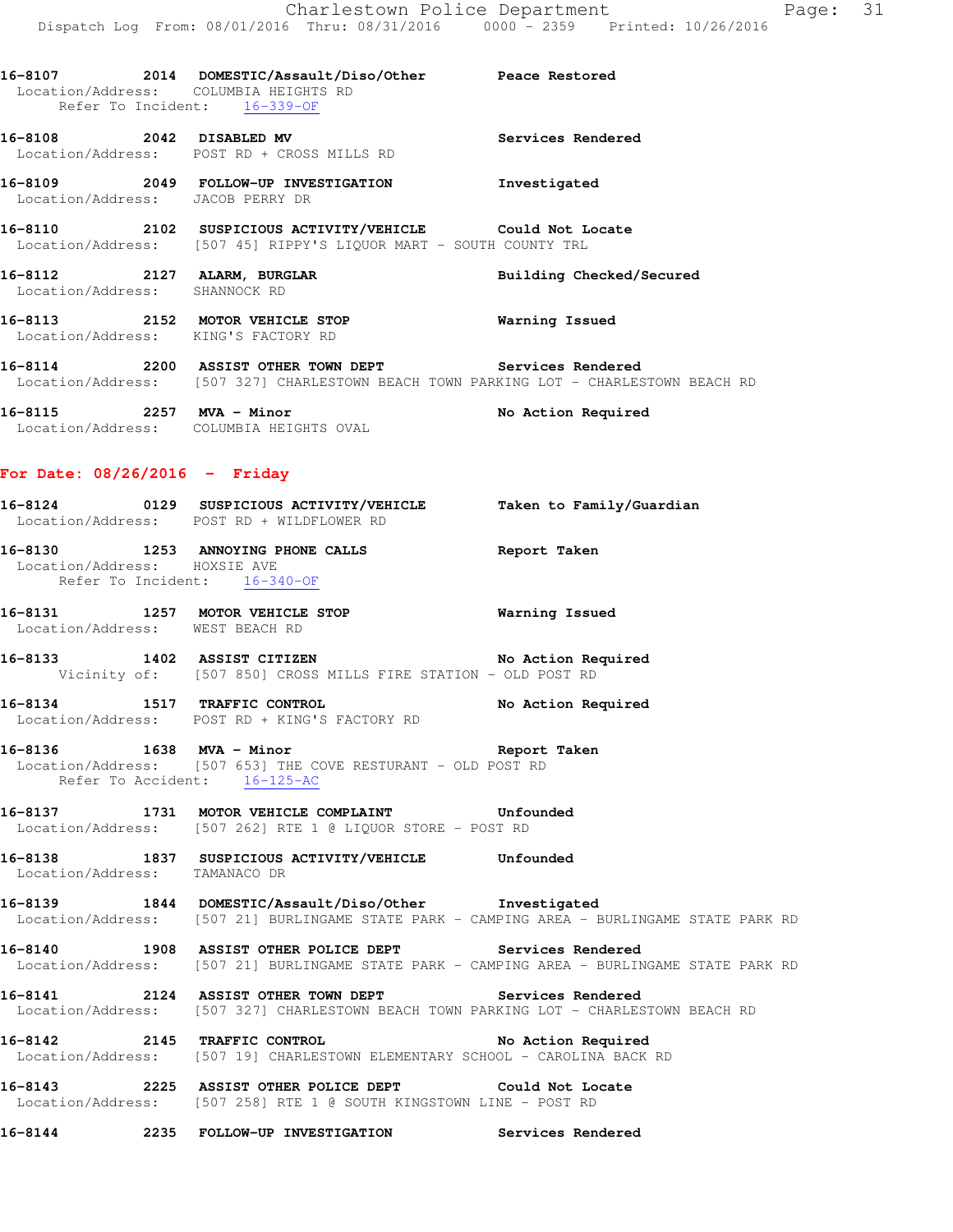Charlestown Police Department Fage: 32 Dispatch Log From: 08/01/2016 Thru: 08/31/2016 0000 - 2359 Printed: 10/26/2016 Location/Address: [507 653] THE COVE RESTURANT - OLD POST RD **16-8145 2312 OFFICER WANTED Investigated**  Location/Address: POST RD + PROSSER TRL **For Date: 08/27/2016 - Saturday 16-8146 0119 POLICE INFORMATION Building Checked/Secured**  Location/Address: [507 642] CHARLESTOWN POLICE DEPARTMENT - OLD POST RD **16-8148 0140 OFFICER WANTED Building Checked/Secured**  Location/Address: [507 72] CUMBERLAND FARMS - OLD POST RD **16-8149 0157 MOTOR VEHICLE STOP Warning Issued**  Location/Address: POST RD + LAKESIDE DR **16-8152 0823 WELL BEING CHECK Services Rendered**  Location/Address: JACOB PERRY DR **16-8153 0829 ALARM, BURGLAR Building Checked/Secured**  Location/Address: [507 44] KINGSTON PIZZA - OLD POST RD **16-8154 0921 MOTOR VEHICLE STOP Warning Issued**  Location/Address: EAST BEACH RD + PARADISE LN **16-8155 0931 MOTOR VEHICLE STOP Warning Issued**  Location/Address: EAST BEACH RD + PARADISE LN **16-8156 1019 MVA - Minor Investigated**  Location/Address: [507 410] DUNKIN DONUTS - OLD POST RD Refer To Accident: 16-126-AC **16-8158 1030 COMPLAINT Investigated**  Location/Address: SOUTH COUNTY TRL + HONEY LOCUST DR **16-8157 1033 BOATING - VESSEL VIOLATION Warning Issued**  Location/Address: [507 320] QUONOCHONTAUG BREACHWAY - WEST BEACH RD 16-8159 1056 ALARM, BURGLAR **Building Checked/Secured**  Location/Address: NARRAGANSETT TRL **16-8160 1212 BOATING - VESSEL VIOLATION Warning Issued**  Location/Address: [507 320] QUONOCHONTAUG BREACHWAY - WEST BEACH RD **16-8161 1219 ANIMAL COMPLAINT Taken/Refered to Other A**  Location/Address: SAND HILL RD **16-8162 1259 BOATING - VESSEL VIOLATION Warning Issued**  Location/Address: [507 219] SHELTER COVE MARINA - CHARLESTOWN BEACH RD **16-8163 1317 BOATING - VESSEL VIOLATION Warning Issued**  Location/Address: [507 26] CHARLESTOWN BREACHWAY - CHARLESTOWN BEACH RD **16-8164 1324 COMPLAINT Investigated**  Location/Address: SOUTH COUNTY TRL + NARROW LN **16-8165 1434 MOTOR VEHICLE STOP Warning Issued**  Location/Address: [507 1] CHARLESTOWN TOWN HALL - SOUTH COUNTY TRL **16-8167 1514 MOTOR VEHICLE STOP Investigated**  Location/Address: [507 258] RTE 1 @ SOUTH KINGSTOWN LINE - POST RD **16-8168 1517 ALARM, BURGLAR False Alarm**  Location/Address: SURFSIDE AVE **16-8169 1531 TRAFFIC CONTROL Warning Issued**  Location/Address: POST RD + GENERAL STANTON LN **16-8170 1532 BOATING - VESSEL VIOLATION Warning Issued**  Location/Address: [507 320] QUONOCHONTAUG BREACHWAY - WEST BEACH RD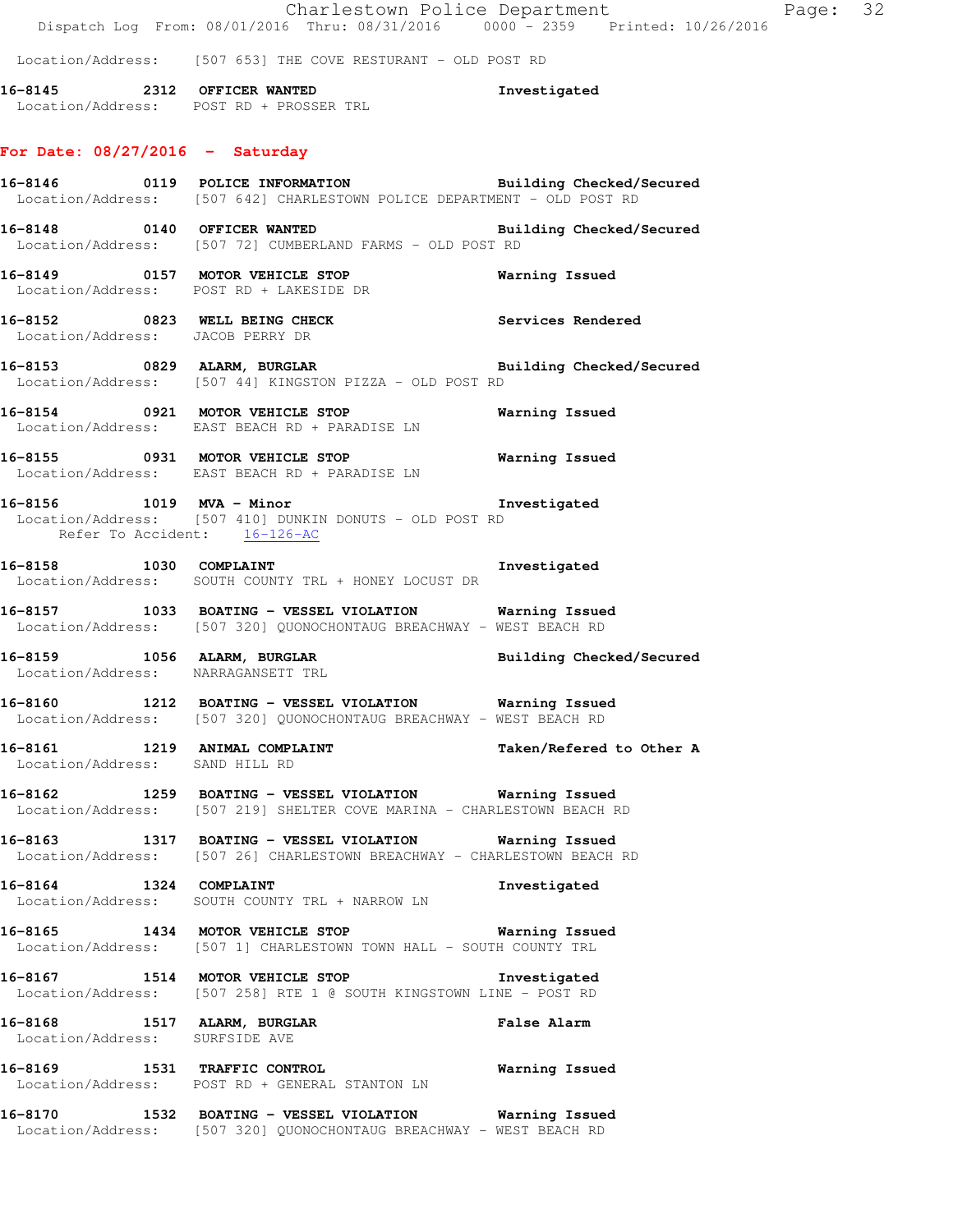|                                 | 16-8172 1716 MOTOR VEHICLE STOP<br>Location/Address: SOUTH COUNTY TRL                                                                               | Warning Issued     |
|---------------------------------|-----------------------------------------------------------------------------------------------------------------------------------------------------|--------------------|
|                                 | 16-8173 1723 MOTOR VEHICLE STOP 6 Warning Issued<br>Location/Address: SOUTH COUNTY TRL                                                              |                    |
| Location/Address: POST RD       | 16-8174 1746 ROAD HAZARD/OBSTRUCTION Removed Hazard                                                                                                 |                    |
|                                 | 16-8175 1748 MOTOR VEHICLE STOP Citation Issued<br>Location/Address: [507 100] RTE 1 @ FIORES - POST RD                                             |                    |
|                                 | 16-8176 1803 ASSIST CITIZEN<br>Location/Address: [507 642] CHARLESTOWN POLICE DEPARTMENT - OLD POST RD                                              | No Action Required |
|                                 | 16-8177 1844 MOTOR VEHICLE STOP Warning Issued<br>Location/Address: [507 364] CROTTY AND SONS AUTO BODY - SOUTH COUNTY TRL                          |                    |
|                                 | 16-8179 1853 MOTOR VEHICLE STOP Warning Issued<br>Location/Address: SOUTH COUNTY TRL + WHIPPLE DR                                                   |                    |
|                                 | 16-8183 1921 ASSIST CITIZEN Services Rendered<br>Location/Address: [507 36] CHARLESTOWN MINI-SUPER - OLD POST RD                                    |                    |
|                                 | 16-8182 1924 MOTOR VEHICLE STOP<br>Location/Address: [507 260] RTE 1 @ GENERAL STANTON - POST RD                                                    | Citation Issued    |
| Location/Address: HAWKSBILL WAY | 16-8185 2007 DISTURBANCE/Music/Noise Investigated                                                                                                   |                    |
|                                 | 16-8186 2012 FIRE, OTHER No Action Required Vicinity of: RIDGEWOOD RD                                                                               |                    |
|                                 | 16-8187 2040 MOTOR VEHICLE STOP Citation Issued<br>Location/Address: [507 360] COUNTRY FOOD MART - SOUTH COUNTY TRL<br>Refer To Incident: 16-341-OF |                    |
|                                 | 16-8188 2051 VANDALISM 2005 2007 2007 2007 2008<br>Location/Address: [507 845] FIXED RITE AUTO REPAIR - KLONDIKE RD<br>Refer To Incident: 16-342-OF |                    |
|                                 | 16-8189 2116 ANIMAL COMPLAINT Unfounded<br>Location/Address: BISCUIT CITY RD                                                                        |                    |
|                                 | 16-8190 2147 ASSIST OTHER TOWN DEPT Services Rendered<br>Location/Address: [507 31] BLUE SHUTTERS BEACH - EAST BEACH RD                             |                    |
| 16-8192                         | 2154 SUSPICIOUS ACTIVITY/VEHICLE Unfounded<br>Location/Address: POST RD + SOUTH COUNTY TRL                                                          |                    |
|                                 | 16-8194 2326 ASSIST OTHER POLICE DEPT Unfounded<br>Location/Address: [507 642] CHARLESTOWN POLICE DEPARTMENT - OLD POST RD                          |                    |
| For Date: $08/28/2016$ - Sunday |                                                                                                                                                     |                    |
|                                 | 16-8206 0525 TRAFFIC CONTROL<br>Location/Address: POST RD + EAST BEACH RD                                                                           | Services Rendered  |

**16-8208 0851 MVA - Minor Report Taken**  Location/Address: POST RD + LAKESIDE DR Refer To Accident: 16-127-AC

**16-8209 1128 Boating - Fishing Viol Warning Issued**  Location/Address: [507 26] CHARLESTOWN BREACHWAY - CHARLESTOWN BEACH RD

**16-8210 1142 Boating - Assistance Services Rendered**  Location/Address: [507 26] CHARLESTOWN BREACHWAY - CHARLESTOWN BEACH RD

**16-8213 1534 POLICE INFORMATION No Action Required**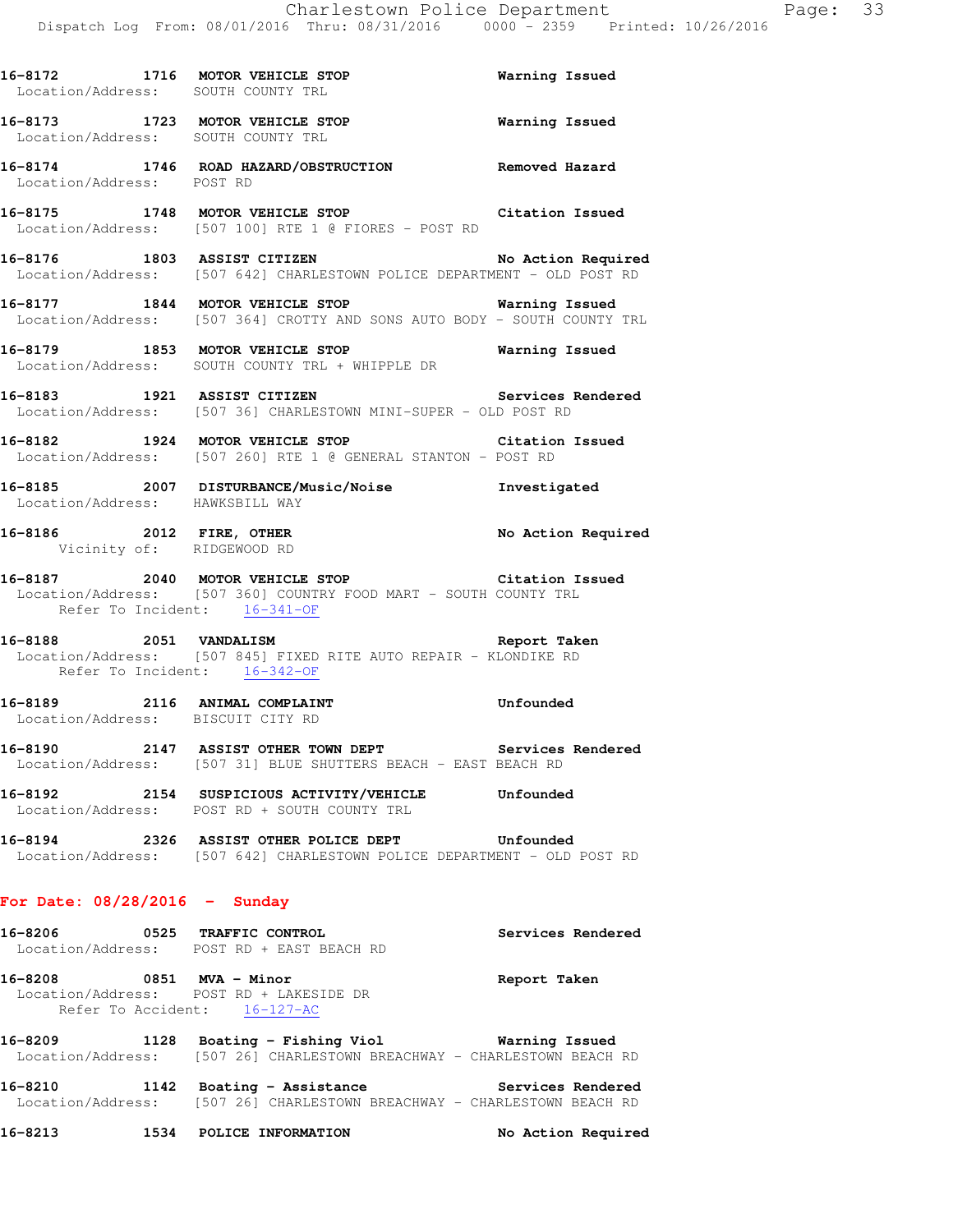|                                                       | Charlestown Police Department<br>Dispatch Log From: 08/01/2016 Thru: 08/31/2016 0000 - 2359 Printed: 10/26/2016                                                                                                              |                          |
|-------------------------------------------------------|------------------------------------------------------------------------------------------------------------------------------------------------------------------------------------------------------------------------------|--------------------------|
| Location/Address: DEER RUN                            |                                                                                                                                                                                                                              |                          |
|                                                       | 16-8216 1614 MOTOR VEHICLE STOP 16 Warning Issued<br>Location/Address: [507 72] CUMBERLAND FARMS - OLD POST RD                                                                                                               |                          |
| Location/Address: KLONDIKE RD                         | 16-8218 1629 FOLLOW-UP INVESTIGATION Services Rendered                                                                                                                                                                       |                          |
|                                                       | 16-8217 1630 MOTOR VEHICLE STOP 16 Warning Issued<br>Location/Address: POST RD + SCHOOLHOUSE POND RD                                                                                                                         |                          |
|                                                       | 16-8220 1658 BOATING - VESSEL VIOLATION Warning Issued<br>Location/Address: [507 26] CHARLESTOWN BREACHWAY - CHARLESTOWN BEACH RD                                                                                            |                          |
|                                                       | 16-8221 1700 MOTOR VEHICLE STOP 1997 Warning Issued<br>Vicinity of: [507 276] RTE 2 @ RICHMOND LINE - SOUTH COUNTY TRL                                                                                                       |                          |
|                                                       | 16-8222 1710 SUSPICIOUS ACTIVITY/VEHICLE 1nvestigated<br>Location/Address: [507 389] SHANNOCK RD                                                                                                                             |                          |
|                                                       | 16-8223 1720 TRAFFIC CONTROL 10 Warning Issued<br>Location/Address: POST RD + GENERAL STANTON LN                                                                                                                             |                          |
|                                                       | 16-8225 1751 MVA - Minor<br>Location/Address: [507 24] BURLINGAME - PICNIC AREA - SANCTUARY RD                                                                                                                               |                          |
|                                                       | 16-8226 1801 MOTOR VEHICLE STOP <b>Warning Issued</b><br>Location/Address: [507 20] NINIGRET PARK - PARK LN                                                                                                                  |                          |
| Refer To Incident: 16-343-OF                          | 16-8227 1808 COMPLAINT<br>Location/Address: BISCUIT CITY RD                                                                                                                                                                  | Report Taken             |
| Location/Address: WEST BEACH RD                       | 16-8228 1848 MOTOR VEHICLE COMPLAINT Threstigated                                                                                                                                                                            |                          |
| Location/Address: NIANTIC HWY                         | 16-8229 1850 MOTOR VEHICLE COMPLAINT Threstigated                                                                                                                                                                            |                          |
|                                                       | 16-8230 1925 MOTOR VEHICLE COMPLAINT Could Not Locate<br>Location/Address: [507 263] RTE 1 @ TOURIST INFO - POST RD                                                                                                          |                          |
| 16-8231                                               | 2020 MOTOR VEHICLE STOP<br>Location/Address: POST RD + SCHOOLHOUSE POND RD                                                                                                                                                   | Warning Issued           |
| 16-8232<br>Location/Address: SEA VIEW DR<br>Age: $20$ | 2023 DOMESTIC/Assault/Diso/Other Arrest(s) Made<br>Refer To Arrest: 16-108-AR<br>Arrest: LISI, VANESSA<br>Address: 23 SEA VIEW DR CHARLESTOWN, RI<br>Charges: DOMESTIC-DISORDERLY CONDUCT<br>DOMESTIC-SIMPLE ASSAULT/BATTERY |                          |
| 16-8233<br>Location/Address: POST RD + NARROW LN      | 2124 MVA - Minor<br>Refer To Accident: 16-128-AC                                                                                                                                                                             | Taken/Refered to Other A |
| Location/Address: TOCKWOTTEN COVE RD                  | 16-8234 2215 SUSPICIOUS ACTIVITY/VEHICLE                                                                                                                                                                                     | Investigated             |
| For Date: $08/29/2016$ - Monday                       |                                                                                                                                                                                                                              |                          |

Page: 34

**16-8238 0011 PSYCHOLOGICAL EMERGENCY Transported to Hospital**  Location/Address: [507 21] BURLINGAME STATE PARK - CAMPING AREA - BURLINGAME STATE PARK RD **16-8240 0031 ASSIST OTHER TOWN DEPT Services Rendered**  Location/Address: [507 327] CHARLESTOWN BEACH TOWN PARKING LOT - CHARLESTOWN BEACH RD

**16-8244 0129 MOTOR VEHICLE STOP Warning Issued**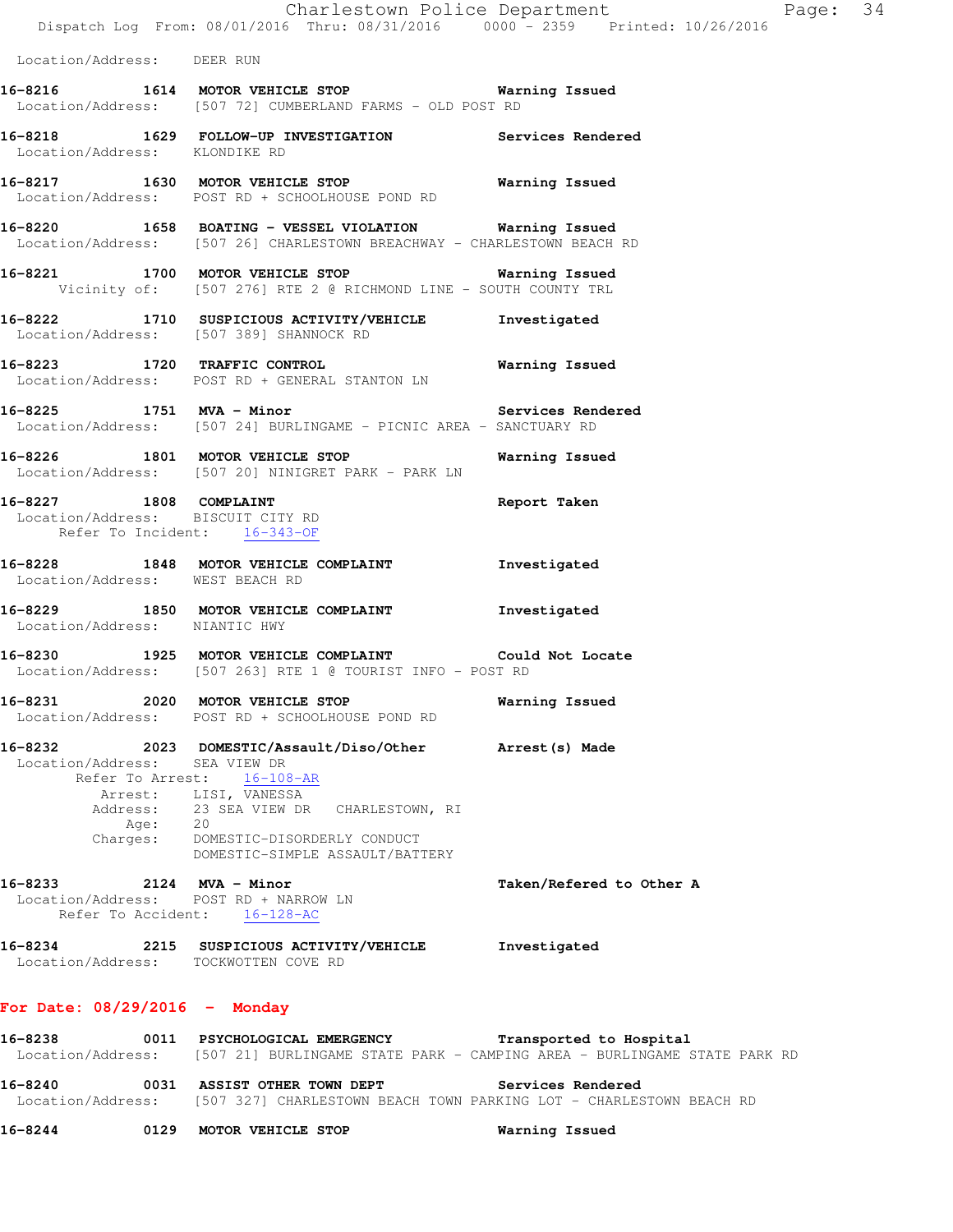| 16-8273                         | 1752 COMPLAINT                                                                                                                 |                                                                                                     | Report Taken       |          |  |
|---------------------------------|--------------------------------------------------------------------------------------------------------------------------------|-----------------------------------------------------------------------------------------------------|--------------------|----------|--|
| Refer To Incident:              | $16 - 346 - OF$                                                                                                                |                                                                                                     |                    |          |  |
| Refer To Accident:              | $16 - 129 - AC$                                                                                                                | POSSESSION OF MARIJUANA, 1 OZ OR LESS, 18 YEARS OR OLDER                                            |                    |          |  |
| Age:<br>Charges:                | 18                                                                                                                             | POSSESSION OF BEVERAGE-UNDERAGE PERSONS                                                             |                    |          |  |
|                                 | Summons: CECERI, SAMUEL V<br>Address: 73 CASTLE ROCKS RD WARWICK, RI                                                           |                                                                                                     |                    |          |  |
| Refer To Summons:               | $16 - 113 - AR$                                                                                                                |                                                                                                     |                    |          |  |
| Charges:                        |                                                                                                                                | POSSESSION OF MARIJUANA, 1 OZ OR LESS, 18 YEARS OR OLDER<br>POSSESSION OF BEVERAGE-UNDERAGE PERSONS |                    |          |  |
| Address:                        | 1 BRIAR CT WARWICK, RI<br>Age: 18                                                                                              |                                                                                                     |                    |          |  |
| Summons:                        | BRENNAN, CONNOR R                                                                                                              |                                                                                                     |                    |          |  |
| Refer To Summons:               | $16 - 112 - AR$                                                                                                                | POSSESSION OF BEVERAGE-UNDERAGE PERSONS                                                             |                    |          |  |
|                                 |                                                                                                                                | DRIVING TO ENDANGER, RESULTING IN DEATH                                                             |                    |          |  |
| Age:<br>Charges:                | 17<br>DUI-DEATH RESULTING                                                                                                      |                                                                                                     |                    |          |  |
| Refer To Arrest:                | $16 - 109 - AR$<br>Juvenile Arrest                                                                                             |                                                                                                     |                    |          |  |
| Location/Address:               |                                                                                                                                | [507 604] BESTWAY GAS STATION - POST RD + PROSSER TRL                                               |                    |          |  |
| 16-8272                         | 1611 MVA - W/Injury/Fluid/Hazard Report Taken                                                                                  |                                                                                                     |                    |          |  |
| Refer To Incident:              | Location/Address: [507 72] CUMBERLAND FARMS - OLD POST RD<br>$16 - 345 - OF$                                                   |                                                                                                     |                    |          |  |
|                                 | 16-8269 1453 LARCENY                                                                                                           |                                                                                                     | Report Taken       |          |  |
|                                 | Location/Address: EAST BEACH RD + PARADISE LN                                                                                  |                                                                                                     | No Action Required |          |  |
|                                 | 16-8265 1322 TRAFFIC CONTROL                                                                                                   |                                                                                                     |                    |          |  |
| Location/Address: SAND PLAIN RD | 16-8263 1312 MOTOR VEHICLE STOP 6 Warning Issued                                                                               |                                                                                                     |                    |          |  |
|                                 | Location/Address: SOUTH COUNTY TRL + LAURI DR                                                                                  |                                                                                                     |                    |          |  |
|                                 | <br> 16-8262        1231  ROAD HAZARD/OBSTRUCTION              Removed Hazard                                                  |                                                                                                     |                    |          |  |
|                                 | 16-8261 1128 SUSPICIOUS ACTIVITY/VEHICLE Investigated<br>Location/Address: [507 679] MOHEGAN RD                                |                                                                                                     |                    |          |  |
|                                 | Location/Address: [507 45] RIPPY'S LIQUOR MART - SOUTH COUNTY TRL                                                              |                                                                                                     |                    |          |  |
|                                 | 16-8260 1119 MOTOR VEHICLE COMPLAINT Could Not Locate                                                                          |                                                                                                     |                    |          |  |
|                                 | Refer To Incident: 16-344-OF                                                                                                   |                                                                                                     |                    |          |  |
|                                 | 16-8259 1057 POLICE INFORMATION Services Rendered<br>Location/Address: [507 642] CHARLESTOWN POLICE DEPARTMENT - OLD POST RD   |                                                                                                     |                    |          |  |
| Location/Address: CLEARVIEW RD  | 16-8258 1030 ALARM, BURGLAR False Alarm<br>Location/Address: CLEARVIEW RD                                                      |                                                                                                     |                    |          |  |
|                                 |                                                                                                                                |                                                                                                     |                    |          |  |
|                                 | Location/Address: [507 252] GENERAL STANTON INN - OLD POST RD<br>Refer To Incident: 16-361-OF                                  |                                                                                                     |                    |          |  |
|                                 | 16-8257 0910 OFFICER WANTED                                                                                                    |                                                                                                     | Investigated       |          |  |
|                                 | 16-8255 0809 TRAFFIC CONTROL No Action Required<br>Location/Address: [507 19] CHARLESTOWN ELEMENTARY SCHOOL - CAROLINA BACK RD |                                                                                                     |                    |          |  |
|                                 | Location/Address: [507 372] SOUTH SHORE MENTAL HEALTH - OLD POST RD                                                            |                                                                                                     |                    |          |  |
|                                 | 16-8254 0613 TRAFFIC CONTROL Services Rendered                                                                                 |                                                                                                     |                    |          |  |
|                                 | 16-8252 0559 MOTOR VEHICLE STOP No Action Required<br>Location/Address: SOUTH COUNTY TRL + BISCUIT CITY RD                     |                                                                                                     |                    |          |  |
|                                 | Location/Address: SOUTH COUNTY TRL + EAST CHARLES ST                                                                           |                                                                                                     |                    |          |  |
|                                 | 16-8250 0500 MOTOR VEHICLE STOP Citation Issued                                                                                |                                                                                                     |                    |          |  |
|                                 | Location/Address: [507 36] CHARLESTOWN MINI-SUPER - OLD POST RD                                                                |                                                                                                     |                    |          |  |
|                                 | Dispatch Log From: 08/01/2016 Thru: 08/31/2016 0000 - 2359 Printed: 10/26/2016                                                 | Charlestown Police Department                                                                       |                    | Page: 35 |  |

 Location/Address: [507 252] GENERAL STANTON INN - OLD POST RD Refer To Incident: 16-347-OF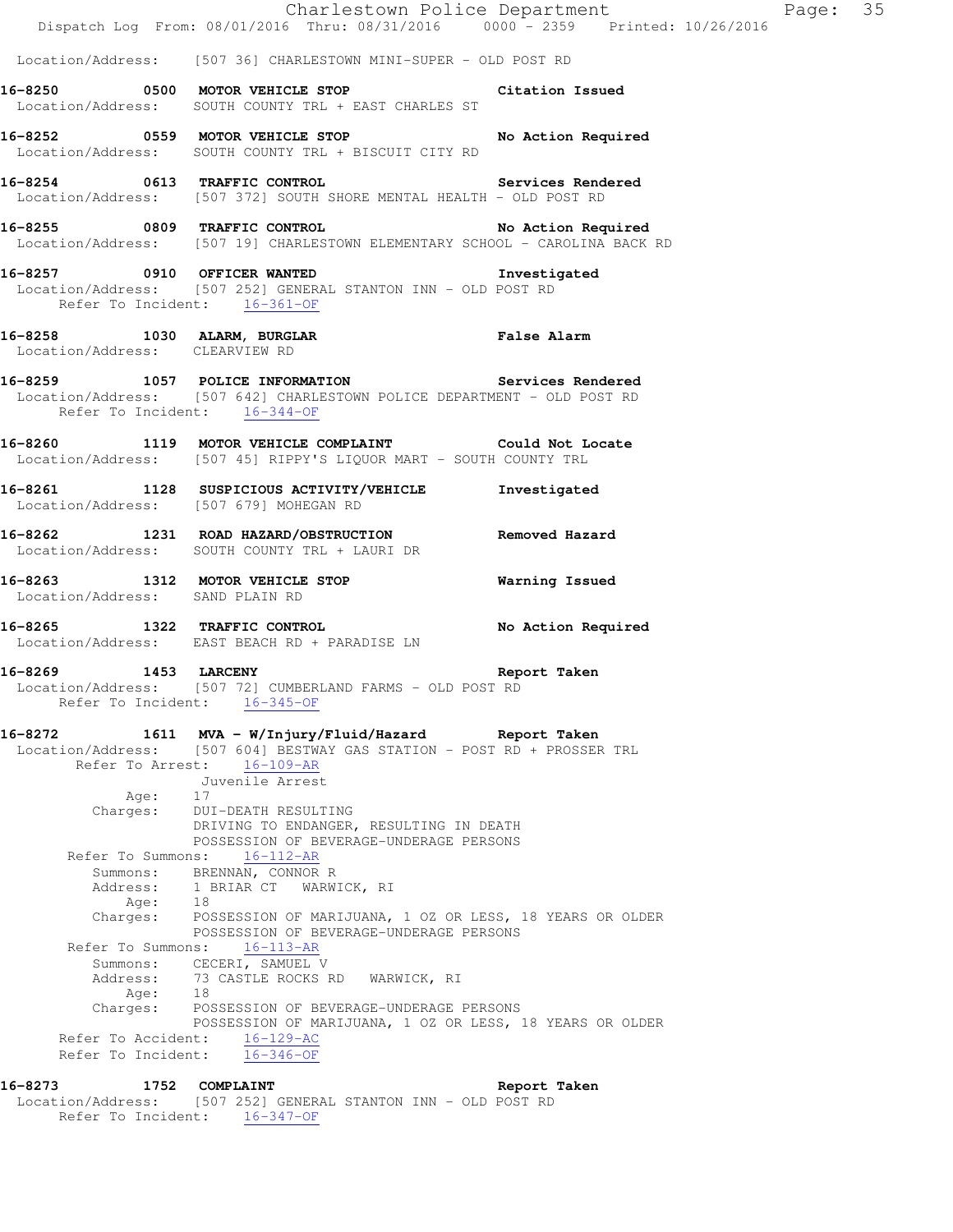|                                  | ADDIST CITIZEN Investigated<br>Location/Address: COLUMBIA HEIGHTS RD                                                                                  |                    |
|----------------------------------|-------------------------------------------------------------------------------------------------------------------------------------------------------|--------------------|
|                                  | 16-8275 1839 ASSIST CITIZEN Transported to Hospital<br>Location/Address: [507 26] CHARLESTOWN BREACHWAY - CHARLESTOWN BEACH RD                        |                    |
|                                  | 16-8276 2019 FIRE, OTHER<br>Location/Address: SOUTH NIANTIC DR                                                                                        | Investigated       |
|                                  | 16-8277 2144 TRANSPORT 2008 Services Rendered<br>Location/Address: [507 642] CHARLESTOWN POLICE DEPARTMENT - OLD POST RD                              |                    |
| For Date: $08/30/2016$ - Tuesday |                                                                                                                                                       |                    |
|                                  | 16-8285 		 0158 ASSIST OTHER TOWN DEPT 		 Services Rendered<br>Location/Address: [507 31] BLUE SHUTTERS BEACH - EAST BEACH RD                         |                    |
|                                  | 16-8288 0206 DOMESTIC/Assault/Diso/Other Peace Restored<br>Location/Address: [507 235] NINIGRET INN - PROSSER TRL<br>Refer To Incident: 16-348-OF     |                    |
|                                  | 16-8293 0422 MOTOR VEHICLE STOP<br>Location/Address: POST RD + SCHOOLHOUSE POND RD                                                                    | No Action Required |
|                                  | 16-8294 0445 TRAFFIC CONTROL<br>Location/Address: POST RD + GENERAL STANTON LN                                                                        | Services Rendered  |
|                                  | 16-8296 0617 MOTOR VEHICLE STOP<br>Location/Address: SOUTH COUNTY TRL + LAURI DR                                                                      | Citation Issued    |
| Location/Address: POST RD        | 16-8299 0947 TRAFFIC CONTROL                                                                                                                          | Warning Issued     |
| Location/Address: OCEAN RIDGE DR | 16-8300 1123 ASSIST OTHER TOWN DEPT Services Rendered                                                                                                 |                    |
|                                  | 16-8303 1225 DISABLED MV<br>Vicinity of: CHARLESTOWN BEACH RD                                                                                         | No Action Required |
|                                  | 16-8306 1439 MISSING PERSON<br>Location/Address: ALTON CAROLINA RD                                                                                    | No Action Required |
|                                  | 16-8307 1457 LOST/STOLEN LICENSE PLATES Report Taken<br>Location/Address: MATUNUCK SCHOOLHOUSE RD<br>Refer To Incident: 16-349-OF                     |                    |
|                                  | 16-8308 1532 FOLLOW-UP INVESTIGATION Investigated<br>Location/Address: [507 607] RTE 1 @ BESTWAY - POST RD                                            |                    |
| Refer To Accident: 16-130-AC     | 16-8310 1740 MVA - Minor 1999 1999 Report Taken<br>Location/Address: POST RD + EAST BEACH RD                                                          |                    |
|                                  | 16-8311 1742 MOTOR VEHICLE COMPLAINT 1nvestigated<br>Location/Address: [507 275] RTE 1 @ WESTERLY LINE - POST RD                                      |                    |
|                                  | 16-8312 2109 ASSIST OTHER TOWN DEPT Services Rendered<br>Location/Address: [507 31] BLUE SHUTTERS BEACH - EAST BEACH RD                               |                    |
|                                  | 16-8313 2112 ASSIST OTHER TOWN DEPT Services Rendered<br>Location/Address: [507 31] BLUE SHUTTERS BEACH - EAST BEACH RD                               |                    |
|                                  | 16-8314 2115 ASSIST OTHER TOWN DEPT Building Checked/Secured<br>Location/Address: [507 327] CHARLESTOWN BEACH TOWN PARKING LOT - CHARLESTOWN BEACH RD |                    |
| Vicinity of: KLONDIKE RD         | 16-8315 2130 ASSIST OTHER POLICE DEPT Unfounded                                                                                                       |                    |
|                                  | 16-8317 2316 BURGLARY (Attempted B&E) Building Checked/Secured Location/Address: HAZEN ST                                                             |                    |
|                                  |                                                                                                                                                       |                    |